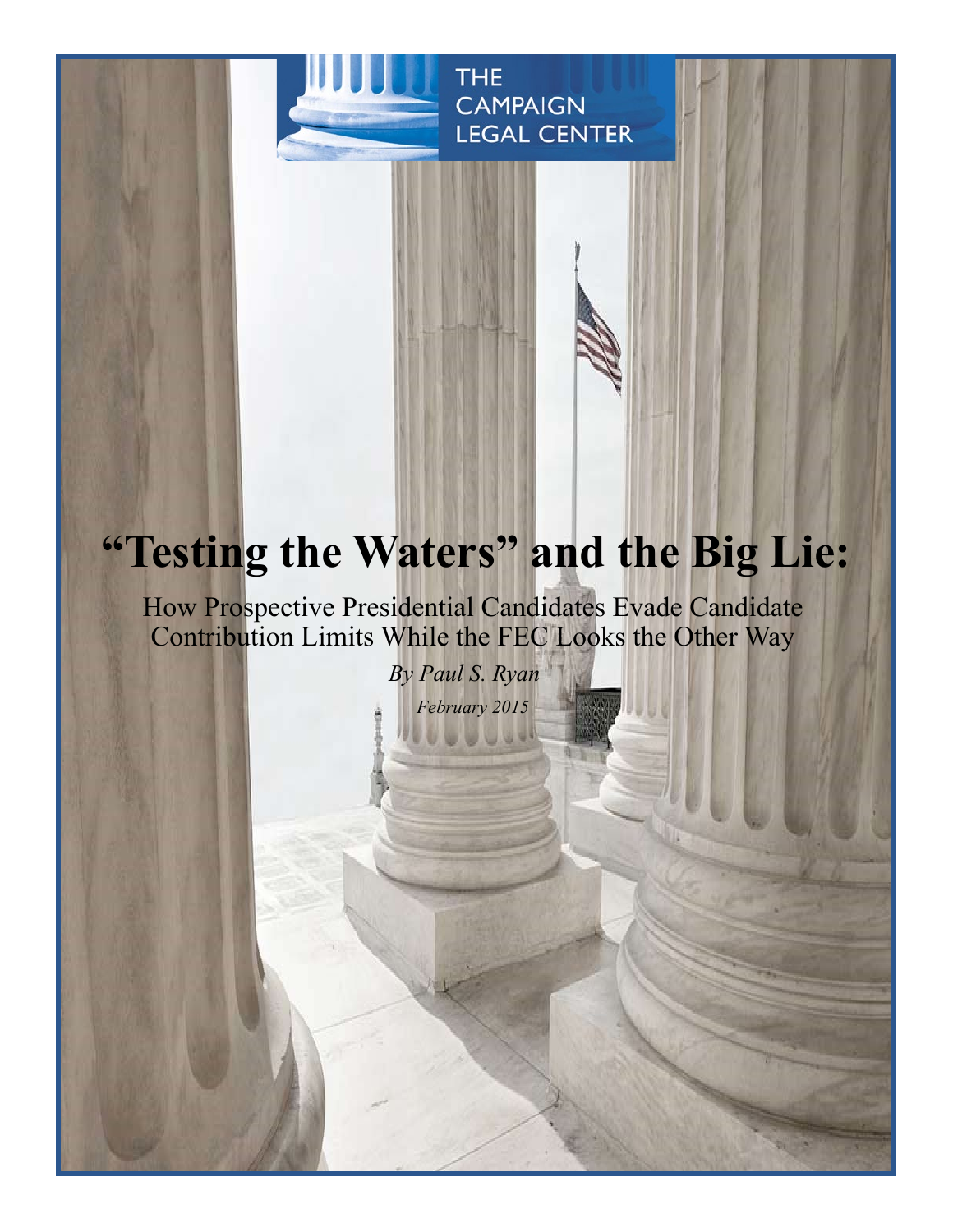

# **EXECUTIVE SUMMARY**

 $\sum$  *T*ith the 2014 midterm elections behind us, public attention has shifted to the 2016 presidential election. News stories appear daily about prospective 2016 presidential candidates' repeated trips to Iowa and New Hampshire, extensive fundraising and campaign machine building. Yet none of the early frontrunners—former Governor Jeb Bush, Governor Scott Walker and more than a dozen other politicians—will even admit that they are "testing the waters" of a presidential campaign. Why is this? And how can it be?

The "why" part is easy to explain. Federal law requires an individual who is "testing the waters" of a federal candidacy to pay for those activities with funds raised in compliance with the federal candidate contribution restrictions—no individual contributions above \$2,700, no corporate or labor union funds. "Testing the waters" means activity "undertaken to determine whether the individual should become a candidate," including, for example, travel to see if there is sufficient support for one's candidacy. Prospective presidential candidates deny that they are "testing the waters" in order to evade the candidate contribution limits.

The "how" part is more difficult to explain. Among the long list of nearly 20 prospective 2016 presidential candidates, only Senator Lindsey Graham and former Senator Jim Webb appear to be complying with the federal campaign finance law requirement that "testing the waters" activities be paid for with candidate-permissible funds.

Many others are raising and spending funds outside the candidate contribution limits, through super PACs, 527 organizations, multicandidate PACs and  $501(c)(4)$  groups, to engage in activities that certainly appear to be for the purpose of determining whether the individual should become a candidate. These prospective 2016 candidates claim they are not "testing the waters," but they look more than a little bit wet.

 $\sum$  *T* hy does this matter? For more than 100 years federal law has restricted contributions to candidates and the Supreme Court has consistently upheld such restrictions as vital to reducing the threat of corruption that results from large contributions. Enforcement of the candidate contribution restrictions for "testing the waters" activities is crucial to protecting the integrity of elections and democratic governance.

The Federal Election Commission (FEC) seemed to understand this during the 1970s-80s, when the Commission regularly pushed back against prospective candidate efforts to evade federal law. Through a series of Advisory Opinions during the Commission's early years, it made clear that many of the activities being engaged in today by prospective 2016 candidates needed to be paid for with candidate-permissible funds.

*"Testing the waters" means activity undertaken to determine whether the individual should become a candidate. Prospective presidential candidates deny that they are "testing the waters" in order to evade the candidate contribution limits.*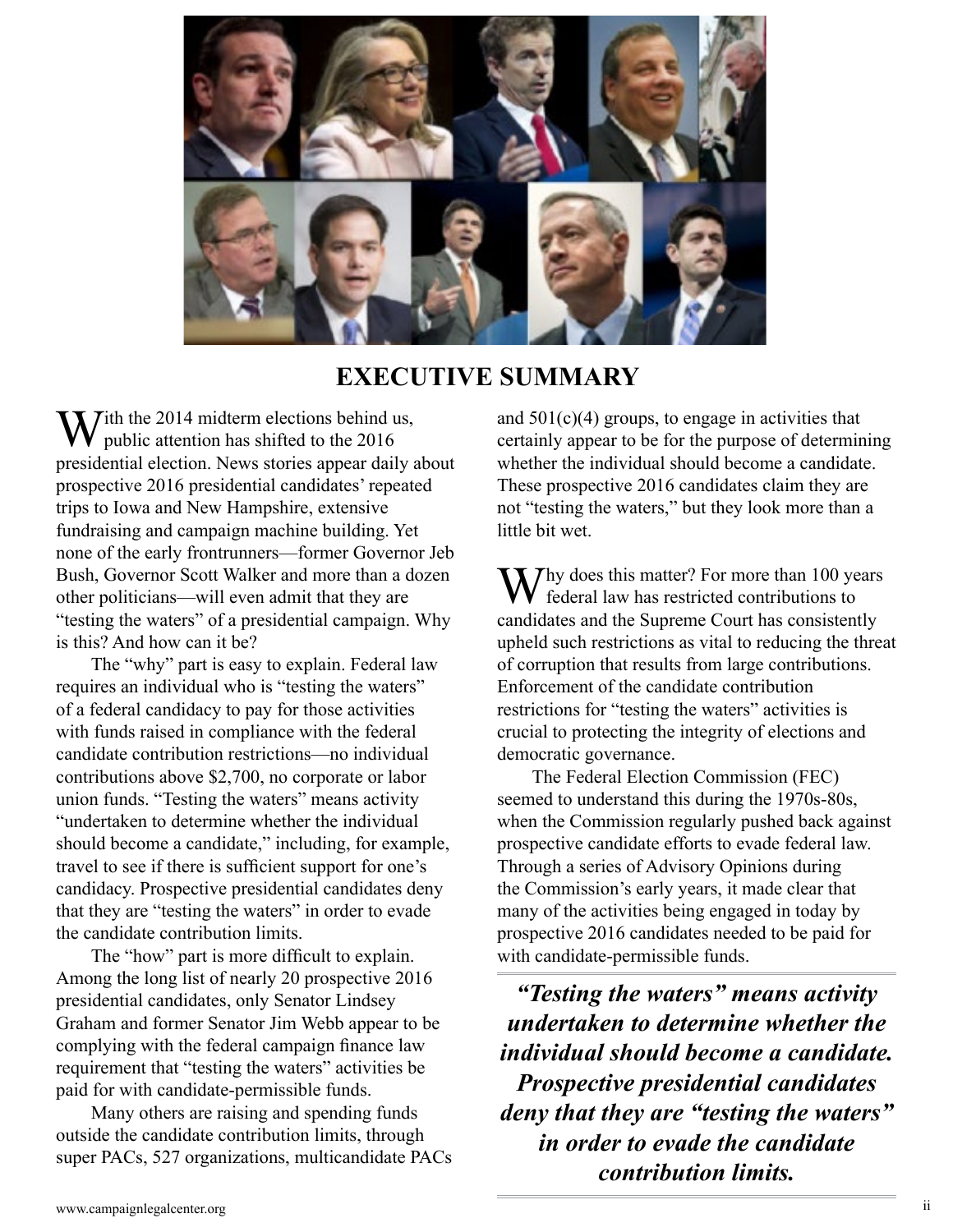Tnder FEC guidance, "testing the waters" activities include, but are not limited to:

 Conducting a poll for the purpose of determining whether an individual should become a candidate;

■ Telephone calls for the purpose of determining whether an individual should become a candidate; ■ Travel for the purpose of determining whether an individual should become a candidate;

 Polling expenses for determining the favorability, name recognition, or relative support level of the candidate involved;

■ Compensation paid to employees, consultants, or vendors for services rendered in connection with establishing and staffing offices in states other than the candidate's home state and in or near the District of Columbia;

 Administrative expenses, including rent, utilities, office supplies and equipment, in connection with establishing and staffing offices in states other than the candidate's home state and in or near the District of Columbia;

 Travel expenses to attend, address and rent hospitality suites at state political party conferences where the individual "indicates his potential interest in, and his ongoing consideration of whether to seek" his party's nomination;

 Travel expenses for private meetings with state party leadership to gauge support of a possible candidacy; and

 Expenses to set up "steering committees" in early caucus/primary states with the understanding that the committee will become the official campaign organization in the event the individual runs for office.

To be certain, during the 1970s-80s, some high- $\perp$  profile prospective presidential candidates (e.g., Ronald Reagan, George H.W. Bush) got away with using multicandidate PACs to build political operations during the midterm elections that obviously served as the foundations for eventual presidential campaigns. But those operations, raising funds under the \$5,000 multicandidate PAC limit and spending them prior to the midterm election on activities purportedly aimed at the midterm elections, seem quaint compared to the post-midterm election unlimited fundraising and spending by prospective 2016 presidential candidates.

And though the FEC pushed back against prospective candidate abuses in the 1970s-80s, the Commission has failed to effectively enforce its "testing the waters" regulations in the intervening decades. Jeb Bush's reported plan to raise \$100 million in unlimited super PAC contributions during the first quarter of 2015 is not merely a difference in degree from his father's mid-80s activities; it is a difference in kind.

This paper aims to explain how we have arrived at this point in 2015, with Jeb Bush saying he has "decided to actively explore the possibility of running for President," former Hewlett-Packard CEO Carly Fiorina referring to herself as a "candidate" on Fox News, and Wisconsin Governor Scott Walker opening an office in Iowa, all the while denying that they are "testing the waters" of a presidential campaign.

Section I puts prospective candidate activities in historical context. Section II details the activities of some of the most talked-about prospective 2016 presidential candidates. And Section III details relevant federal laws and FEC guidance regarding "testing the waters."

The story is a long one, but the solution to these<br>rampant abuses of federal campaign finance law is simple. The FEC needs to do its job and enforce the longstanding requirement that individuals "testing the waters" of federal candidacy by spending funds for the purpose of determining whether to run pay for those activities with funds raised under the candidate contribution restrictions.

*Paul S. Ryan is Senior Counsel at the Campaign Legal Center in Washington, DC, a nonpartisan, nonprofit organizaiton that defends and protects our democracy in the areas of campaign finance, voting rights, political communication and government ethics.* 

*Contact Info: pryan@campaignlegalcenter.org (202) 736-2200*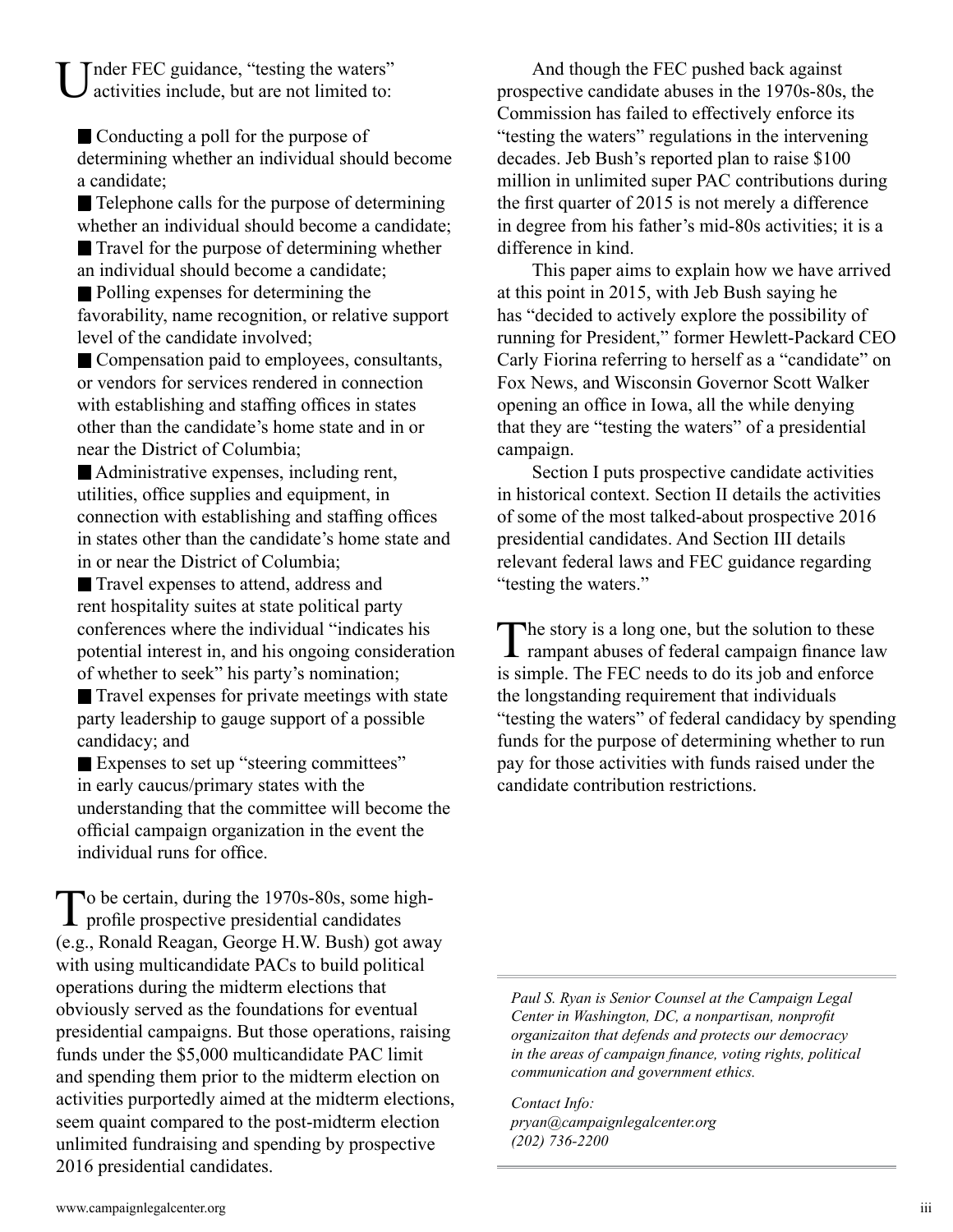## **Table of Contents**

| 2. Registration and Reporting Requirements for Presidential             |  |
|-------------------------------------------------------------------------|--|
|                                                                         |  |
|                                                                         |  |
|                                                                         |  |
|                                                                         |  |
|                                                                         |  |
|                                                                         |  |
|                                                                         |  |
|                                                                         |  |
|                                                                         |  |
| C. Agency Law—FEC Guide, Regulations, Advisory Opinions and Enforcement |  |
|                                                                         |  |
|                                                                         |  |
|                                                                         |  |
|                                                                         |  |
|                                                                         |  |
|                                                                         |  |
| c. Advisory Opinion 1985-40 (Baker / Republican Majority                |  |
|                                                                         |  |
| d. Advisory Opinion 1986-06 (George H.W. Bush / Fund for America's      |  |
|                                                                         |  |
|                                                                         |  |
|                                                                         |  |
|                                                                         |  |
|                                                                         |  |

## Acronym Glossary

BCRA: Bipartisan Campaign Reform Act of 2002 FEC: Federal Election Commission FECA: Federal Election Campaign Act MUR: Matter Under Review PAC: Political Committee or Political Action Committee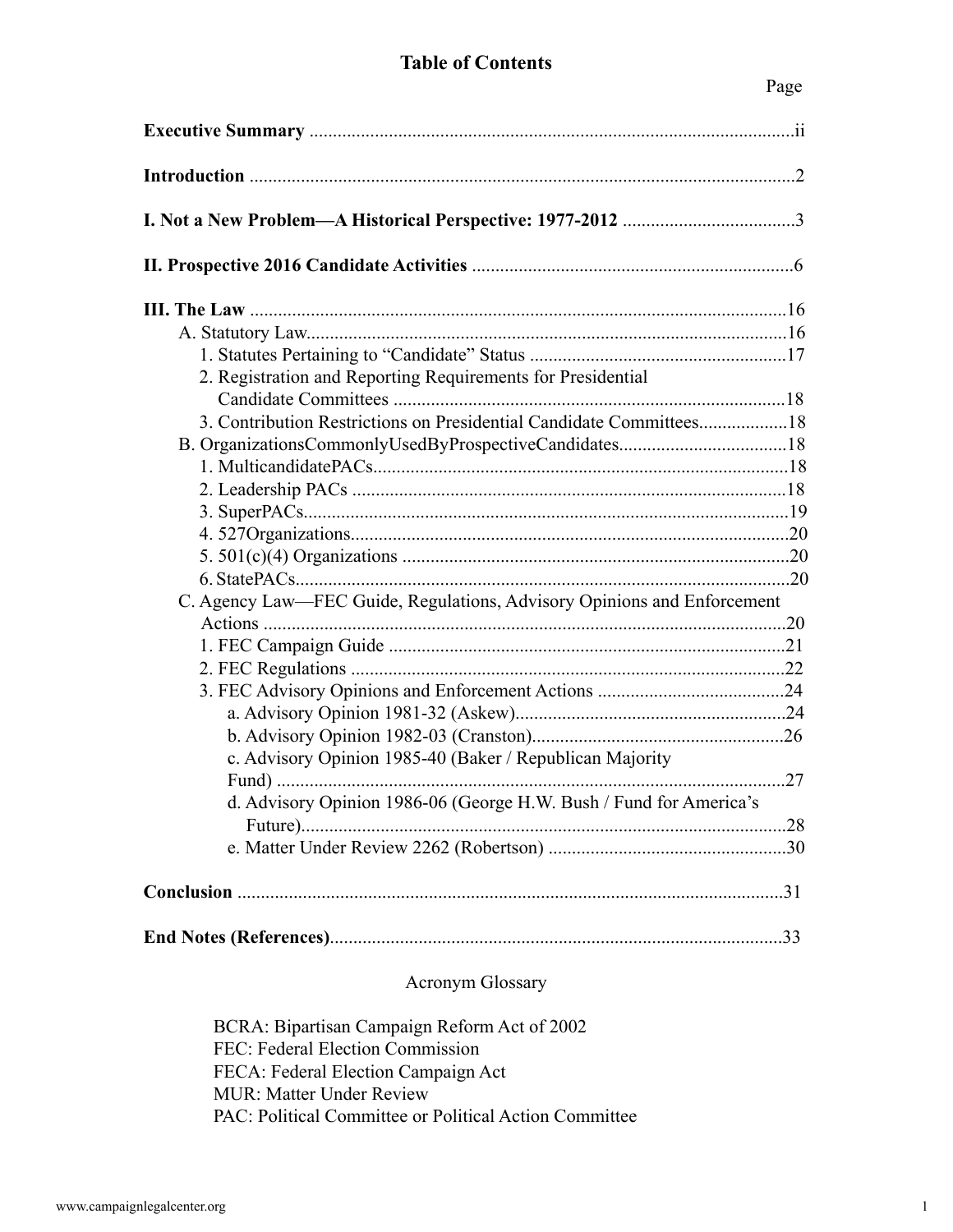## **Introduction**

The 2014 midterm elections are behind us<br>and political news reporters have turned to coverage of the 2016 presidential election. Despite the fact that there is not yet anyone admitting he or she is a candidate, reports are written daily about near-constant travel and fundraising and campaign machine building by prospective Republican 2016 presidential candidates, including former Governor Jeb Bush, Governor Scott Walker, Senators Cruz, Paul and Rubio and many others. The 2016 race is unfolding differently on the Democratic side. With former Secretary of State Hillary Clinton looking like the presumptive nominee, only former Senator Jim Webb has officially acknowledged "testing the waters" for a possible run for the nomination. With no one else seemingly willing to mount a challenge, Clinton appears to believe she has the luxury of laying low and holding off on the most visible forms of campaign building.

With all of this prospective candidate activity, a few reporters—though not enough—are asking the question, "When do the federal law candidate contribution restrictions kick in?" The answer might surprise even astute political observers, because reality does not seem to correspond with the laws on the books.

Federal law requires an individual who is "testing the waters" of a federal candidacy to pay for those activities with funds raised in compliance with the federal candidate contribution restrictions no individual contributions above \$2,700, no corporate or labor union funds—i.e., candidatepermissible funds.<sup>1</sup> The candidate registration and disclosure requirements, however, do not kick in until an individual actually becomes a candidate, at which point the individual must register a principal campaign committee with the Federal Election Commission (FEC) and, on the committee's first campaign finance report, disclose all funds raised and spent to "test the waters."

Put differently, an individual who is "testing the waters" of federal candidacy is exempt from disclosure requirements unless and until the individual becomes a candidate, but is subject to the candidate contribution restrictions for all "testing the waters" activities.

"Testing the waters" means activity "undertaken to determine whether the individual should become

a candidate," including, for example, travel to see if there is sufficient support for one's candidacy. $\overline{a}$ 

Among the long list of prospective 2016 presidential candidates, only Senator Lindsey Graham and former Senator Jim Webb appear to be complying with the federal campaign finance law requirement that "testing the waters" activities be paid for with candidate- permissible funds. Webb announced in November 2014 that he had formed an "exploratory committee"<sup>3</sup> and Graham announced in January 2015 that he had formed a "testing the waters" committee.<sup>4</sup> Both organizations are raising funds in compliance with the \$2,700 contribution limit and ban on corporate/union funds.

By contrast to Graham and Webb, reporters have for months been writing about prospective presidential candidates using a myriad of political organizations to raise and spend money outside some or all of the federal candidate contribution restrictions— including Jeb Bush, Bobby Jindal, Carly Fiorina, Jim Webb, Marco Rubio, Martin O'Malley, Mike Huckabee, Rick Perry, Rick Santorum, Scott Walker and Chris Christie.

The legal structures of the organizations being used by these prospective candidates vary a bit, but they all share a common characteristic: they can accept funds in excess of the \$2,700 limit applicable to candidates and "testing the waters" activities; some of them (e.g., super PACs, 527 organizations, 501(c)(4) organizations) can also accept corporate/ union contributions, which may not be accepted by federal candidates or used to pay for "testing the waters" activities.

Prospective candidate use of corporate/union funds, or any individual contributions exceeding \$2,700, to pay for "testing the waters" activities i.e., activities to determine whether to become a presidential candidate—violates federal campaign finance law.<sup>6</sup>

Why does this matter? For more than 100 years federal law has restricted contributions to federal candidates.<sup>7</sup> The U.S. Supreme Court has upheld laws restricting contributions to candidates because they reduce the threat of real and apparent corruption.<sup>8</sup>

For example, in the Court's 1976 decision in Buckley v. Valeo upholding the \$1,000 contribution limit,<sup>9</sup> the Court explained:

It is unnecessary to look beyond the Act's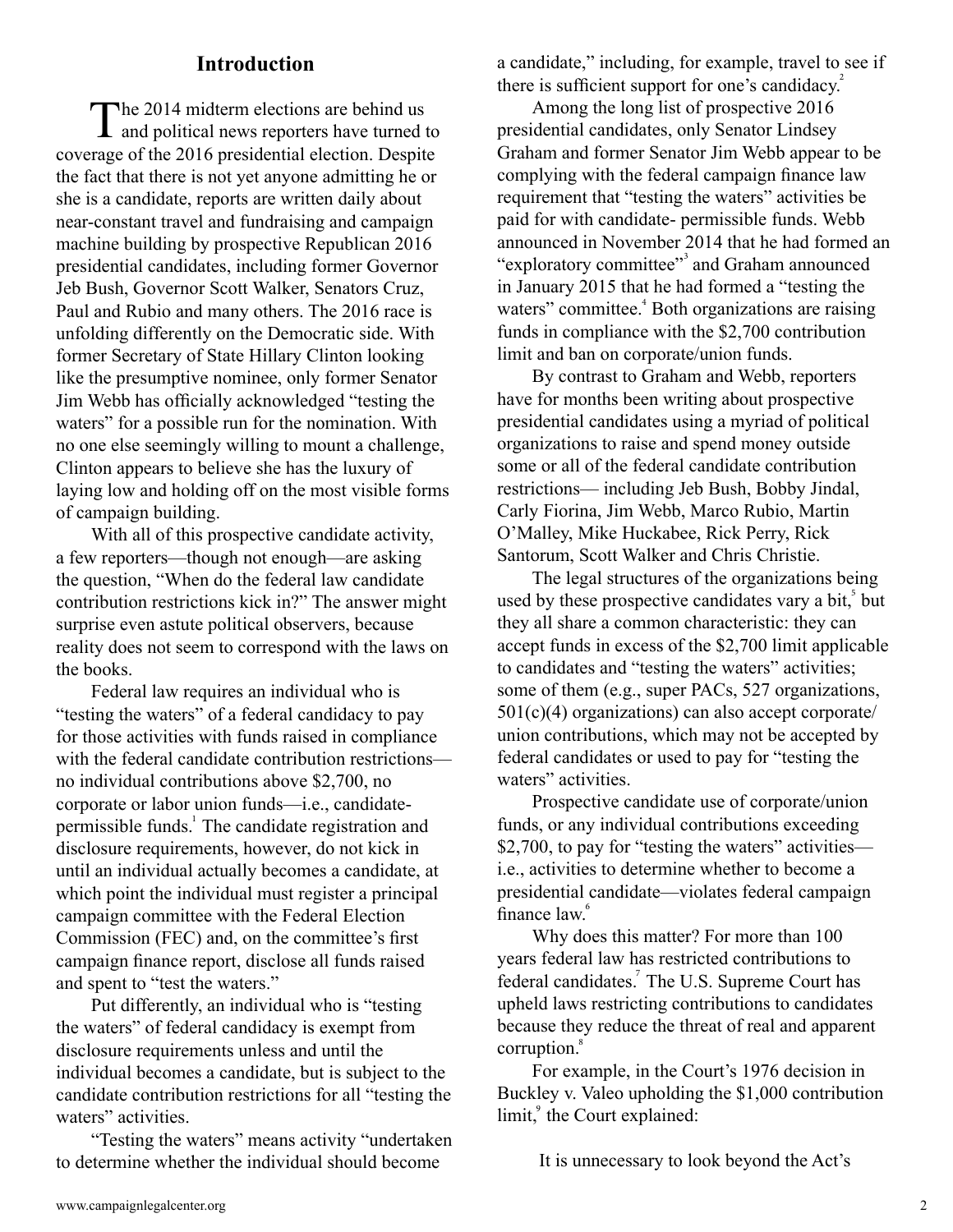primary purpose to limit the actuality and appearance of corruption resulting from large individual financial contributions in order to find a constitutionally sufficient justification for the \$1,000 contribution limitation. . . . To the extent that large contributions are given to secure a political quid pro quo from current and potential office holders, the integrity of our system of representative democracy is undermined. . . .

Of almost equal concern as the danger of actual quid pro quo arrangements is the impact of the appearance of corruption stemming from public awareness of the opportunities for abuse inherent in a regime of large individual financial contributions.<sup>10</sup>

The \$1,000 candidate contribution limit challenged and upheld in Buckley has since been increased and is \$2,700 for the 2016 presidential election.<sup>11</sup>

Regulation of "testing the waters" activities is crucial to maintaining the effectiveness of our corruption-preventing candidate contribution restrictions. The FEC seemed to understand this during the 1970s-80s, when the Commission regularly pushed back against prospective candidate efforts to evade federal law. Through a series of Advisory Opinions during the Commission's early years, it made clear that many of the activities being engaged in today by prospective 2016 candidates needed to be paid for with candidate-permissible funds. The Commission's most generous-toprospective-candidates Advisory Opinion came in 1986, when the Commission permitted then-Vice President Bush to use a multicandidate PAC to engage in some "party building" and state/ local candidate support activities *prior to the 1986 midterm election*—and even that opinion drew dissents from two out of six commissioners.<sup>12</sup>

Regardless of whether one agrees with the FEC's 1986 opinion that a prospective presidential candidate could raise funds under the \$5,000 multicandidate PAC during a midterm election year for the purported purposes of "party building" and supporting other candidates, the Commission has never approved the use of unlimited funds to pay for activities of the sort prospective 2016 presidential candidates are engaged in today, less than a year

before the presidential caucus and primaries begin.

But for decades the FEC has failed to adequately enforce its "testing the waters" regulations and things have gotten progressively worse. Jeb Bush's reported plan to raise \$100 million in unlimited super PAC contributions during the first quarter of 2015 is not merely a difference of degree from his father's mid-80s activities, it is a difference of kind. This paper aims to explain all of this. Section I puts prospective candidate activities in historical context. Section II details the activities of some of the most talked-about prospective 2016 presidential candidates. And Section III details relevant federal laws and FEC guidance regarding "testing the waters."

The FEC's lack of enforcement of candidate contribution limits with respect to "testing the waters" activities is inexcusable. It is time for the FEC to end this long-existing and recently worsening abuse of federal campaign finance law.

# **I. Not a New Problem— A Historical Perspective: 1977-2012**

Prospective presidential candidates' use of entities other than federal candidate campaign committees (e.g., federal multicandidate PACs, federal leadership PACs, federal super PACs, state PACs, 501(c)(4) organizations, 527 organizations) to evade campaign finance restrictions while laying the foundation for a presidential campaign is nothing new. Indeed, Colby College Professor of Government and Campaign Legal Center board member Anthony Corrado published a book on the topic in 1992, Creative Campaigning: PACs and the Presidential Selection Process, detailing the history of this practice from its inception in 1977 through the early  $1990s$ .<sup>13</sup>

Contribution limits were first imposed on presidential candidates for the 1976 election. It took only one election cycle campaigning under a contribution limit for Ronald Reagan and his lawyers to find a way around the limit. In January 1977, Reagan converted his 1976 candidate campaign committee (\$1,000 contribution limit) into a multicandidate PAC (\$5,000 contribution limit)—the type of committee that exists to support other peoples' campaigns, not the founder's own campaign. $14$  Reagan named the multicandidate committee Citizens for the Republic, $15$  and used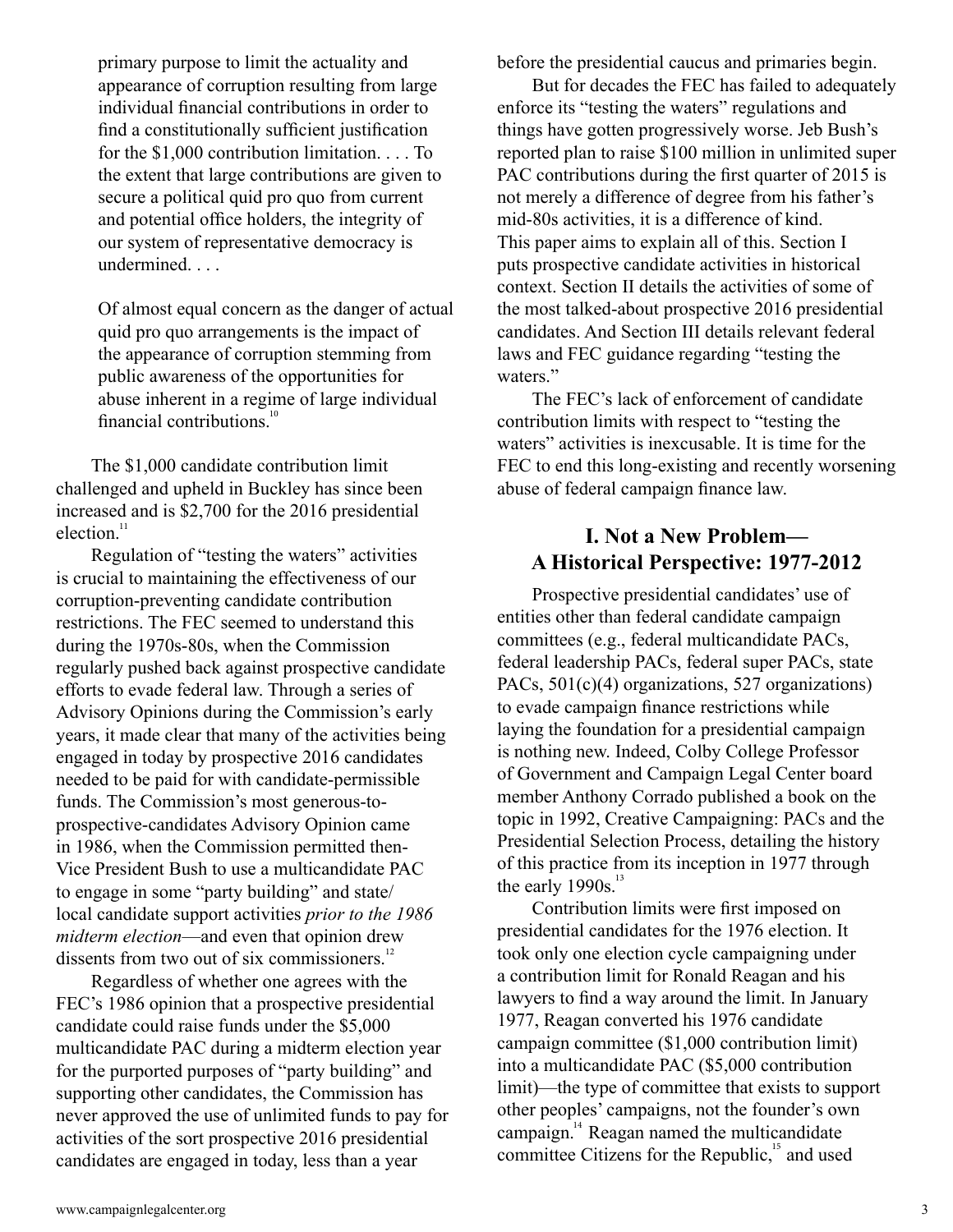\$1.6 million left over from his 1976 presidential campaign to begin his 1980 campaign while skirting the \$1,000 limit that would apply if he had converted his 1976 campaign committee into a 1980 campaign committee.

Using a strategy successfully employed by Richard Nixon in the years preceding his 1968 victory, Reagan planned to support conservative candidates and causes to lay a foundation for his 1980 presidential run.<sup>16</sup> Corrado's description of Reagan's Citizens for the Republic PAC is worth quoting at length:

> Reagan and his advisors soon realized that this committee could also be used to conduct a wide range of campaign-related activities that would keep Reagan in the public spotlight and allow him to expand his political organization for a possible run in 1980. This insight became the operative principle that determined most of the PAC's subsequent actions. The surplus funds from the 1976 campaign were used as "seed money" to finance an extensive fundraising operation, which raised close to \$5 million and developed a list of approximately 300,000 active donors, all of whom were likely prospects for future campaign contributions. The PAC used some of these funds to hire a staff, cover administrative costs, and make contributions to Republican candidates and party organizations. Most of the funds, however, were used to retain professional consultants, finance political outreach programs, organize volunteer recruitment efforts, publish a committee newsletter, subsidize Reagan's travel and public appearances, and host receptions. These operations were aimed at increasing Reagan's presence in crucial primary states, improving his support among party activists, and maintaining his public visibility. The committee thus served as a scaled-down campaign committee, providing Reagan with the essential resources and services needed to launch his 1980 campaign.<sup>17</sup>

Reagan could have simply re-designated his 1976 presidential campaign committee as his 1980 presidential campaign committee; doing so would have been the approach most consistent with the

letter of campaign finance laws. As explained in greater detail in Section III, federal campaign finance law defines "expenditure" as money spent "for the purpose of influencing" an election for federal office. $^{\text{18}}$  A person who makes more than \$5,000 in "expenditures" seeking election to federal office—i.e., spends more than \$5,000 for the purpose of influencing their own election to office—is a "candidate" under federal law<sup>19</sup> and must register a candidate campaign committee with the FEC within  $15 \text{ days.}^{20}$ 

Reagan seemingly had every intention of spending the \$1.6 million left over from his 1976 campaign, as well as additional funds raised by Citizens for the Republic PAC under a \$5,000 limit, "for the purpose of influencing" his 1980 campaign. But Reagan's lawyers knew they could tell a different story to the FEC, namely, that Reagan was simply supporting other candidates and causes he liked. By doing so, Reagan raised funds under the \$5,000 per year multicandidate PAC contribution limit, instead of under the then-\$1,000 (now \$2,700) per election candidate contribution limit. Consequently, Reagan was able to hit up his wealthiest supporters for \$5,000 in 1977, \$5,000 in 1978 and \$5,000 in 1979, before launching his official campaign in March 1979 and then going back to the same supporters again for a \$1,000 contribution to his 1980 candidate campaign committee.<sup>21</sup>

As Corrado explained: "By maintaining this façade, Reagan was able to spend two years running for president in direct violation of the spirit of the presidential campaign finance regulations and the major provisions of [Federal Election Campaign Act (FECA)]. A new loophole in the campaign finance system was thus created."<sup>22</sup>

Reagan and his Citizens for the Republic PAC created the roadmap for skirting the candidate contribution limit and others immediately followed suit. Leading up to the 1980 election, four of the ten major presidential candidates sponsored multicandidate PACs (Reagan, Bush, Connally and Dole).<sup>23</sup> Leading up to the 1984 election, five of the nine major presidential candidates sponsored multicandidate PACs, with Walter Mondale becoming the first Democrat to take advantage of the multicandidate PAC strategy. $^{24}$  And, according to Corrado, a "virtual explosion in the number of candidate-sponsored PACs occurred in advance of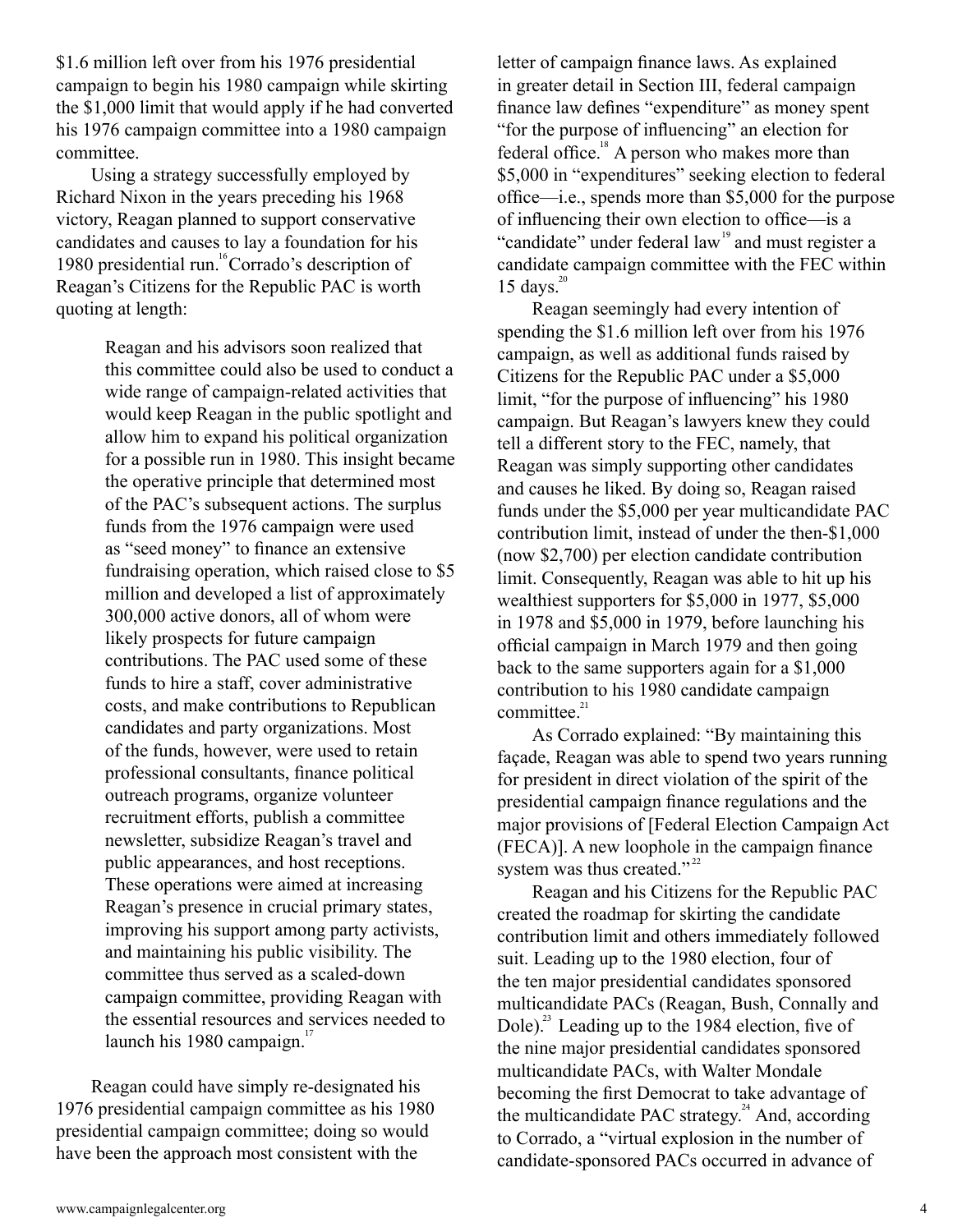the 1988 prenomination contest."<sup>25</sup>

This "virtual explosion" prior to the 1988 presidential election is noteworthy because, while nine of the fourteen major presidential candidates established federal multicandidate PACs, three others pushed the legal boundaries even farther. Republican Pete du Pont relied on a state PAC formed in Delaware, while Democrats Gary Hart and Reverend Jesse Jackson set up nonprofit organizations, the Center for a New Democracy and the National Rainbow Coalition, respectively, which were not registered as PACs anywhere.<sup>26</sup>

The significance of this development in the 1988 election cycle cannot be overstated. Although the use of federal multicandidate PACs to skirt the candidate contribution limit was an unfortunate development in campaign practice that undermined the federal law \$1,000 candidate contribution limit, at least those working through a federal multicandidate PAC were still bound by a \$5,000 contribution limit and the federal law ban on corporate and labor union contributions. The use of nonprofit organizations not registered as PACs meant fundraising free of any contribution limits or restrictions, while the use of state PACs meant fundraising subject only to the restrictions of the particular state's laws, creating the opportunity for prospective candidates to cherry-pick states with no restrictions on contributions.

So by the 1988 presidential election cycle, nearly all of the vehicles popular today for skirting federal candidate contribution limits were in use federal multicandidate PACs, state PACs and various nonprofit entities.

The 2012 presidential election cycle—the first following the Supreme Court's landmark 2010 decision in Citizens United v. FEC—added a new element to presidential elections: the super PAC. Nearly every major candidate in the 2012 cycle was supported by a dedicated super PAC once their campaign was in full swing. However, super PACs were not utilized during the 2012 cycle by prospective candidates for "testing the waters" activities.

Eventual 2012 Republican Party nominee Mitt Romney, for example, used a variety of entities to lay the foundation of his campaign before establishing a formal campaign committee. He maintained a federal multicandidate PAC, as well as state PACs in Iowa, New Hampshire, South Carolina, Michigan and Alabama.<sup>27</sup> According to

USA Today, Romney's federal multicandidate PAC raised \$7.4 million in 2010, but contributed only \$827,708—less than 12%—to other candidates and committees. $^{28}$  The rest was absorbed by fundraising, staff and other administrative costs. Similarly, according to the New York Times, his Alabama PAC, which was permitted by state law to accept unlimited individual and corporate contributions, raised more than \$440,000 in 2010 and donated only "\$21,500 less than 5 percent of what it has raised—to state and local candidates in Alabama."<sup>29</sup> The New York Times reported that a "vast majority of the just over \$300,000 Mr. Romney's Alabama PAC has reported spending [in 2010 had] been directed back to the Boston headquarters of Free and Strong America, paying for, among other expenses, a significant part of the salaries of Mr. Romney's political staff, who will almost certainly form the core of his presidential campaign if he decides to run."<sup>30</sup>

Romney was not alone. Politico reported early in 2011 that Newt Gingrich raised more than \$14 million dollars in 2010 through both his 527 group American Solutions for Winning the Future (\$13.7 million), and his federal multicandidate PAC American Solutions PAC (\$737,000).<sup>31</sup> Politico described the 527 organization's activities, based on reports filed with the IRS:

> The group—which has helped Gingrich remain a player in policy and political discussions—pays for advertising, office space, polling, a slick web presence and Gingrich and his staffers' travels around the country. It's raised \$52 million since its launch, and it maintains a 19-person staff and one of the biggest supporter lists in Republican politics, which could be rented by a potential Gingrich presidential campaign.<sup>32</sup>

To the extent that Romney and/or Gingrich paid "testing the waters" expenses— including any travel, polling or staff expenses incurred in the process of determining to run for president—with corporate funds or funds from candidate-permissible sources that exceeded \$2,500 per donor, they violated federal law. The FEC has made no public mention of investigations or enforcement actions regarding possible "testing the waters" violations by these candidates.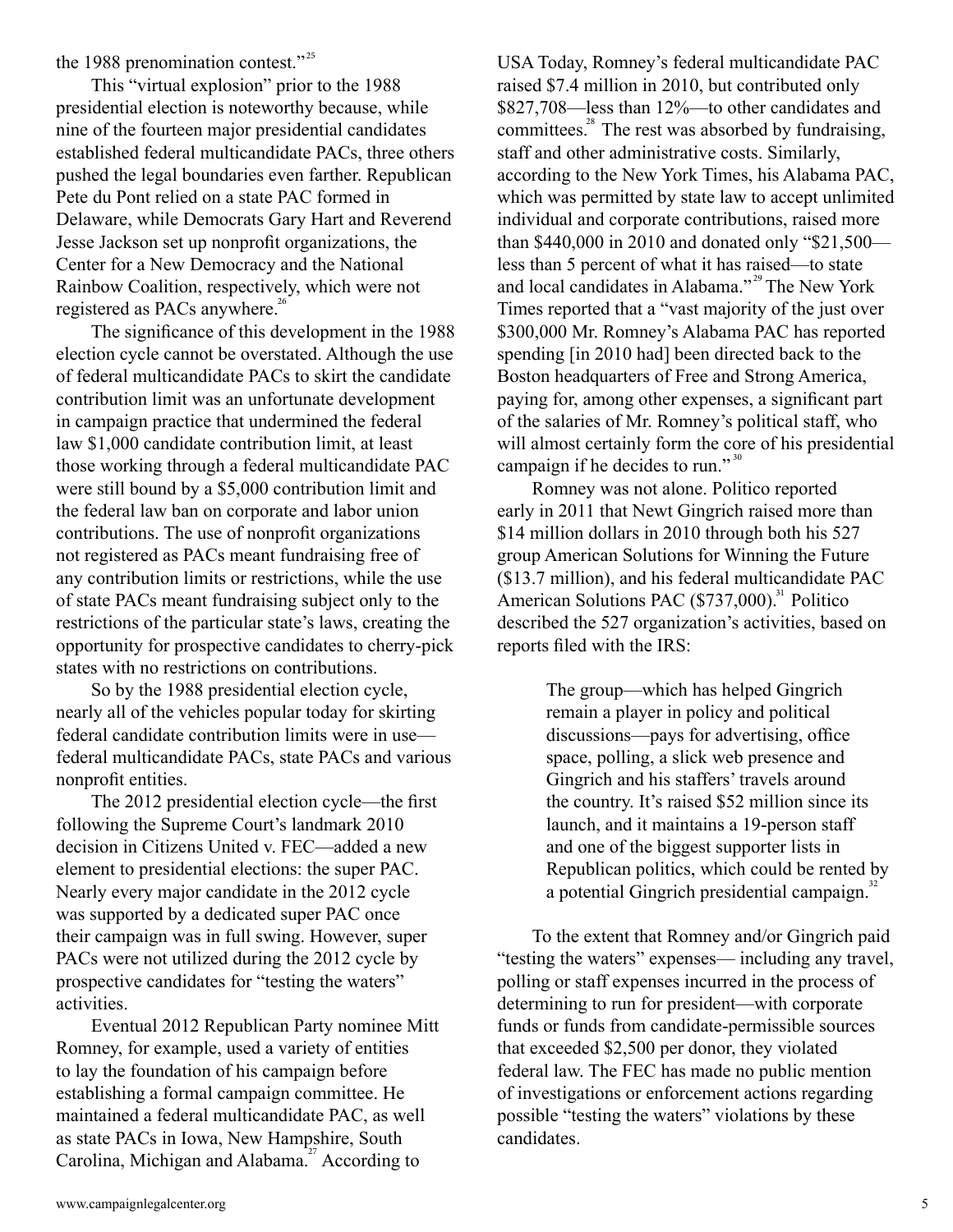# **II. Prospective 2016 Candidate Activities**

Nearly all of the prospective candidates in the 2016 presidential election are raising and spending funds outside the \$2,700 federal candidate contribution limit, with many also receiving corporate contributions. And though the list of prospective 2016 candidates contains far more Republicans than Democrats, over the past decades prospective candidates from both major parties have raised and spent non-candidate-permissible funds while laying the foundations of their eventual presidential campaigns.<sup>33</sup>

Here is what we know so far about<br>potential "testing the waters" activities by prospective 2016 presidential candidates (in alphabetical order).

## **Joe Biden**

When asked on Good Morning America in January 2015 whether there is a chance that he would challenge Hillary Clinton for the Democratic Party's 2016 presidential nomination, Vice President Joe Biden laughingly replied "Yes. There's a chance, but I haven't made my mind up about that, we've got a lot of work to do between now and then. There's plenty of time[.]"<sup>34</sup> "He added that he doesn't think a decision on a bid needs to be made 'until the summer,' noting that the race is 'wide open on both sides' and repeated that his focus right now is his duties as vice president."<sup>35</sup>

But while Clinton is supported by the super PACs Ready for Hillary and Priorities USA Action, Biden, according to the Wall Street Journal, "is one of the few potential candidates with no political organization, nonprofit, foundation, or campaign staff-in-waiting."<sup>36</sup> It remains to be seen the extent to which Biden will engage in "testing the waters" activities and how he will pay for such activities. Time will tell whether Biden engages in legally questionable pre-candidacy activities as so many of his prospective candidate counterparts seem to be doing.

## **John Bolton**

In November 2014, former U.S. Ambassador to the United Nations John Bolton told The Daily Caller that "he is considering a run for president in 2016

as a Republican."<sup>37</sup> Bolton reportedly commented that "we don't know who is in and who is out yet, so I want to see a little bit of what happens" and that "he plans to continue ramping up his activities in the John Bolton PAC and SuperPAC."<sup>38</sup> Bolton created both a multicandidate PAC ("John Bolton PAC")<sup>39</sup> and a super PAC ("John Bolton Super PAC")<sup>40</sup> in March 2013. According to FEC disclosure records, Bolton's super PAC received more than 80 contributions in excess of \$5,000 in 2014, including several \$500,000 contributions. Oddly, as of February 2, 2015, Bolton's super PAC website donation page was only soliciting contributions up to \$5,200—the 2013-14 election cycle amount a candidate could permissibly receive from a married couple contributing jointly (i.e., 2x\$2,600). According to the "news" page on the John Bolton PAC website, Bolton traveled to Iowa in late January 2015 to speak at the Iowa Freedom Summit—a wellknown proving ground for prospective presidential candidates.<sup>41</sup>

In late January 2015 Bolton reportedly told a Boston Herald columnist "I'm not saying no" and that he will make an official announcement soon.<sup>42</sup> And after appearing at the Iowa Summit, Bolton made his way to New Hampshire for an early February appearance.<sup>43</sup> To the extent Bolton uses funds raised from individual donors in amounts exceeding the \$2,700 candidate contribution limit, or any corporate/union funds, to pay for "testing the waters" activities to determine whether he should run for president, he is violating federal campaign finance law.<sup>44</sup>

## **Jeb Bush**

Former Florida Governor Jeb Bush announced in mid-December 2014 that he was planning to "launch a political action committee tasked with 'exploring a presidential bid."<sup>45</sup> Bush reportedly said: "I have decided to actively explore the possibility of running for President of the United States." This sounds like an intention to test the waters—i.e., engage in activities to determine whether to become a candidate. Yet Bush went on in early January to set up a super PAC and a multicandidate PAC, two entities eligible to accept funds exceeding the \$2,700 limit that applies to "testing the waters" fundraising.<sup>46</sup> If Bush, through either of these PACs, uses funds in excess of \$2,700 per donor and/or corporate or union funds to pay for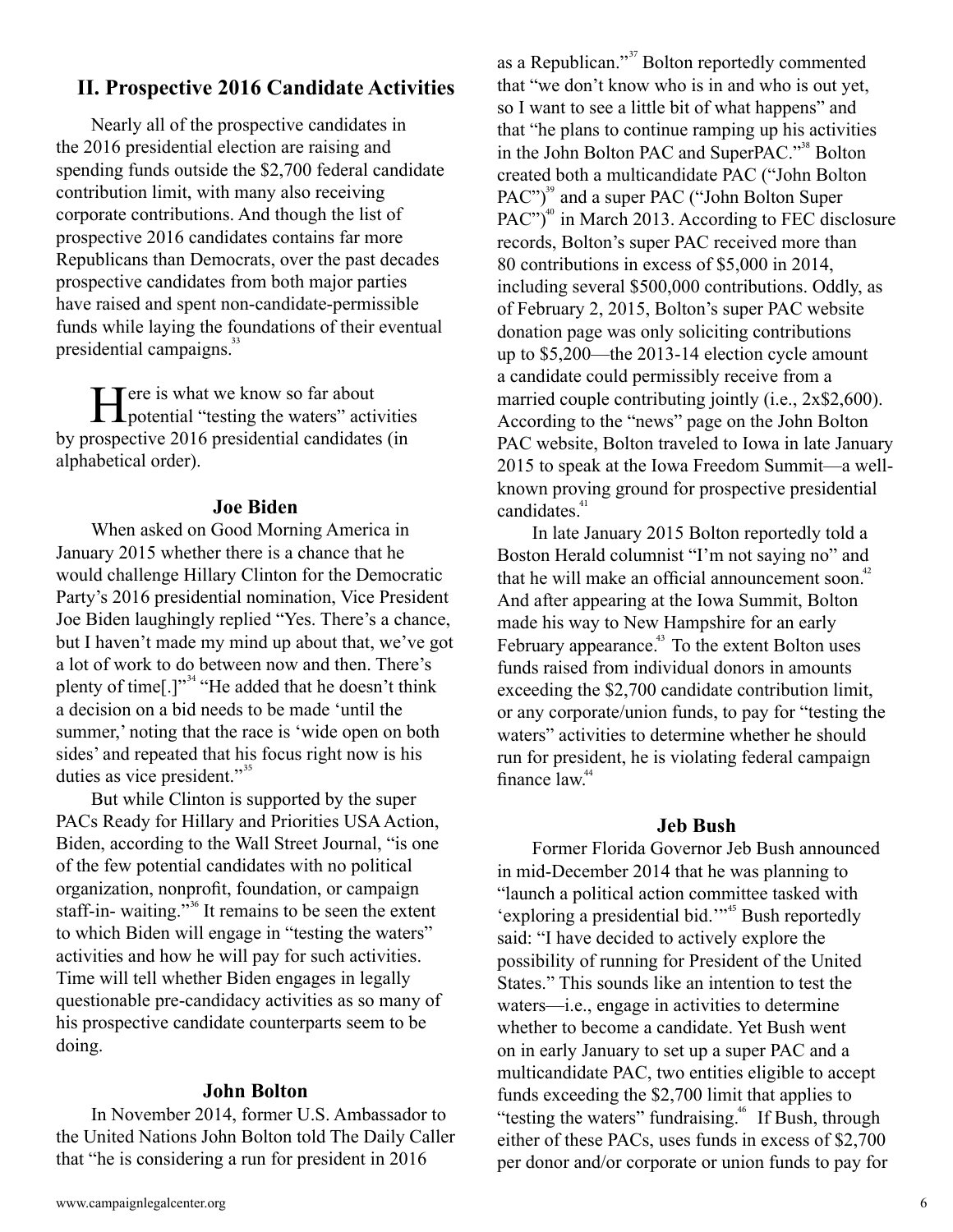"testing the waters" activities, he will have violated federal campaign finance law.

To date, Bush has been on a fundraising tear. According to Bloomberg Politics, "Bush tore through Washington [in late January], impressing the lobbyists and potential donors he met for the first time and leaning on old family friends to help raise huge sums of money as he considers a run for the White House."<sup>47</sup> "Bush's allies are citing a firstquarter fundraising goal of \$100 million as they approach donors around the country."<sup>48</sup>

According to those who attended one of the D.C. fundraisers, "Bush's team said they planned to hold 60 fundraisers around the U.S. by March 31"—a "frenetic pace of nearly one per day [that] will be focused mostly in the biggest states where the most political money is available: Florida, New York, Texas, and California."<sup>49</sup> Bush is reportedly scheduled to hold a \$25,000 per person fundraising dinner in Chicago on February 18 and is aiming at a two-event total of \$2 million for his day in Chicago.<sup>50</sup>

CNN reported in late January that, since forming his super PAC and multicandidate PAC in early January, Jeb Bush has been "putting an acute focus on raising money and building what his growing team of aides describe as a 'shock and awe' campaign operation."<sup>51</sup> "Bush's mission in these early days of the cycle is to keep his head down and raise as much money as possible in an effort to muscle out his closest Republican rivals, hire a talented staff and build a high-octane campaign apparatus that can go the distance against Hillary Clinton in 2016." $52^{\circ}$  One Bush-aligned strategist told CNN: "He is still in the process of considering whether to run, but we are building and organizing. It's a pretty muscular financial and political organization." 53

If all of this "campaign operation" building, coast to coast travel and fundraising does not constitute "testing the waters"—i.e., activities for the purpose of determining whether Jeb Bush will become a candidate—it is difficult to imagine what would constitute "testing the waters." To the extent Bush uses funds raised from individual donors in amounts exceeding the \$2,700 candidate contribution limit, or any corporate/union funds, to pay for "testing the waters" activities to determine whether he should run for president, he is violating federal campaign finance law.<sup>54</sup>

## **Ben Carson**

Retired neurosurgeon Ben Carson is reportedly considering a presidential run and "says he'll announce before May 1 whether he'll seek the presidency."<sup>55</sup> His supporters have formed a super PAC named the National Draft Ben Carson for President Committee and raised more than \$12 million since 2013, including several contributions of \$50,000 or more and more than 25 contributions in excess of \$5,000. According to the "FAQ" page on the super PAC's website, the "goal of the committee is not only to persuade Dr. Carson to run for president, but also to lay the organizational and financial groundwork necessary to secure the nomination and ultimately elect him as president in  $2016."$ <sup>56</sup>

According to the super PAC's website, in the event Carson becomes a candidate, the super PAC "will change its name but will continue its organizational and fundraising efforts in order to secure a strong, influential, nationwide grassroots network in support of presidential candidate Dr. Ben Carson."<sup>57</sup> According to other reporting, however, the "man behind the Draft Ben Carson for President Committee has launched a new super PAC that will snap into action when Carson announces a presidential bid."<sup>58</sup> Unlike many other prospective 2016 presidential candidates, however, Carson appears not to be involved in setting up and operating these super PACs. If Carson is indeed not involved in operating this "super draft committee," then its activities do not constitute "testing the waters" by Carson.

Carson is, however, actively considering a presidential campaign and he is directly associated with at least one non-candidate PAC. In August 2014, CNN reported that Carson was "taking a significant step toward a 2016 presidential run by forming a political action committee" called "One Nation—also the title of Carson's book released earlier this year."<sup>59</sup> According to the CNN piece, Carson told a group of supporters in Florida at the time: "Now is the time to start all of the appropriate exploration and investigation, and put down the structure that is necessary."<sup>60</sup> It appears Carson's announcement of his new PAC's name may have been premature, as another PAC with the name One Nation has been registered with the FEC since 2009. Carson did, however, create the USA First PAC $^{61}$  in August 2014, which has been operating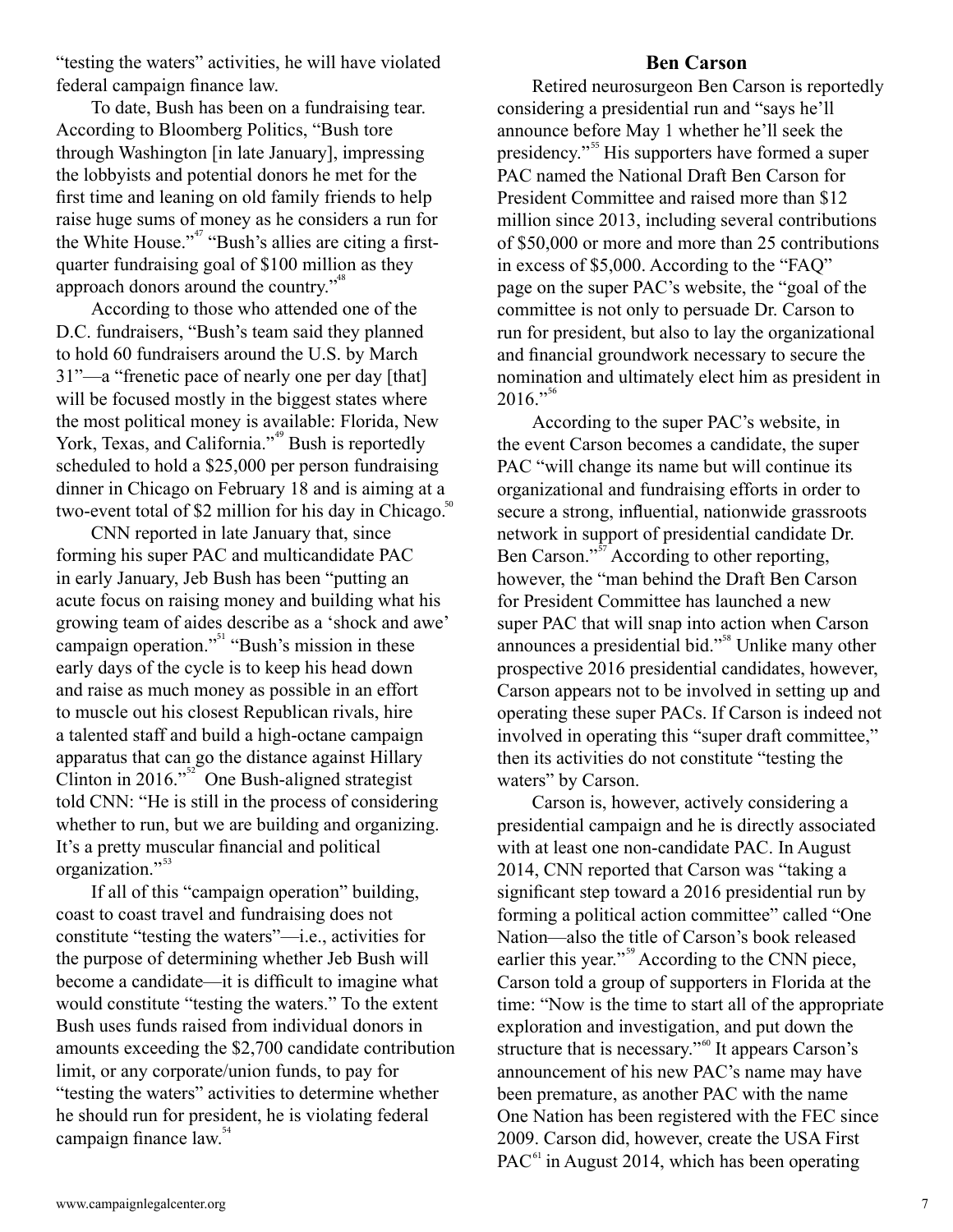as a multicandidate PAC, raising \$430,000 in the second half of 2014, in contributions up to \$5,000. Carson is also listed as the Chairman of the "Save Our Healthcare Project" of American Legacy PAC, another multicandidate PAC that accepts contributions up to \$5,000 per donor per year. $62$ 

According to the Washington Times, "possible 2016 presidential candidate Ben Carson has tapped Ryan Rhodes, a top political insider, to oversee his Iowa campaign—and he also plans to launch an exploratory committee in the coming two to three weeks[.]"<sup>63</sup> This announcement was immediately followed by Carson's trip to the Iowa Freedom Summit—a trip that was seemingly part of "testing the waters" process.

To the extent Carson uses funds raised from individual donors in amounts exceeding the \$2,700 candidate contribution limit, or any corporate/union funds, to pay for "testing the waters" activities to determine whether he should run for president, he is violating federal campaign finance law.<sup>64</sup>

#### **Hillary Clinton**

Former Senator and Secretary of State Hillary Clinton is clearly the frontrunner for the Democratic Party's 2016 presidential nomination, but her campaign committees for past elections were dissolved years ago and she has not played a direct role in creating any new political committees in recent years. Like Ben Carson, Hillary Clinton is supported by a super PAC, named Ready for Hillary, which she reportedly is not directly involved with establishing or operating. According to the Wall Street Journal, Ready for Hillary "raised nearly \$9 million in 2014, more than twice as much as the previous year and more than the groups affiliated with most Republicans known to be considering a 2016 presidential bid."<sup>65</sup> The Wall Street Journal explained: "The Ready for Hillary group is not directly affiliated with Mrs. Clinton, but is collecting names and email addresses of her supporters that it will make available to her campaign should she decide to run."<sup>66</sup> What the article fails to mention is that, as a super PAC, Ready for Hillary would be prohibited from giving its supporter database to Hillary Clinton; instead, a Clinton campaign committee would be required to pay fair market value for such a list. At any rate, if Hillary Clinton is indeed not involved in operating this "super draft committee," then its activities do not constitute

"testing the waters" by Clinton.

Clinton will also be supported by the super PAC Priorities USA Action and, perhaps, the 501(c) (4) Organizing for Action—both groups are run by former Obama campaign manager and White House Deputy Chief of Staff Jim Messina, who has already announced that Priorities USA will support Clinton.<sup>67</sup> The super PAC reported \$363,000 in receipts during the 2014 election cycle. The  $501(c)(4)$  group is not required to disclose its fundraising to the public. Because Clinton is not involved in operating these organizations, their activities do not constitute "testing the waters" by Clinton.

Clinton is a board member of the Bill, Hillary and Chelsea Clinton Foundation and her travel paid for by the foundation in 2013 has been characterized by the Republican research arm America Rising as possibly politically-related, according to a Politico article.<sup>68</sup> Foundation payment for any "testing the waters" travel would violate federal law. However, according to Politico, "Clinton spokesman Nick Merrill said in a statement responding to America Rising that 'her foundation travel in 2013 did not intersect at all with any political travel. There was no overlap. Period. The accusation is patently, but not surprisingly given its source, false."<sup>59</sup>

Nevertheless, though Clinton is not publicly affiliated with any formal political organizations, she is reportedly "assembling a massive campaign team-in-waiting."<sup>70</sup> According to the Washington Post, "[a]t this point, without so much as an announcement, she has settled on—at the least—a campaign chairman, a campaign manager, a chief strategist and lead pollster, another pollster, a lead media adviser, a communication director, a deputy communications director, a focus group director and a communications strategist. She is also closing in on a New York City campaign headquarters and a date to make all of this official."<sup> $71$ </sup>

To the extent Clinton uses funds raised from individual donors in amounts exceeding the \$2,700 candidate contribution limit, or any corporate/union funds, to pay for recruiting and/or hiring staff for "testing the waters" or actual campaign activities, or to engage in any other "testing the waters" activities to determine whether she should run for president, she is violating federal campaign finance law.

## **Chris Christie** With respect to running for the Republican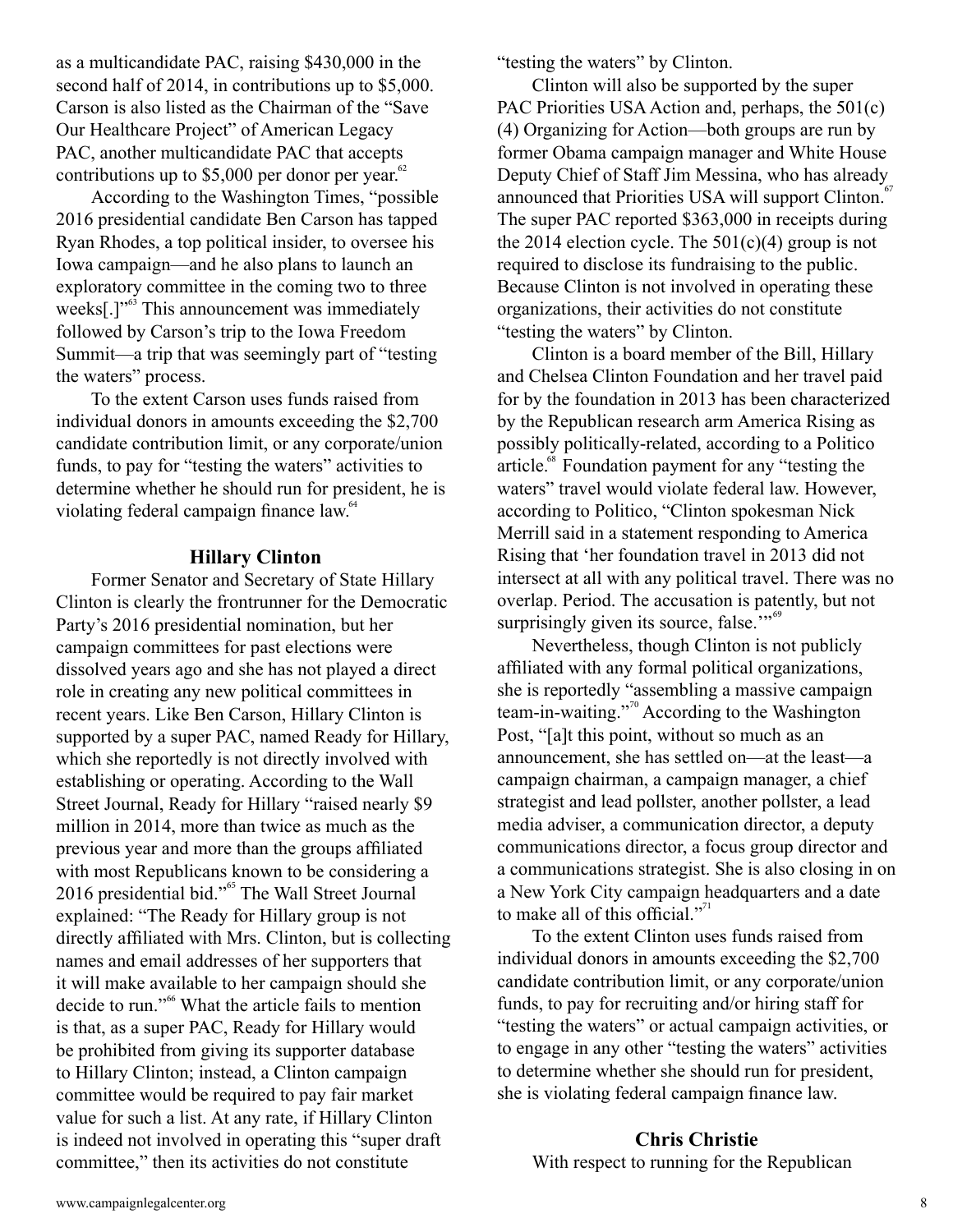Party's 2016 presidential nomination, New Jersey Governor Chris Christie has for years reportedly been "giving it a lot of thought."<sup> $\frac{7}{2}$ </sup> On January 23, 2015, Christie registered the Leadership Matters for America PAC with the FEC—which appears to be multicandidate PAC (i.e., \$5,000 contribution limit), not a super PAC, though no contribution limit is listed on the "contribute" page of the PAC's website.<sup>73</sup>

According to a January 26, 2015 Huffington Post article, "New Jersey Gov. Chris Christie has taken his firmest step yet toward running for president, launching an organization that allows him to raise money for a potential 2016 campaign. Opening the political action committee allows Christie to begin to hire staffers, build the foundations of a campaign operation and travel across the country as he weighs a final decision on a run. He's not expected to announce a final decision until spring.<sup>774</sup> The article notes that "[i]n the past several months, Christie has courted donors, convened late-night briefing sessions on foreign policy and made repeated visits to early-voting states[,]" and that "[h]is PAC's early hires include fundraisers and operators with presidential campaign experience."<sup>75</sup>

National Journal reported in late January 2015 that "Gov. Chris Christie is tapping Phil Valenziano, a former top campaign official for Mitt Romney and Iowa Gov. Terry Branstad, as his top Iowa operative as he builds out a team for a potential presidential run[.]"<sup>76</sup> And like other prospective 2016 presidential candidates, Christie spoke at the Iowa Freedom Summit in January.<sup>77</sup> In early February, Christie embarked on a "trade mission" to the United Kingdom, "a trip that will give Christie a chance to strengthen his foreign policy credentials as he prepares for a potential presidential run."<sup>78</sup>

To the extent Christie uses funds raised from individual donors in amounts exceeding the \$2,700 candidate contribution limit, or any corporate/union funds, to pay for "testing the waters" activities to determine whether he should run for president, he is violating federal campaign finance law.<sup>79</sup>

## **Ted Cruz**

Senator Ted Cruz has been identified as a "likely Republican presidential contender[]" and in late January 2015 participated in a panel discussion with two other likely contenders—Senators Rand Paul and Marco Rubio—"that offered a preview of the

themes expected to dominate the  $2016$  election."<sup>80</sup> The panel "took place at a private meeting of wealthy donors hosted by Freedom Partners, a taxexempt group that serves as the hub of a political network supported by Charles and David Koch and other conservative financiers."<sup>81</sup> Also at the Freedom Partners meeting, "[t]op officials in the Koch brothers' political organization . . . released a staggering \$889 million budget to fund the activities of the billionaires' sprawling network ahead of the 2016 presidential contest." $^{32}$  And like many other prospective 2016 presidential candidates, Cruz traveled to Iowa in late January 2015 to speak at the Iowa Freedom Summit.<sup>83</sup>

Unlike non-federal-officeholder prospective 2016 presidential candidates, Senator Cruz is prohibited by the federal law "soft money" ban from raising unlimited contributions into a super PAC or other entity. Senator Cruz does operate a "leadership PAC," Jobs, Growth & Freedom Fund, which raises money under a \$5,000 per year contribution limit. Cruz's leadership PAC reported raising just over \$2 million during the 2-year election cycle that ended December 31, 2014.

To the extent Cruz uses funds raised from individual donors in amounts exceeding the \$2,700 candidate contribution limit to pay for "testing the waters" activities to determine whether he should run for president, he is violating federal campaign finance law.<sup>84</sup>

#### **Carly Fiorina**

Former Hewlett-Packard CEO Carly Fiorina has made clear that she is "seriously considering a run for the White House in  $2016^{\prime85}$  and in June 2014 set up a super PAC, Unlocking Potential PAC, which raised \$1.8 million through the end of 2014, including several contributions of \$100,000 or more. In December 2014, National Journal reported that Fiorina had "authorized members of her inner circle to seek out and interview candidates for two key positions on her presidential campaign: political director and communications director."<sup>86</sup> Then in early January 2015, CNN reported that Fiorina had "hired a top Republican National Committee spokeswoman to join her political action committee, another signal she is taking steps toward a bid for the White House later this year[.]" $\frac{87}{3}$  The new hire, Sarah Isgur Flores, joined Fiorina's super PAC and "[s] hould Fiorina transition the PAC's operations into a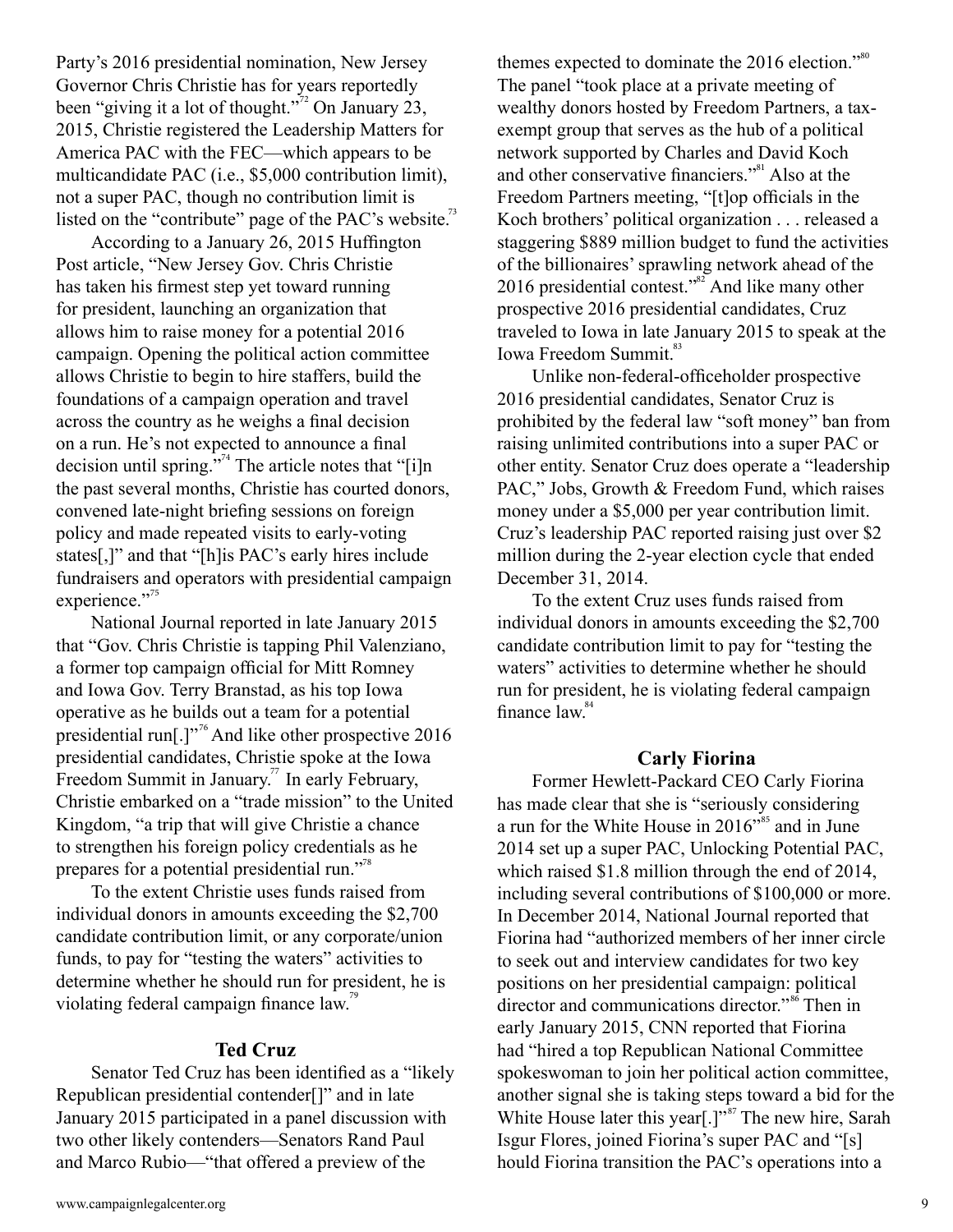presidential campaign, Isgur Flores would serve as deputy campaign manager, according to the PAC."<sup>88</sup>

Fiorina attended and spoke at the Iowa Freedom Summit in January 2015. In early February 2015, Fiorina self-identified as a "candidate," telling Fox News: "I think many candidates are at the point now where we're starting to assess political support and financial support, build a team. I am doing all those things as well."<sup>89</sup> Responding to a question regarding building name recognition, Fiorina responded: "The way you deal with that is to get out and meet people, go to Iowa, to go to New Hampshire, to go to the early states and make sure that people understand what you believe in and who you are and what you want to accomplish. And so as I continue to consider this, that's what I'm going to continue to do."<sup>90</sup> To this end, Fiorina "will return to New Hampshire" to "give a keynote talk at a Feb. 10 'Politics and Eggs' breakfast, an event sponsored by the New England Council that has become a rite of passage for presidential candidates."<sup>91</sup>

Based on Fiorina's own remarks, as well as her recent activities, Fiorina may already be a 2016 presidential "candidate" for the purposes of the law and, at the very least, is seemingly "testing the waters" of such a candidacy. To the extent Fiorina uses funds raised from individual donors in amounts exceeding the \$2,700 candidate contribution limit, or any corporate/union funds, to pay for "testing the waters" activities to determine whether she should run for president, or to actually campaign for president, she is violating federal campaign finance law.

## **Lindsey Graham**

As noted in the introduction, among the long list of prospective 2016 presidential candidates, only two prospective candidates appear to be complying with the federal campaign finance law requirement that individuals "testing the waters" of a presidential campaign use funds raised under the \$2,700 candidate contribution limit to pay for such activities.<sup>92</sup> Senator Lindsey Graham is one of them. Graham announced in late January 2015 that he had formed a "testing the waters" committee called Security Through Strength.<sup>93</sup> Contributions made via the organization's website are limited to \$2,700 per person, and the donation page makes clear that corporate contributions are not permitted.<sup>94</sup> In the event that Senator Graham decides to run

for president, contributions that have been made to his "testing the waters" committee will be treated as contributions to his presidential campaign committee—i.e., any donor who has given the maximum \$2,700 to his "testing the waters" effort will not be able to contribute any more to his primary election campaign. Senator Graham's approach to exploring a 2016 presidential run appears to be in full compliance with federal campaign finance law and should be emulated by other prospective candidates.

#### **Mike Huckabee**

Former Arkansas governor and 2008 presidential candidate Mike Huckabee activities related to another presidential campaign reportedly began in July 2013 when he met with

Chip Saltsman, who had managed his 2008 campaign.<sup>95</sup> According to the Washington Post, Saltsman encouraged Huckabee to call him when he was ready to "start mapping out a run" and Huckabee did so a "couple days later" and said, "Let's go."<sup>96</sup> Huckabee then formed a  $501(c)(4)$ organization, America Takes Action, "to serve as an employment perch for his political team"—the group employs Saltsman and strategist Bob Wickers, Sarah Huckabee and a communications director, Alice Stewart, who is also a veteran of the 2008 Huckabee campaign."<sup>97</sup>

By November 2014, Huckabee was "reconnecting with activists and enlisting staff to position himself in a growing field of potential Republican presidential candidates."<sup>98</sup> Huckabee led "more than 100 pastors and GOP insiders from early primary states on a 10-day overseas trip with stops in Poland and England" in mid-November [.]"<sup>59</sup> And advisers were reportedly already scouting real estate for a possible presidential campaign headquarters and Huckabee was scheduled in November to hold "private meetings with powerful GOP financiers in Las Vegas, New York and California, gauging their interest in being bundlers for his possible campaign and asking for pledges of five-to-six-figure donations to his aligned organizations."<sup>100</sup> According to comments made by Huckabee's daughter in November 2014, his "heart is into it" and "[h]e is personally engaged and more aggressive in taking on meetings. He can't wait to get back to South Carolina and Iowa."<sup>101</sup>

In early January 2015, the Washington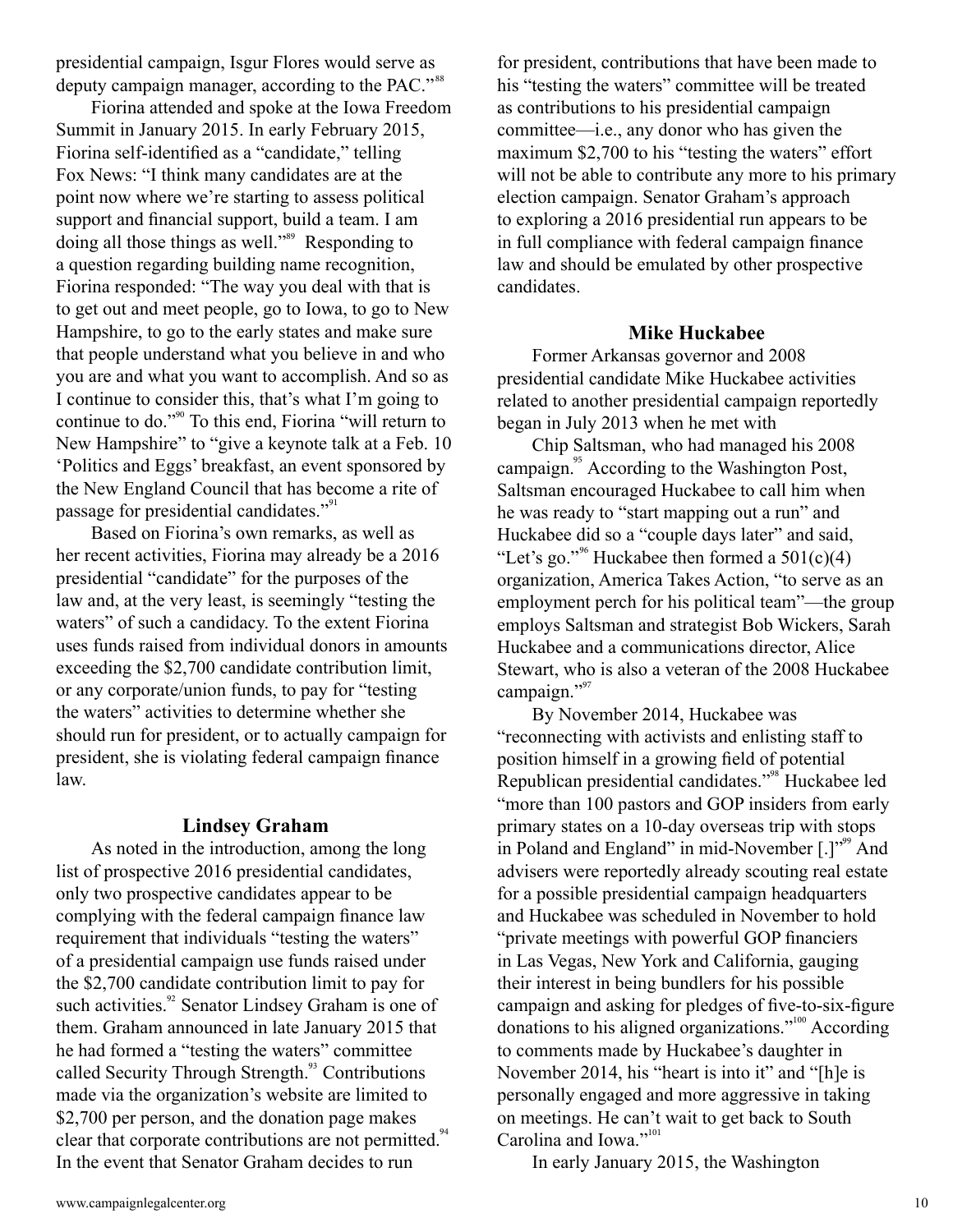Post reported that Huckabee left his Fox News show to "decide whether he wants to run for president."<sup>102</sup> Huckabee announced his departure on air, explaining: "I cannot bring myself to rule out another Presidential run. I say goodbye, but as we say in television, stay tuned. There's more to come."<sup> $103$ </sup> According to the Washington Post, ending his show was a "requirement for laying the groundwork for a presidential run. As a policy, Fox ends relationships with commentators who form exploratory committees or seriously intend to run for office." $104$  An unnamed Huckabee aide said that Huckabee "would not form a presidential exploratory committee before April. Instead, the aide said, Huckabee will work with his non-profit group and his PAC on various projects, and will only formally create a new political entity if he decides to launch a campaign."<sup>105</sup>

Huckabee joined many other prospective 2016 presidential candidates as a speaker at the January 2015 Iowa Freedom Summit $106$  and has been touring the nation promoting his new book, God, Guns, Grits, and Gravy. On a book tour stop in Sarasota, Florida, Huckabee "sounded very much like a man getting closer to making a second run for the White House as he explained why 2016 might be his year." Huckabee explained that "[e]ight years ago, most people didn't know who I was," and explained further: "I think that is a very different equation for me going into this particular cycle. I think the money will be very different for me. And hopefully the political support. And I'd like to believe the results will be, too." $107$ 

In addition to raising and spending an undisclosed amount through his  $501(c)(4)$  America Takes Action, which can accept unlimited donations, Huckabee has also operated a multicandidate PAC, Huck PAC, since April 2008, which reported receiving more than \$2 million in contributions during the 2013-14 election cycle.

To the extent Huckabee uses funds raised from individual donors in amounts exceeding the \$2,700 candidate contribution limit, or any corporate/union funds, to pay for "testing the waters" activities to determine whether he should run for president, he is violating federal campaign finance law.<sup>108</sup>

## **Bobby Jindal**

Louisiana Governor Bobby Jindal is reportedly considering a 2016 presidential election campaign,

with his political aspirations presently being supported by at least three organizations—a  $501(c)$ (4) organization called America Next,  $109$  a federal multicandidate PAC called Stand Up to Washington PAC,<sup>110</sup> and a federal super PAC called Believe Again.<sup>111</sup> According to Politico, "Jindal plans to rebrand and ramp up his fundraising efforts in the coming months as he eyes a presidential bid" and will soon "change the name of his federal political action committee, currently called Stand Up to Washington, to match that of a super PAC that's already in place to back his potential 2016 run. Both entities will soon be called Believe Again, according to an adviser."<sup>112</sup> 110 111

Jindal's formal relationship with the super PAC is unclear, though the name-change plans suggest a close relationship. The Washington Examiner reported: "[T]he decision by the governor's closest supporters to move ahead with Believe Again didn't happen in a vacuum: They wouldn't have moved if they didn't think he was running. Jindal has been signaling for some time that he intends to seek the White House, and the opening of a super PAC on his behalf was necessary if he hoped to be sufficiently resourced to prevail in what is expected to be crowded, competitive GOP primary."<sup>113</sup>

Jindal's 501(c)(4) group, America Next, reportedly raised \$3.1 million in unlimited contributions from undisclosed donors in  $2014$ ,<sup>114</sup> while his multicandidate PAC, Stand Up To Washington, raised \$274,000 in 2014 according to a disclosure report filed with the FEC. The just-launched super PAC has not yet reported any fundraising data to the FEC. According to Curt Anderson, a GOP operative who has worked on all of Jindal's campaigns since his first governor's race in 2003, the 501(c)(4) America Next has provided Jindal with a "platform to travel the country, build relationships with donors and generate headlines."<sup>115</sup>

To the extent Jindal uses funds raised from individual donors in amounts exceeding the \$2,700 candidate contribution limit, or any corporate/union funds, to pay for "testing the waters" activities to determine whether he should run for president, he is violating federal campaign finance law.<sup>116</sup>

## **Martin O'Malley**

Former Maryland Governor Martin O'Malley is reportedly considering a challenge to presumed candidate Hillary Clinton for the Democratic Party's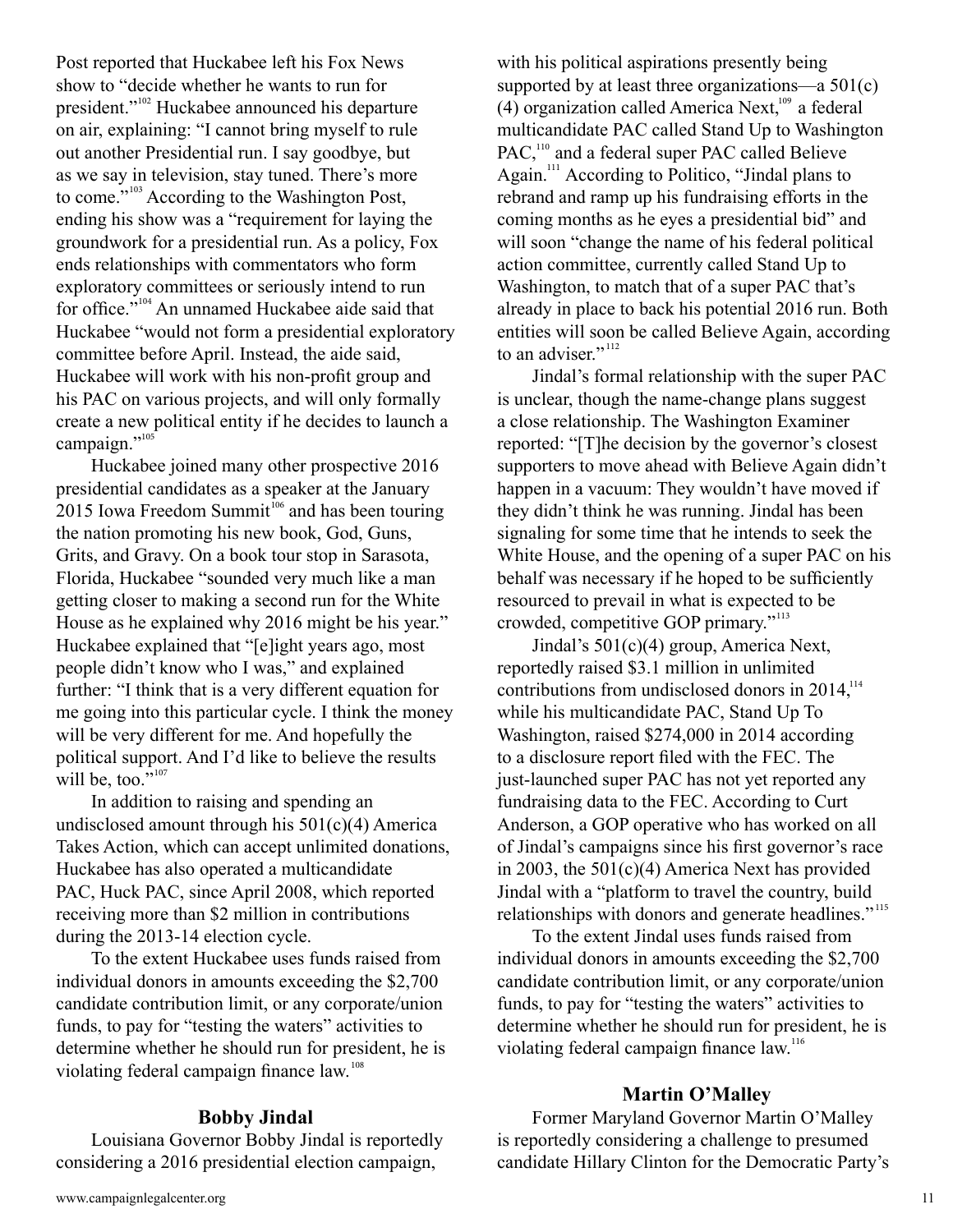2016 presidential election nomination. Though O'Malley "hasn't officially declared his candidacy, . . . The formation of an O'Malley PAC and frequent trips to key presidential primary states such as Iowa and New Hampshire indicate a high likelihood he'll seek the office." According to reports filed with the FEC, O'Malley's O'Say Can You See PAC,  $^{118}$  a federal multicandidate PAC raising funds under a \$5,000 limit, raised more than \$1.3 million in the 2014 election cycle. The PAC had 32 staffers "on the ground in eight key battleground states" in the 2014 cycle, including Iowa, New Hampshire, South Carolina, Nevada and Wisconsin.<sup>119</sup>

According to the Washington Post, O'Malley's PAC "has helped fund his extensive travel over the past year and is paying the salaries of a modest but growing political staff. Recent hires include senior adviser Bill Hyers, who managed New York Mayor Bill de Blasio's campaign, and policy director Sarah Miller, who was on the policy team of Clinton's 2008 presidential campaign."<sup>120</sup> Although O'Malley's aides say he has not made a final decision about whether he is running, "it's hard to see how the exposure that comes with a White House run could hurt his prospects for future opportunities, whether as a vice-presidential nominee, Cabinet member, television commentator—or presidential candidate in 2020 or 2024."<sup>121</sup>

The Washington Post reported in late January 2015 that O'Malley's PAC added more staff, "retaining two operatives who worked in Iowa last year as he continues to weigh a 2016 White House bid."<sup>122</sup> O'Malley's PAC "has hired Jake Oeth, a Des Moines-based consultant who most recently served as political director for Bruce Braley, the state's unsuccessful Democratic nominee for U.S. Senate last year . . . . And O'Malley has kept Brad Elkins on the payroll as a Washington-based staffer for his PAC. Elkins worked last year as political director for Jack Hatch, the unsuccessful Democratic nominee for governor in Iowa."<sup>123</sup>

"O'Malley has been a frequent visitor to New Hampshire exploring a run for president" and will be visiting the state again in March for two days, appearing at the "Wild Irish Breakfast in Nashua on St. Patrick's Day and address[ing] a major Democratic fund- raiser in Concord the night before." $^{124}$  O'Malley is also heading back to Iowa "to see if he can build on support for a White House bid during two trips here, one in March and one in

April, aides told The Des Moines Register" in early February.<sup>125</sup>

To the extent O'Malley uses funds raised from individual donors in amounts exceeding the \$2,700 candidate contribution limit, or any corporate/union funds, to pay for "testing the waters" activities to determine whether he should run for president, he is violating federal campaign finance law.<sup>126</sup>

## **George Pataki**

Former New York Governor George Pataki told Fox News in early February 2015 that he is "'seriously' exploring a 2016 Republican bid for president."<sup>127</sup> According to Fox News, Pataki "has been teasing his own run for the White House for some time. The three-term former New York governor announced early on that he was weighing one, and in October launched a super PAC called Americans for Real Change, which produced an ad this past fall timed with earlier visits to New Hampshire, the first-in-the-nation primary state."<sup>128</sup>

Although a Pataki-centric website exists at americansforrealchange.com, the FEC's database of political committees includes a seemingly different, unrelated super PAC by the name Americans for Real Change that was created in July 2012 and dissolved in July 2013, without ever having raised of spent any funds. Consequently, the legal status of the super PAC reportedly created by Pataki in October 2014 is unclear. Pataki also reportedly formed the super PAC Tipping Point in 2012, which reported no financial activity to the FEC during the 2014 election cycle but which has not yet been terminated.<sup>129</sup>

And Pataki announced in January 2015 that he had formed yet another super PAC named We the People, Not Washington, which seems to be the super PAC he is actually utilizing in 2015. $^{130}$  The super PAC's website states: "'We The People, Not Washington' is a Super PAC formed to support Governor Pataki's future agenda . . . . Our country's irrational campaign finance laws make it nearly impossible for Governor Pataki to begin a campaign for President. That's why we are forming this Super PAC instead to ensure that Americans can discuss the Governor's vision for our nation's future."

Pataki reportedly told the New Hampshire Union Leader "that the new PAC was an important, major step in considering a possible presidential run."<sup>132</sup> The Boston Globe reported in late January 2015 that Pataki was planning to "return to New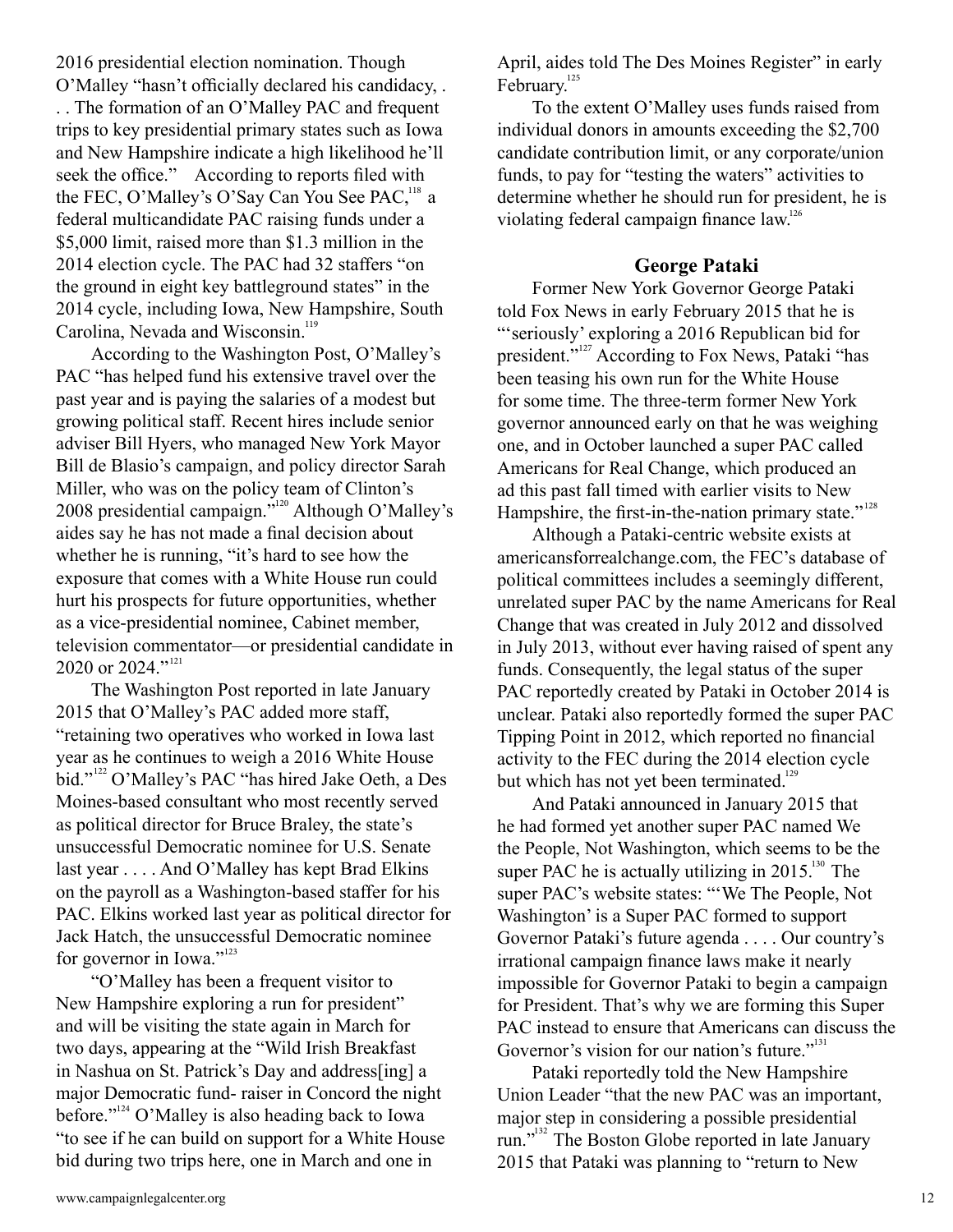Hampshire next week to address a local Republican fund-raiser and speak to college students" and that the "two-day visit on Tuesday and Wednesday marks his second visit to the Granite State this month."<sup>133</sup> According to the New York Times, "Mr. Pataki and his aides were frank about its purpose: to provide

Mr. Pataki with enough money and a platform to travel the country, with a presidential bid firmly in mind."<sup>134</sup> The article quoted Pataki as saying: "If it weren't for the election laws today, I could be running for president[.]"

Pataki's comments to the New York Times, together with the mission statement on We the People, Not Washington's website, seem to be a clear admission that Pataki is using the super PAC to test the waters of candidacy.

To the extent Pataki uses funds raised from individual donors in amounts exceeding the \$2,700 candidate contribution limit, or any corporate/union funds, to pay for "testing the waters" activities to determine whether he should run for president, he is violating federal campaign finance law.

#### **Rand Paul**

Senator Rand Paul has been identified as a "likely Republican presidential contender[]" and, as noted above, in late January 2015 participated in a panel discussion with two other likely contenders— Senators Ted Cruz and Marco Rubio—"that offered a preview of the themes expected to dominate the 2016 election."<sup>135</sup> The panel "took place at a private meeting of wealthy donors hosted by Freedom Partners, a tax-exempt group that serves as the hub of a political network supported by Charles and David Koch and other conservative financiers."<sup>136</sup> Also at the Freedom Partners meeting, "[t]op officials in the Koch brothers' political organization .

. . Monday released a staggering \$889 million budget to fund the activities of the billionaires' sprawling network ahead of the 2016 presidential contest."<sup>137</sup>

Unlike non-federal-officeholder prospective 2016 presidential candidates, Senator Paul is prohibited by the federal law "soft money" ban from raising unlimited contributions into a super PAC or other entity. Senator Paul does operate a "leadership PAC," Reinventing A New Direction--RANDPAC,<sup>138</sup> which raises money under a \$5,000 per year contribution limit. Paul's leadership PAC reported raising just over \$3.3 million during the 2-year election cycle that ended December 31, 2014.

In late January 2015, Senator Paul "picked up the backing of the Republican Party of Texas' chairman, [Steve Munisteri,] who is stepping down from his role to take a position as a national senior adviser to the Kentucky Republican's presidential campaign-in- waiting."<sup>139</sup> "Munisteri will be tasked with helping Paul fine-tune his communications strategy, as well as help guide Paul's ongoing effort to appeal to minority and younger[] voters, who typically vote for Democrats."<sup>140</sup> Munisteri explained: "I don't think we can win a national election unless we do a better job of getting new people into the party." "Munisteri said his roster of contacts will be available to help connect Paul with the deep- pocke[te]d donors who define Texas and Republican politics, but he did not plan to have fundraising as his main task. Instead, he planned to help Paul plan a broader strategy."<sup>141</sup> Munisteri commented further: "I have some definite ideas [about] how to lay out a presidential campaign." Senator Paul has also reportedly "been lining up senior advisers in Iowa, New Hampshire and South Carolina."<sup>142</sup>

According to a U.S. News report in mid-January, Senator Paul was "knotted with Sen. Ted Cruz, R-Texas, for conducting the most travel to early presidential nominating states over the past two years. Each freshman GOP senator has made a total of 16 trips to Iowa, New Hampshire and South Carolina, according to the U.S. News Presidential Tracker. It's a leading signal that both Paul and Cruz will wage 2016 presidential bids."<sup>143</sup> Senator Paul is planning extensive travel in February 2015 and beyond, planning to "travel every weekend, going forward."<sup>144</sup>

But Paul is also including some GOP stops that are a bit more predictable: "He's back to red meat next weekend in Iowa," said Allen. "He's doing a liberty event and his big rally is audit the Fed. That's about the reddest meat that you can get."

To the extent Paul uses funds raised from individual donors in amounts exceeding the \$2,700 candidate contribution limit to pay for "testing the waters" activities to determine whether he should run for president, he is violating federal campaign finance law.<sup>145</sup>

#### **Rick Perry**

The Washington Post reported in early February 2015 that former Texas governor Rick Perry "has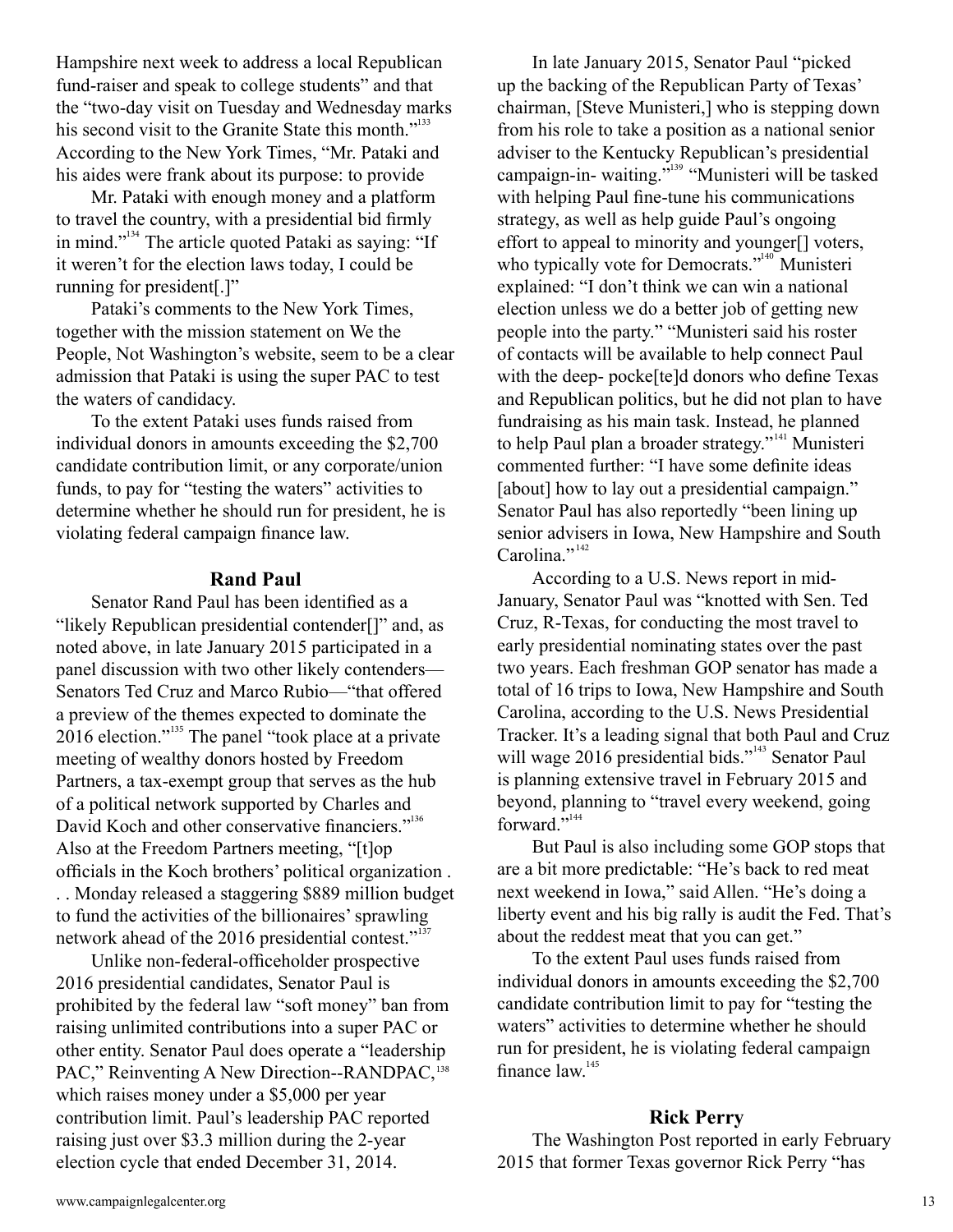recruited more than 80 major donors, including some of the biggest bundlers in Republican politics, to aid his efforts as he prepares for a likely 2016 presidential campaign.<sup>7,146</sup> These 80 major donors will serve on the advisory board of RickPAC, Perry's multicandidate PAC that raised funds under a \$5,000 limit. "With his announcement, Perry hopes to signal that he would enjoy considerable financial support should he make a second presidential run in 2016, as many of his supporters anticipate. Most of the people listed have given the maximum \$5,000 donation to Rick PAC and they are likely to make up the finance team of any Perry campaign or pro-Perry super PAC, should he pull the trigger on a run."<sup>147</sup>

Although "Perry has said he won't decide about launching another campaign until this spring," late in 2014 he "invited hundreds of major Republican donors to the Governor's Mansion in Austin for a series of intimate dinners and lunches, where he showcased his economic record as governor and made his pitch as a potential presidential candidate. He also held day-long tutorial sessions with leading conservative scholars and former government officials. And Perry has been making numerous campaign-style trips to Iowa and other early voting states."<sup> $148$ </sup> And like many other prospective 2016 presidential candidates, Perry traveled to Iowa in late January 2015 to speak at the Iowa Freedom Summit.<sup>149</sup>

Though Perry was supported by the super PAC Make Us Great Again during his 2011-12 campaign for the Republican Party's presidential nomination, the super PAC was terminated in September 2013. Perry is not known to be affiliated with any super PAC.

To the extent Perry uses funds raised from individual donors in amounts exceeding the \$2,700 candidate contribution limit, or any corporate/union funds, to pay for "testing the waters" activities to determine whether he should run for president, he is violating federal campaign finance law.<sup>150</sup>

#### **Marco Rubio**

Senator Marco Rubio has been identified as a "likely Republican presidential contender[]" and, as noted above, in late January 2015 participated in a panel discussion with two other likely contenders— Senators Ted Cruz and Rand Paul—"that offered a preview of the themes expected to dominate the  $2016$  election."<sup>151</sup> The panel "took place at a private meeting of wealthy donors hosted by Freedom

Partners, a tax-exempt group that serves as the hub of a political network supported by Charles and David Koch and other conservative financiers."<sup>152</sup> Also at the Freedom Partners meeting, "[t]op officials in the Koch brothers' political organization .

. . released a staggering \$889 million budget to fund the activities of the billionaires' sprawling network ahead of the 2016 presidential contest."<sup>153</sup>

Unlike non-federal-officeholder prospective 2016 presidential candidates, Senator Rubio is prohibited by the federal law "soft money" ban from raising unlimited contributions into a super PAC or other entity. Senator Rubio does operate a "leadership PAC,"

Reclaim America PAC, $^{154}$  which raises money under a \$5,000 per year contribution limit. Rubio's leadership PAC reported receipts of just over \$3.9 million during the 2-year election cycle that ended December 31, 2014.

Rubio reportedly told the National Journal in early January 2015 that "his family is on board for a White House campaign in 2016," but that he has not yet decided whether he wants "to pursue his agenda from the safe confines of the U.S. Senate, or give up his seat to run for president $[.]$ "

Rubio's recent focus on fundraising for his leadership PAC have many speculating that he will be running for president. "I think he's certainly seriously exploring the option. And I think he's very viable," said Sen. John McCain to the Washington Post in late January  $2015$ <sup>156</sup> According to the same article, Tim Baker, a Republican strategist in Florida, said, "All signs point to him running."<sup>157</sup> And "[t] op aides say he has not made a final decision. But his attention appears to be focused on a run for president."<sup>158</sup> In response to questions about Rubio missing key Senate votes related to the Keystone Pipeline for a fundraising trip to California, Rubio's spokesman Alex Conant told the Washington Post: "It's not uncommon for presidential candidates to occasionally miss Senate votes . . . . Senator Rubio hasn't made any final decisions on 2016, but he is taking the necessary steps to raise the resources he will need should he decide to seek the White House."<sup>159</sup>

To the extent Rubio uses funds raised from individual donors in amounts exceeding the \$2,700 candidate contribution limit to pay for "testing the waters" activities to determine whether he should run for president, he is violating federal campaign finance law.<sup>160</sup>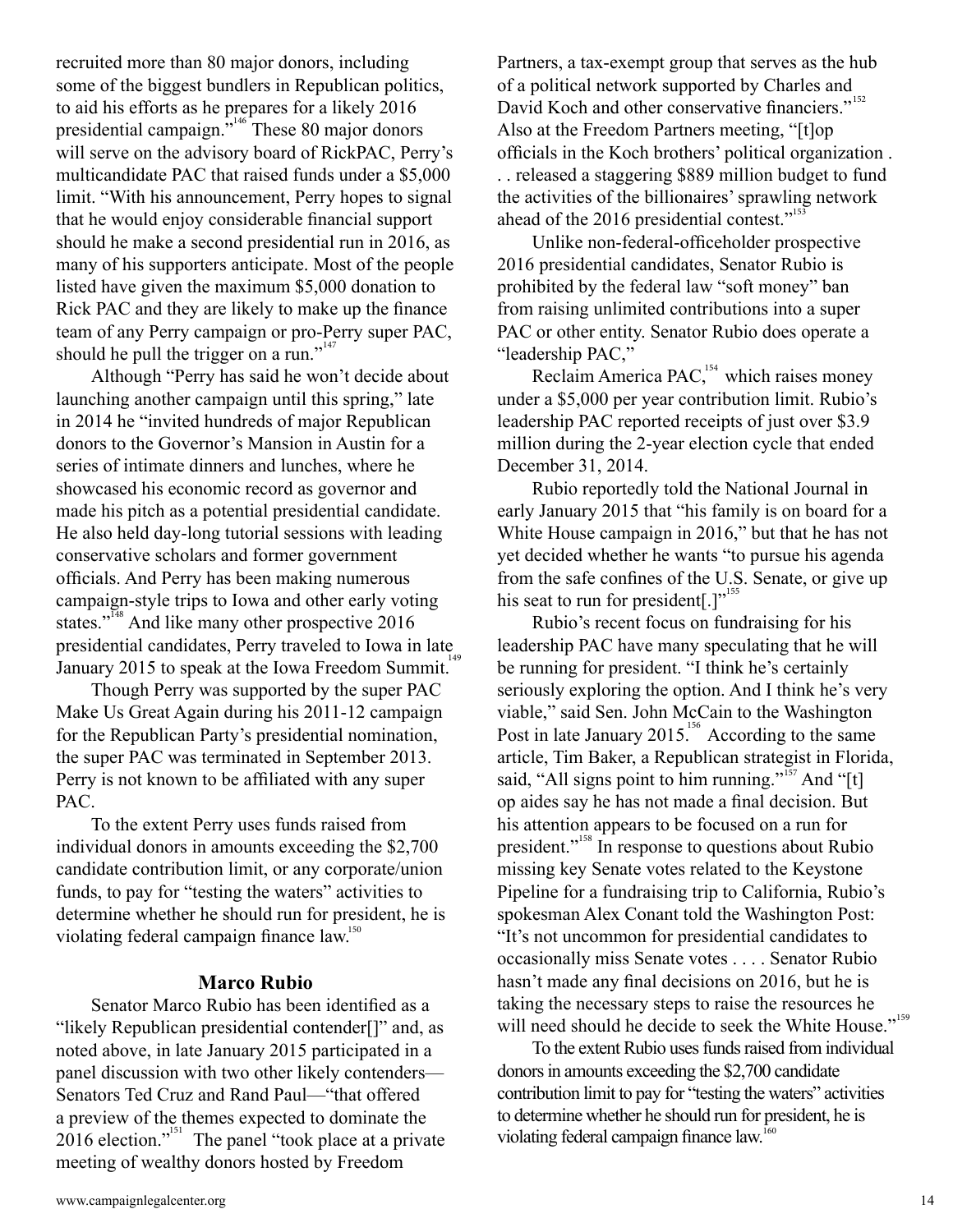#### **Rick Santorum**

Former Senator and 2012 presidential candidate Rick Santorum is "gathering supporters together to plot out another presidential bid."<sup>161</sup> According to the Washington Post, in mid-January 2015, Foster Friess, who gave more than \$2 million to a super PAC supporting Santorum's 2012 presidential campaign, hosted a "private gathering in up a Scottsdale, Ariz. . . . to rally support behind Santorum's potential 2016 bid."<sup>162</sup> Santorum and Friess were both expected to "address attendees and make clear they are working together as Santorum moves toward a run."<sup>163</sup> Also according to the Washington Post, on a Tuesday night in mid-January 2015, Santorum "huddled in Washington with 33 friends and advisers, including his former Senate chiefs of staff, to discuss his 2016 plans."<sup>164</sup> According to "Santorum confidant" Matthew Beynon, "The Senator talked about his 2012 run, lessons learned from 2012, how he has laid the groundwork for a potential 2016 run[.]"  $1^{165}$ And like many other prospective 2016 presidential candidates, Santorum traveled to Iowa in late January 2015 to speak at the Iowa Freedom Summit.<sup>166</sup>

ABC News reported one week later that Santorum met with advisors in Leesburg, Virginia "to map out a possible new presidential bid aiming to avoid some of the mistakes that doomed his last candidacy."<sup>167</sup> "The four-plus hour meeting was described to ABC News by an aide who attended as a discussion of 'lessons learned' from the 2012 campaign that they could use to improve their operation if he 'makes the leap.' The group also got into more detailed planning that never happened before his last run, the aide said."<sup>168</sup>

Santorum presently operates the  $501(c)(4)$ organization Patriot Voices that raises unlimited, undisclosed donations, as well as a "hybrid" federal PAC called Patriot Voices PAC, which is effectively a multicandidate PAC raising funds under a \$5,000 limit and a super PAC raising unlimited contributions rolled into a single legal entity with two separate bank accounts. In January 2015 Santorum "announced his senior finance team for Patriot Voices and Patriot Voices PAC: Nadine Maenza, Roy Jones, and Rob Bickhart."<sup>169</sup> Santorum said in the press release: "Nadine, Rob, and Roy will play a crucial role in ensuring we have the resources necessary to be a leader in the coming national debate, particularly as we tackle challenges confronting blue-collar families across this country."<sup>170</sup>

To the extent Santorum uses funds raised from individual donors in amounts exceeding the \$2,700 candidate contribution limit, or any corporate/union funds, to pay for "testing the waters" activities to determine whether he should run for president, he is violating federal campaign finance law.<sup>171</sup>

#### **Scott Walker**

In December 2014 Wisconsin Governor Scott Walker "brought on Rick Wiley, a former Republican National Committee political director and veteran of multiple presidential campaigns, . . . to build a political operation in advance of the 2016 race[.]"<sup>172</sup> Wiley was reportedly "tapped . . . to serve as his campaign manager should he decide to run for president $[.]$ <sup>" According</sup> to CNN, Wiley declined in early January to comment on the job but has reportedly "been aggressively reaching out to potential staffers in recent weeks."<sup>174</sup> "One source close to Walker told CNN that the governor has no timeline for announcing a presidential bid but will be forming 'some kind of entity in the coming weeks to lend itself as a vehicle' . . . before moving forward with a full-blown campaign."<sup>175</sup>

Walker then announced in late January 2015 that he had formed a "527 political organization" called Our American Revival "to help boost a potential 2016 presidential run, the first concrete step toward a possible campaign that comes as others are also ramping up efforts to seek the GOP nomination."<sup>176</sup> So-called 527 organizations are permitted under tax law to accept unlimited amounts from individuals, corporations and labor unions. Soon after its creation, Our American Revival "fir[ed] its opening salvo in the 2016 presidential campaign," releasing a two-minute commercial featuring Walker and warning "against looking to past leaders or the federal government for answers, taking a not-sosubtle jab at former Secretary of State Hillary Clinton."<sup>177</sup>

Questioned about his new political organization and its ad, Walker mischaracterized the legal purpose of such 527 organizations, stating: "Others have political action committees, PACs, which are really about promoting themselves and political candidates.

. . . Our organization is a 527, which means we're focused on ideas." In fact, 527 organizations are named after the section of the federal tax code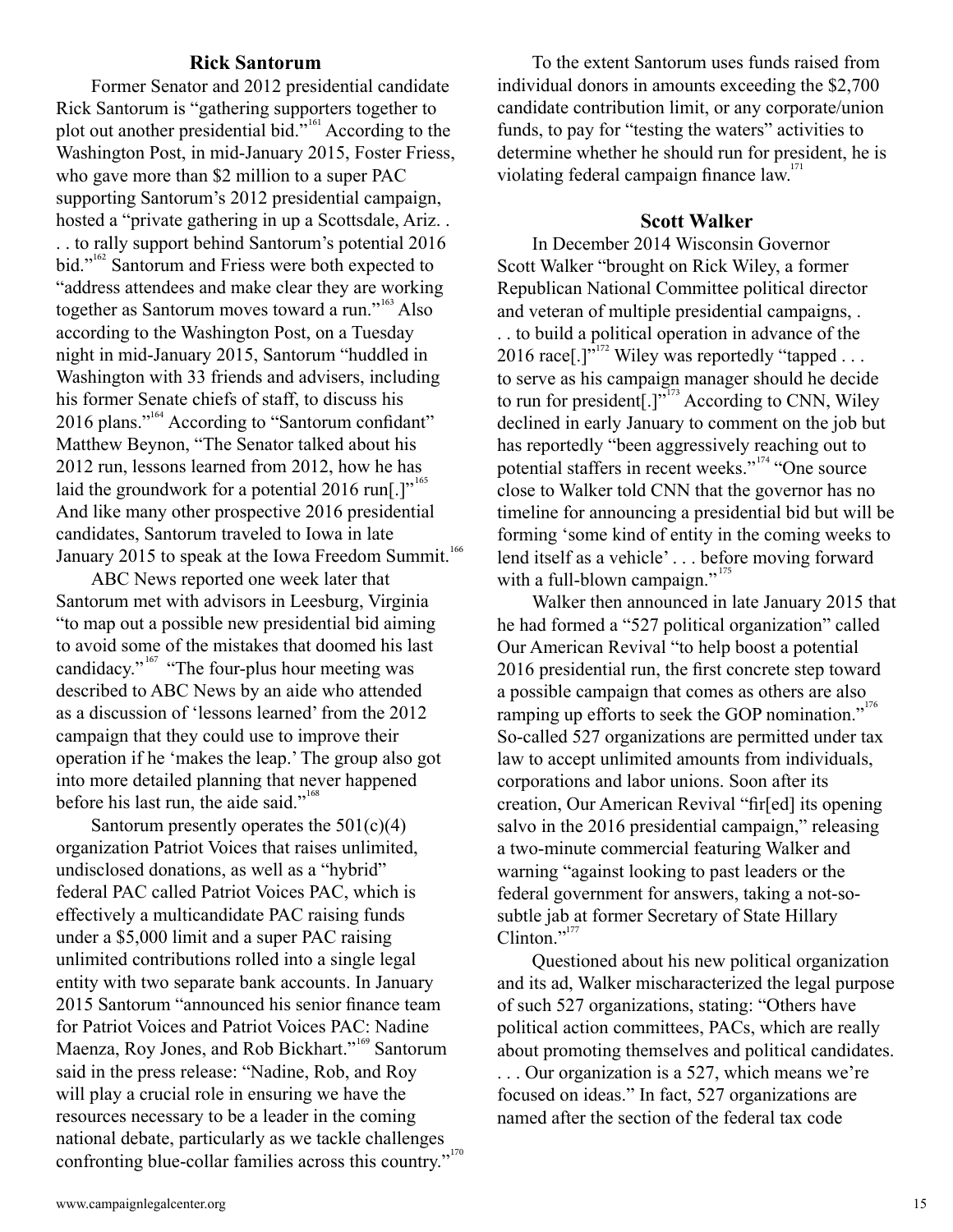that give tax exemption to groups "organized and operated primarily for the purpose of directly or indirectly accepting contributions or making expenditures, or both, for . . . influencing or attempting to influence the selection, nomination, election, or appointment of any individual to any Federal, State, or local public office  $\ldots$ ."<sup>178</sup> In other words, 527 groups must have the primary purpose of influencing candidate elections—not issue advocacy. Indeed, the PACs Walker refers to are also exempt from federal income tax under section 527 of the tax code. The appropriate tax exempt status for an issue advocacy organization is created by section 501(c) (4) of the tax code.

Walker spoke at the Iowa Freedom Summit and has said "he'll likely visit other early primary states such as New Hampshire and South Carolina on weekends 'in the not too distant future."<sup>179</sup>

In early February, Walker became the first prospective 2016 presidential candidate to open an office in Iowa, leasing space in a strip mall outside Des Moines that has previously been used as a campaign office for Michele Bachmann before the 2012 Iowa caucuses, Mitt Romney during the 2012 general election campaign, and John McCain during his 2008 presidential campaign.<sup>180</sup>

To the extent Walker uses funds raised from individual donors in amounts exceeding the \$2,700 candidate contribution limit, or any corporate/union funds, to pay for "testing the waters" activities to determine whether he should run for president, he is violating federal campaign finance law.

#### **Jim Webb**

As noted in the introduction, among the long list of prospective 2016 presidential candidates, only two prospective candidates appear to be complying with the federal campaign finance law requirement that individuals "testing the waters" of a presidential campaign use funds raised under the \$2,700 candidate contribution limit to pay for such activities.<sup>181</sup> Former Senator Jim Webb is one of them. (Senator Lindsey Graham is the other.) In November 2014, Webb announced his formation of an "exploratory committee" "to examine whether [he] should run for President in 2016." $182$ Contributions made via the Webb 2016 website are limited to \$2,700 per person. In the event that Webb decides to run for president, contributions that have been made to his exploratory committee will be

treated as contributions to his presidential campaign committee—i.e., any donor who has given the maximum \$2,700 to his exploratory effort will not be able to contribute any more to his primary election campaign. Webb's approach to exploring a 2016 presidential run appears to be in full compliance with federal campaign finance law and should be emulated by other prospective candidates.

## **III. The Law**

In its rulings on unannounced presidential aspirants the [FEC] has, step by step, gotten itself into the absurd position that it refuses to acknowledge what everyone knows: that Vice President Bush is running for President and is financing his campaign through the Fund for America's Future, Inc., which he organized and controls. . . . Only persons just alighting from a UFO can doubt that activities of these sorts, which are engaged in over a period of many months, will promote the candidacy of the founding father. That, of course, is why so many would-be Presidents, of both parties, have created and utilized PACs of this sort in recent years.

Commissioner Harris Dissenting Opinion, FEC Advisory Opinion 1986-06.

Former FEC Commissioner Thomas E. Harris wrote this passage in 1986 about then-Vice President George H.W. Bush, who everyone believed would be running, and who did in fact run, for president in 1988.

It is worth emphasizing that then-Vice President Bush's activities occurred before—and were ostensibly directly related to—the 1986 midterm election. Given how upset Commissioner Harris was with the Commission's permission of such activities before the midterm election using funds raised under the \$5,000 multicandidate PAC limit, he would undoubtedly be livid about the absurdity unfolding today: prospective 2016 presidential candidates raising unlimited funds to pay for activities occurring within the presidential election cycle.

This section details federal statutes, regulations and FEC guidance regarding candidate contribution limits and "testing the waters" activities, which collectively seemingly prohibit much of the prospective 2016 presidential candidate fundraising and spending going on today.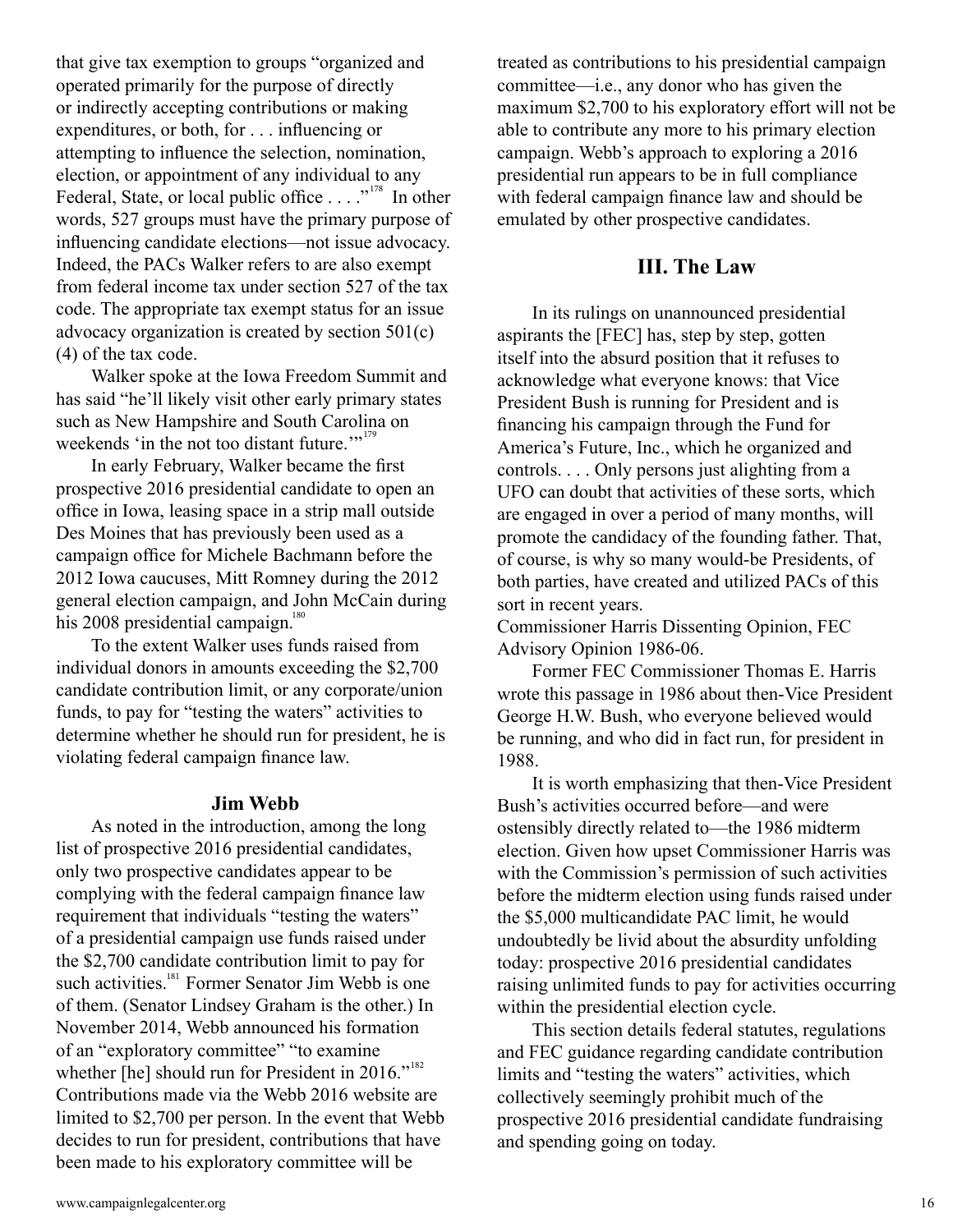## **A. Statutory Law**

Federal campaign finance laws have evolved steadily over the past 100 plus years. In 1907, for example, Congress enacted and President Roosevelt signed into law the Tillman Act, which prohibited contributions from corporations to candidates for federal office. $183$  In 1910, campaign finance disclosure requirements were first incorporated into federal law.<sup>184</sup> More than 65 years ago, the War Labor Disputes Act extended the contribution prohibition to labor unions.<sup>185</sup> But these campaign finance laws went largely unenforced until the 1974 amendments to the FECA led to the creation of the FEC and, for the first time, imposed a \$1,000 limit on contributions from individuals to candidates for federal office.

Since the 1970s, statutory law providing when a federal candidate must register as such with the FEC and establish a principal campaign committee through which all election- related activity is conducted has gone unchanged. The "testing the waters" provisions referenced throughout this paper do not appear in federal statutory law; instead, the "testing the waters" provisions were introduced by the FEC in 1977 as regulations  $186$  and are detailed below, in Section III(B)(2).

The Bipartisan Campaign Reform Act of 2002 (BCRA) made two noteworthy changes to the laws at issue in this paper. First, BCRA increased the limit on contributions from individuals to candidates from \$1,000 to \$2,000 and provided that the limit be adjusted every two years for changes in the cost of living.<sup>187</sup> The limit is \$2,700 for the 2016 federal elections.<sup>188</sup> Second, BCRA's so-called "soft money" ban prohibits federal candidates and officeholders from raising funds in connection with any election unless the funds comply with the federal law contribution amount limits and source restrictions (no corporate/union funds).<sup>189</sup> Consequently, whereas individuals who are not federal candidates or officeholders, or "testing the waters" for becoming a federal candidate, can raise and spend unlimited funds in connection with elections (e.g., through a super PAC, 527 or  $501(c)(4)$  organization), federal candidates and officeholders raising funds in connection with any election must do so within the confines of federal contribution limits and source restrictions.The BCRA soft money ban does not, however, prohibit a federal officeholder from

setting up a federal multicandidate PAC and raising funds for such PAC under the applicable \$5,000 contribution limit.

The following is a summary of current federal statutes but, aside from the changes resulting from BCRA, also serves to accurately describe the statutes that have regulated federal candidacy since the 1970s.

#### **1. Statutes Pertaining to "Candidate" Status**

The term "candidate" means an individual who seeks nomination for election, or election, to Federal office, and for purposes of this paragraph, an individual shall be deemed to seek nomination for election, or election—

**(A)** if such individual has received contributions aggregating in excess of \$5,000 or has made expenditures aggregating in excess of \$5,000; or

**(B)** if such individual has given his or her consent to another person to receive contributions or make expenditures on behalf of

such individual and if such person has received such contributions aggregating in excess of \$5,000 or has made such expenditures aggregating in excess of \$5,000. $190$ 

The statutory definition of "candidate" hinges on the terms "contribution" and "expenditure."

The term "contribution" means "any gift, subscription, loan, advance, or deposit of money or anything of value made by any person for the purpose of influencing any election for Federal office."<sup>191</sup>

The term "expenditure" means "any purchase, payment, distribution, loan, advance, deposit, or gift of money or anything of value, made by any person for the purpose of influencing any election for Federal office."<sup>192</sup>

Taken together, these statutory provisions provide that an individual becomes a "candidate" under FECA when the individual seeks election to federal office—and an individual is deemed to seek election to federal office if such individual receives or spends funds in excess of \$5,000 for the purpose of influencing the election.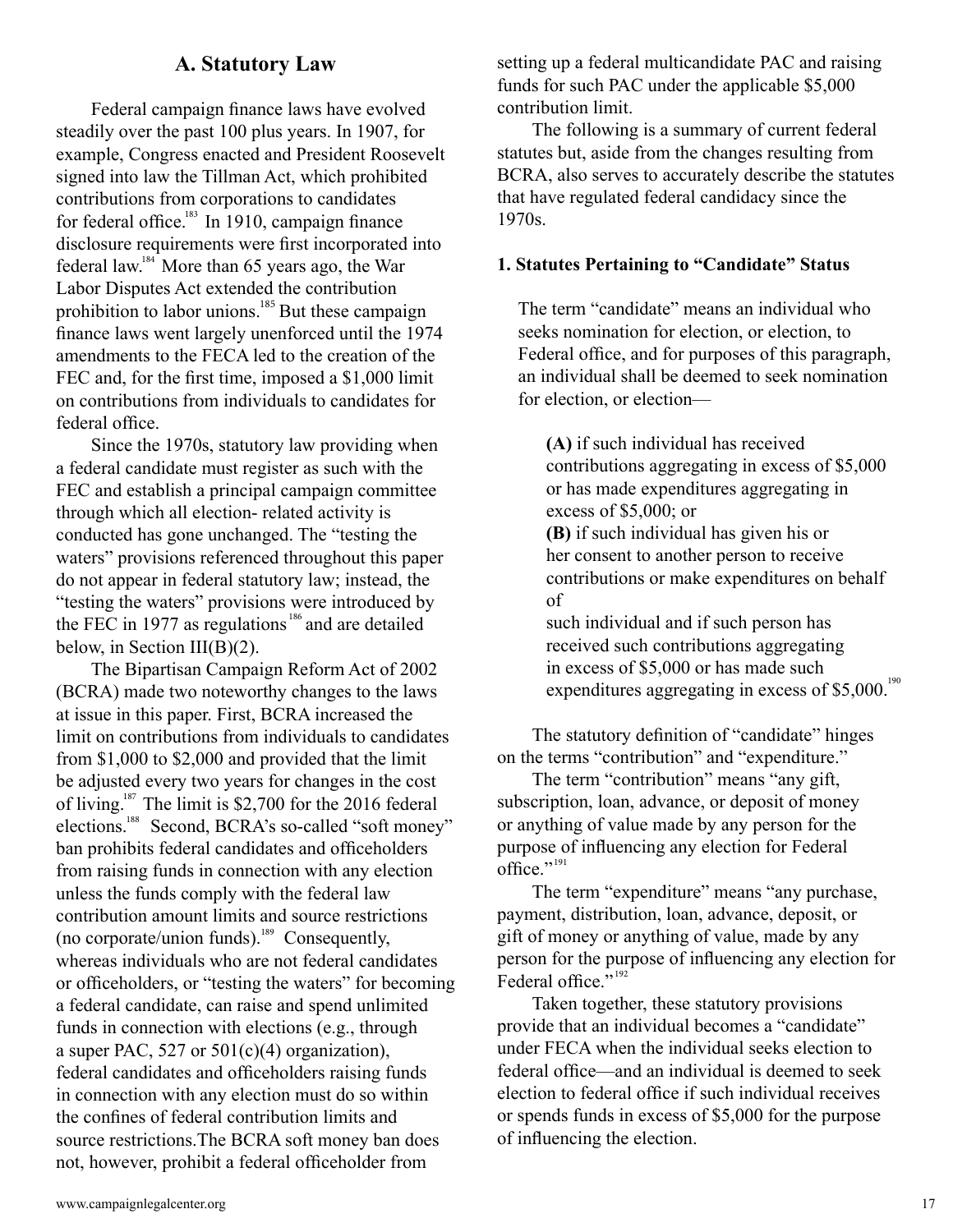The FEC's "testing the waters" regulations described below are structured as exceptions to the definitions of "contribution" and "expenditure" and, consequently, operate as an exception to "candidate" status. But for the "testing the waters" exception, funds raised and spent by an individual to determine whether to run for office would be treated as "contributions" and "expenditures" for the purposes of the \$5,000 threshold for "candidate" status.

## **2. Registration and Reporting Requirements for Presidential Candidate Committees**

"Each candidate for Federal office (other than the nominee for the office of Vice President) shall designate in writing a political committee . . . to serve as the principal campaign committee of such candidate. Such designation shall be made no later than 15 days after becoming a candidate."<sup>193</sup> Though a candidate must designate a single "principal campaign committee," a candidate may designate additional "authorized" committees to raise and spend funds on behalf of the candidate (e.g., joint fundraising committees). Contributions to all committees "authorized" by a single candidate are aggregated for the purposes of contribution limits, so multiple authorized committees cannot be used to circumvent contribution limits. 194

All federal political committees, including authorized candidate committees, multicandidate PACs and super PACs must file periodic, detailed reports with the FEC disclosing all of the money they have raised and spent including, for example, the name, address, amount of the contribution and occupation and employer of any contributor who has given them more than \$200.<sup>195</sup>

## **3. Contribution Restrictions on Presidential Candidate Committees**

A presidential candidate's principal campaign committee, together with any other committees authorized by the candidate, may not accept contributions from an individual that, in the aggregate, exceed \$2,700 per election.<sup>196</sup> Candidates may accept \$5,000 per election from political party committees and other multicandidate PACs,<sup>197</sup> but federal candidate committees may not accept contributions from corporations or labor unions. 198

In addition, as noted above, the BCRA "soft

money" ban prohibits federal candidates and officeholders from soliciting or receiving funds in connection with any election unless the funds comply with federal law contribution amount limits and source restrictions (no corporate/union funds).<sup>199</sup> Consequently, for example, though federal super PACs are permitted to receive contributions in unlimited amounts and may also accept corporate/ union contributions, federal candidates and officeholders may only solicit up to \$5,000 for a super PAC (the multicandidate PAC contribution limit) and may not solicit any corporate/union funds for a super PAC.<sup>200</sup>

# **B. Organizations Commonly Used By Prospective Candidates**

## **1. Multicandidate PACs**

From the time Ronald Reagan formed Citizens for the Republic in 1977, the "multicandidate political committee" has been a vehicle of choice for prospective presidential candidates to skirt candidate contribution limits. By statutory definition, a "multicandidate political committee" is a political committee that has been registered with the FEC for at least 6 months, has received contributions from more than 50 persons, and has made contributions to 5 or more candidates for Federal office. 201

Multicandidate PACs raise funds under a \$5,000 per calendar year contribution limit<sup>202</sup> and can contribute up to \$5,000 per election to a candidate—slightly more than the \$2,700 that nonmulticandidate PACs and individuals can give to candidates.<sup>203</sup> Multicandidate PACs are prohibited from accepting corporate/union contributions. 204

In addition to being a popular vehicle for prospective candidates skirting the candidate contribution limits, a multicandidate PAC is the type of committee that would be set up by any person wanting to raise funds to make contributions directly to multiple federal candidates. Furthermore, it is permissible for a retiring federal officeholder or unsuccessful candidate with leftover campaign funds to convert their campaign committee into a multicandidate PAC for the actual purpose of supporting other candidates (as opposed to an actual purpose of laying the foundation of their next campaign).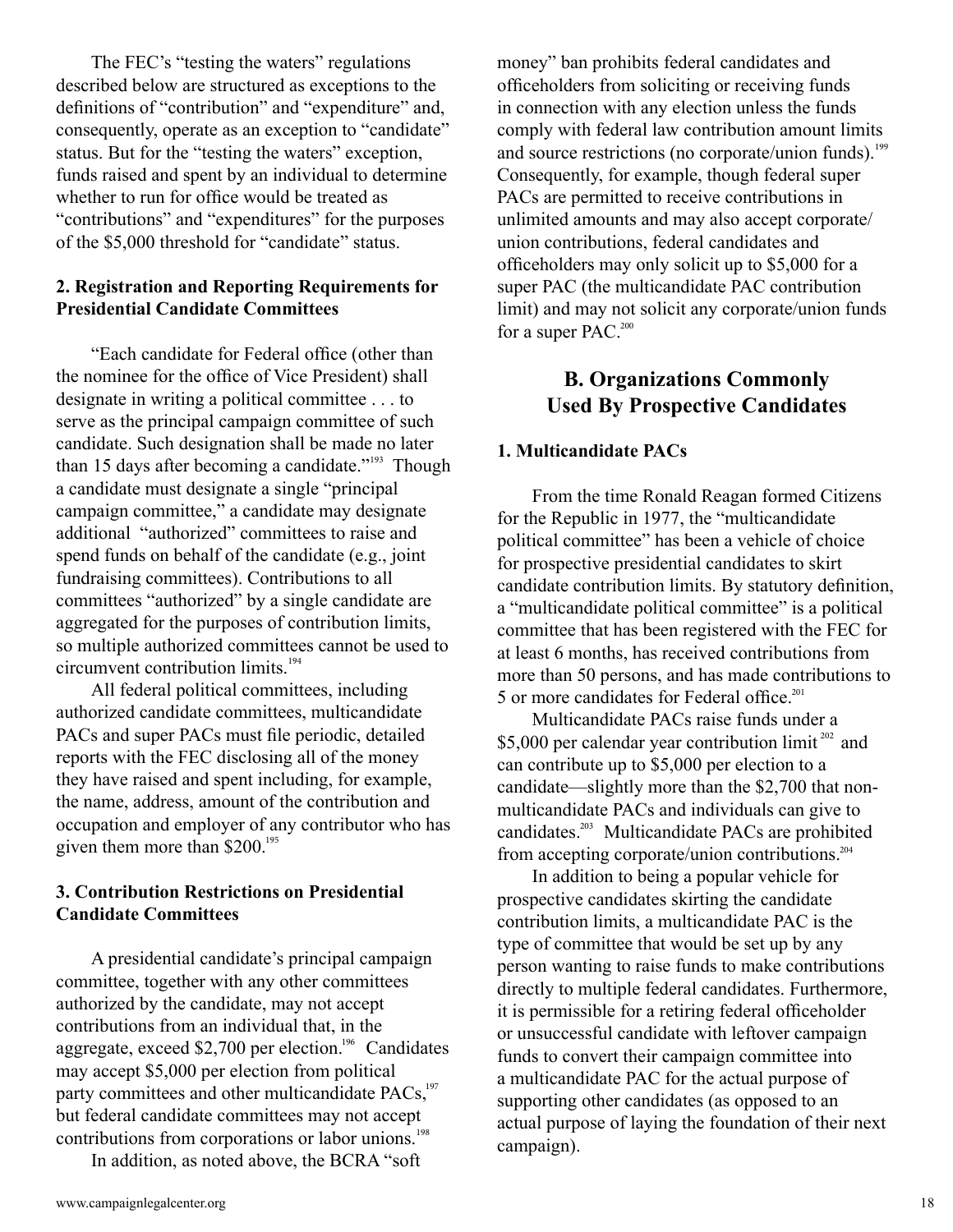## **2. Leadership PACs**

A "leadership PAC" is a political committee that is established or controlled by a federal candidate or officeholder, but which is not an authorized committee of the candidate/officeholder.<sup>205</sup> In other words, a leadership PAC is a committee set up by a federal candidate/officeholder, but that does not raise and spend funds to support the election/reelection of that candidate/officeholder. Most leadership PACs qualify as multicandidate PACs, though qualification for multicandidate PAC status is not a requirement of leadership PAC status.

Because leadership PACs are, by definition, controlled by federal candidates/officeholders, only those prospective presidential candidates (i.e., individuals who are not yet presidential candidates) who are federal officeholders can operate leadership PACs. Many press accounts of activities by prospective 2016 presidential candidates who are not currently federal officeholders mistakenly refer to PACs operated by such individuals as "leadership PACs" when, instead, their PACs are simply multicandidate PACs. The mischaracterization is of little consequence, as both types of PACs operate under essentially the same campaign finance rules.

Leadership PACs raise funds under a \$5,000 per calendar year contribution limit<sup> $206$ </sup> and can contribute up to \$5,000 per election to a candidate if they qualify as multicandidate PACs, but are otherwise subject to the \$2,700 limit.<sup>207</sup> Multicandidate PACs are prohibited from accepting corporate/union contributions.<sup>208</sup> The fact that the limit on contributions to a leadership PAC applies on a "per calendar year" basis, rather than on the "per election" basis applicable to candidate contributions, is noteworthy. Whereas a candidate running in 2016 may only accept \$2,700 per donor for the 2016 nomination contest (and another \$2,700 for the 2016 general election, which cannot be spent unless the candidate wins her party's nomination), a prospective 2016 candidate who set up a leadership PAC in 2013, was permitted to collect from a single donor \$5,000 in 2013, \$5,000 in 2014 and \$5,000 in 2015—without impacting her 2016 candidate contribution limit.

Leadership PACs came into existence in 1978, when the FEC issued an advisory opinion to Congressman Henry Waxman and a group of his supporters, who asked the FEC whether

Congressman Waxman could participate in the operation of a political committee other than his own authorized campaign committee, in order to support the candidacies of other individuals like Congressman Waxman, without having the funds raised by the committee count toward Congressman Waxman's candidate contribution limit.<sup>209</sup> No provision existed in the FECA for such fundraising by a candidate/officeholder outside of the candidate contribution limit, but the FEC nevertheless permitted the proposal.

Notwithstanding the fact that the original leadership PAC intended to use the funds it raised to make contributions to other candidates, there is no legal requirement that leadership PACs do so. Consequently, over the intervening decades, many leadership PACs have become little more than slush funds for many federal officeholders, with little of the funds raised being passed on to other candidates in the form of contributions. The "slush fund" nature of leadership PACs makes them attractive vehicles for prospective presidential candidates.

Finally, because funds raised into leadership PACs are subject to contribution limits and the ban on corporate/union contributions, federal candidates/officeholders can maintain them without running afoul of the BCRA "soft money" ban. This makes leadership PACs the only viable option for prospective presidential candidates who are incumbent federal officeholders (e.g., Senators Cruz, Paul, Rubio) and want to skirt the presidential contribution restrictions for pre-candidacy activities.

#### **3. Super PACs**

"Super PAC" is a nickname for the type of committee referred to by the FEC as an independent expenditure-only political committee. Super PACs were born in 2010, in the wake of the Supreme Court's decision in Citizens United. In Citizens United, the Supreme Court held that corporations cannot be prohibited from making independent political expenditures because such independent expenditures do not give rise to corruption or the appearance of corruption.<sup>210</sup>

Several months later, in SpeechNow.org v. FEC, the D.C. Circuit Court of Appeals applied the Supreme Court's rationale in Citizens United to a case challenging the application of contribution limits to a PAC that only intended to make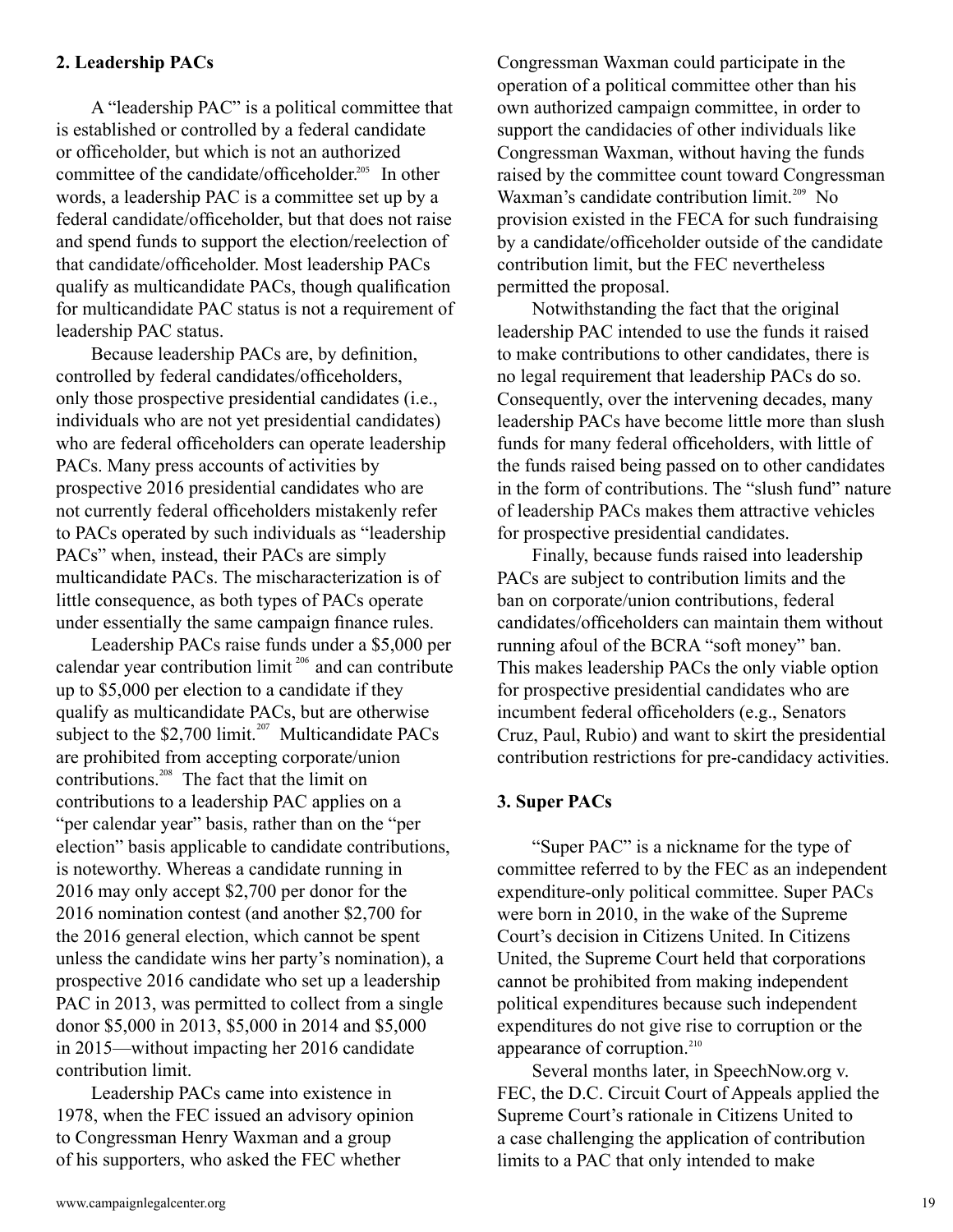independent expenditures, not contributions directly to candidates or political parties.<sup>211</sup> The Circuit Court reasoned that, if the independent expenditures by such a PAC posed no threat of corruption, then the contributions going into the PAC likewise posed no threat of corruption and could not be limited.

As the result of the SpeechNow decision, any non-candidate/non-party federal political committee that refrains from making contributions to candidates or parties, as well as expenditures coordinated with candidates or parties, is free to accept contributions free of federal law contribution amount limits and the ban on corporate/union contributions.<sup>212</sup>

However, federal candidates and officeholders are prohibited by the BCRA "soft money" ban from establishing or controlling any entity that receives or spends funds outside of federal contribution limits in connection with any election—so federal candidates and officeholders are prohibited from operating super PACs.

#### **4. 527 Organizations**

"527 organizations" are named after the section of the Internal Revenue Code that grants such "political organizations" exemption from federal income tax.<sup>213</sup> Specifically, section  $527$ tax-exempt status is available to a group that is "organized and operated primarily for the purpose of directly or indirectly accepting contributions or making expenditures, or both, for . . . influencing or attempting to influence the selection, nomination, election, or appointment of any individual to any Federal, State, or local public office  $\dots$  ."<sup>214</sup> Organizations claiming section 527 tax-exempt status are permitted under the tax code to accept unlimited contributions, but must comply with political committee-like disclosure requirements by filing disclosure reports with the Internal Revenue Service.

Section 527 is the correct tax-exempt status for groups primarily formed and operated to elect individuals to public office. Every candidate committee and party committee from city council candidate committees and county party central committees, up to federal office candidate committees and the national party committees, are eligible for exemption from federal income tax under section 527 of the tax code.

Over the past 15 years or so, for reasons that

Self-designation as a 527 organization amounts to an admission that the organization's primary purpose is influencing candidate nominations/ elections. 527 organizations are not issue advocacy groups. The appropriate tax-exempt status for an issue advocacy group is section  $501(c)(4)$  of the tax code. This is apparently a point of confusion for at least one 2016 prospective candidate. In January 2015, Wisconsin Governor Scott Walker announced that he had formed a "527 political organization" called Our American Revival. Questioned about his new political organization, Walker mischaracterized the legal purpose of such 527 organizations, stating: "Others have political action committees, PACs, which are really about promoting themselves and political candidates. . . . Our organization is a 527, which means we're focused on ideas."<sup>215</sup>

## **5. 501(c)(4) Organizations**

" $501(c)(4)$  organizations" are named after the section of the Internal Revenue Code that grants exemption to "social welfare" organizations.<sup>216</sup>  $501(c)(4)$  organizations, sometimes referred to as "issue advocacy" groups, can accept unlimited contributions from any source and are not required to publicly disclose their donors. And though 501(c) (4) organizations may engage in some candidate election-related activities, such activities may not be the primary activities of the organization.

## **6. State PACs**

Every state has its own campaign finance laws defining "political committee," with a high degree of variation among states in the degree of regulation of such entities. For example, some states impose contribution limits on such entities, while others do not. Though prospective presidential candidates have used state PACs to skirt federal candidate contribution restrictions in past elections, no major prospective 2016 candidates are employing that strategy.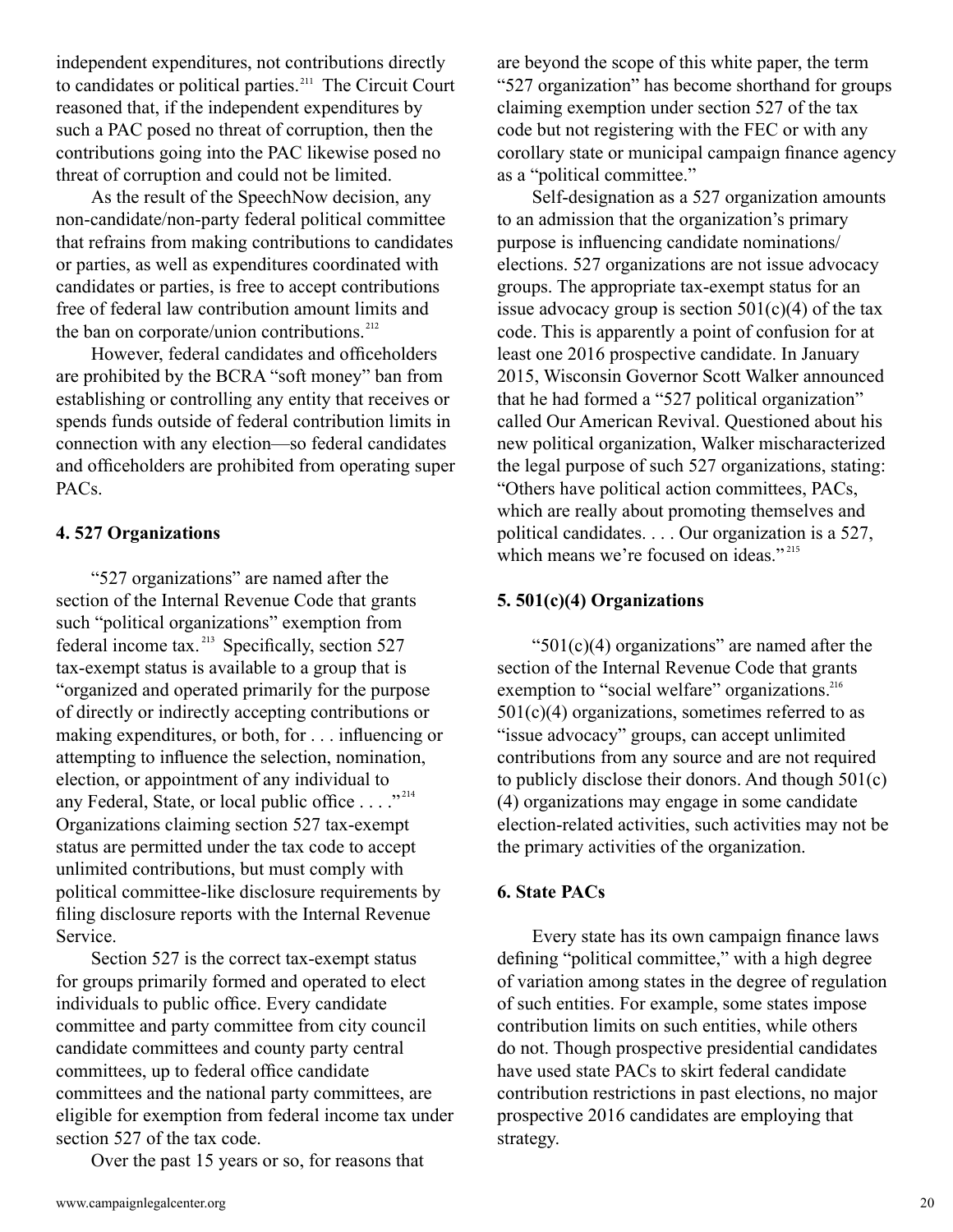# **C. Agency Law—FEC Guide, Regulations, Advisory Opinions and Enforcement Actions 1. FEC Campaign Guide**

Since its creation by the 1974 amendments to FECA, the FEC has promulgated numerous regulations and issued numerous advisory opinions explaining and implementing the statutes that deem an individual who raises or spends funds in excess of \$5,000 for the purpose of influencing their election to be a "candidate."

The FEC summarizes the relevant statutes, regulations and advisory opinions in a "campaign guide" as follows:

> Before deciding to campaign for federal office, an individual may want to "test the waters," that is, explore the feasibility of becoming a candidate. For example, an individual may want to conduct polls or travel around the state or district to see if there is sufficient support for his or her candidacy. An individual who merely tests the waters, but does not campaign for office, does not have to register or report to the FEC. This is the case even if the individual exceeds the usual \$5,000 candidate registration threshold.

> Nevertheless, all funds raised and spent during the testing the waters period must comply with the Federal Election Campaign Act's contribution limits and prohibitions. Once an individual begins to campaign or decides to become a candidate, the testing the waters period ends, and any funds that were raised or spent to test the waters apply to the \$5,000 threshold for qualifying as a candidate. Once that threshold is exceeded, the individual must register with the FEC and begin to file reports. The first report must include all activity that occurred during the testing the waters period.<sup>217</sup>

Most of the FEC's guidance with respect to "testing the waters" has been issued in the context of distinguishing "testing the waters" from campaigning—not in the context of distinguishing between not campaigning and "testing the waters." Nevertheless, the FEC's guidance regarding what constitutes "testing the waters" is useful to identifying those activities that prospective presidential candidates should be paying for with candidate-permissible funds. The FEC explains:

Testing the Waters

An individual may conduct a variety of activities to test the waters. Examples of permissible testing the waters activities include conducting polls, travelling and making telephone calls to determine whether the individual should become a candidate.

#### Campaigning

Certain activities, however, indicate that the individual has decided to become a candidate and is no longer testing the waters. In that case, once the individual has raised or spent more than \$5,000, he or she must register as a candidate. Note that, when an individual decides to run for office, funds that were raised and spent to test the waters apply to the \$5,000 threshold.

Campaigning (as opposed to testing the waters) is apparent, for example, when individuals:

 Make or authorize statements that refer to themselves as candidates ("Smith in 2014" or "Smith for Senate");

 Use general public political advertising to publicize their intention to campaign;

 Raise more money than what is reasonably needed to test the waters or amass funds (seed money) to be used after candidacy is established;

■ Conduct activities over a protracted period of time or shortly before the election; or

Take action to qualify for the ballot.<sup>218</sup>

The FEC's campaign guide offers the following example to illustrate a candidate who has crossed over from "testing the waters" to campaigning:

> Mr. Jones is interested in running for a seat in the U.S. House of Representatives but is unsure whether he has enough support within his district to make a successful bid.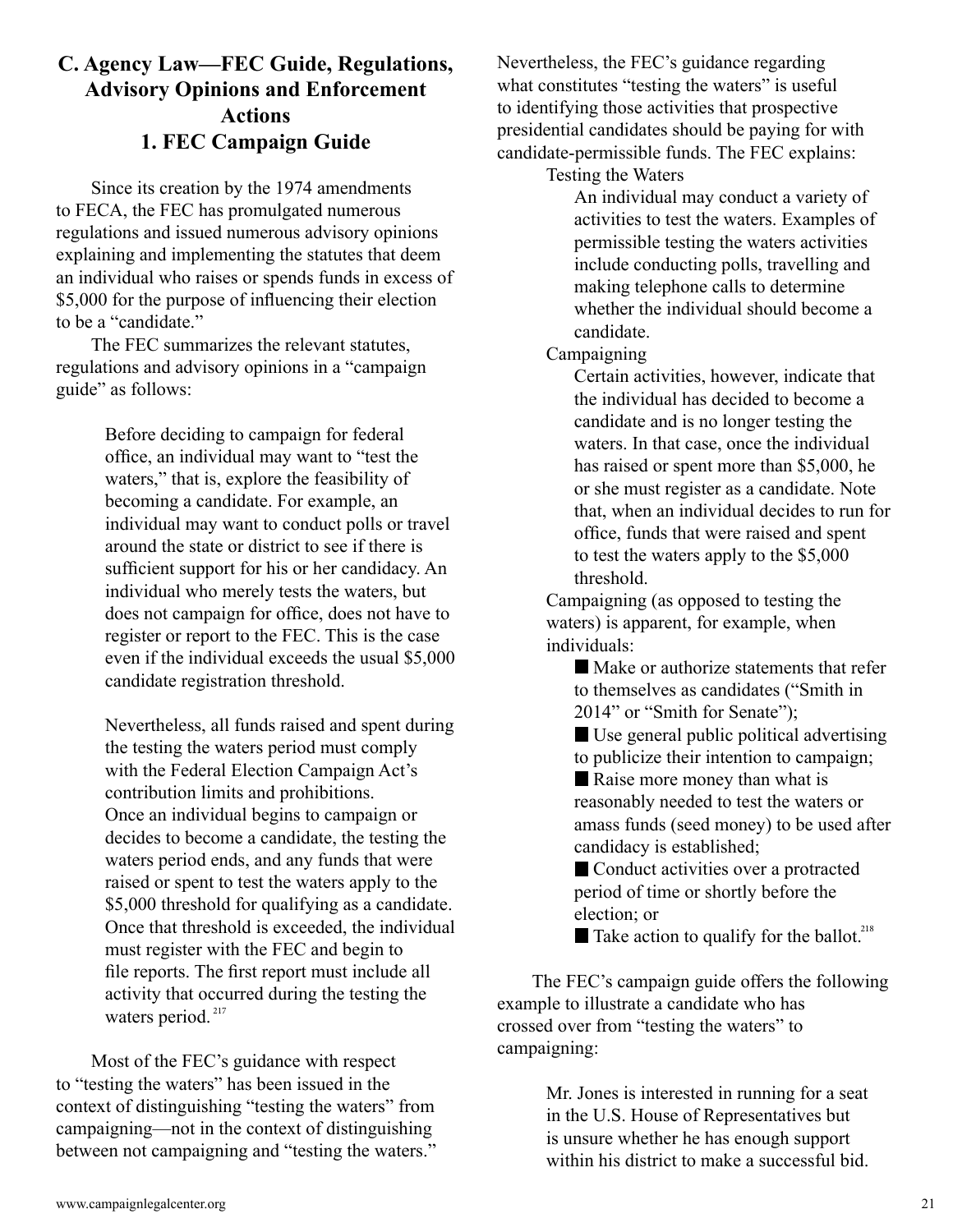He therefore accepts up to \$2,300 from each of several relatives and friends and uses the money to pay for an opinion poll. He sees that good records are kept on the money raised and spent in his testing-the-waters effort. The poll results indicate good name recognition in the community, and Jones decides to run. By making this decision, Jones has crossed the line from testing the waters to campaigning. The funds he raised earlier now automatically become contributions and the funds he spent, including the polling costs, are now expenditures. These contributions and expenditures count toward the threshold that triggers candidate status. Once his contributions or expenditures exceed \$5,000, he becomes a candidate and must register under the Act. The money raised and spent for testing the waters must be disclosed on the first report his principal campaign committee files.

Had Jones decided not to run for federal office, there would have been no obligation to report the monies received and spent for testing-the-waters activity, and the donations made to help pay for the poll would not have counted as contributions. 219

Notice that the operative act in the example that converts Jones from "testing the waters" to full-fledged candidacy is Jones deciding to run. What happens if an individual makes a decision, but does not share that decision with others—or at least not with anyone who will break the candidate's confidence?

# **2. FEC Regulations**

The FEC "campaign guide" quoted above paraphrases and cites the FEC's two "testing the waters" regulations, 11 C.F.R. sections 100.72 and 100.131, which were promulgated by the FEC in  $1985^{220}$  to amend the original "testing the waters" regulation promulgated in 1977.<sup>221</sup>

The 1977 rule simply provided that payments for the purpose of determining whether an individual should become a candidate are excluded from the definition of "contribution" if the individual does not subsequently become a candidate.<sup>222</sup> The FEC explained: "This exception was made so that an

individual is not discouraged from 'testing the waters' to determine whether his candidacy is feasible."<sup>223</sup>

The FEC's 1985 amendments to the rules made a significant change to the prior rules. In several advisory opinions in the early 1980s, the FEC had concluded that the prior regulations permitted individuals to "accept funds in excess of the contribution limits . . . and funds from prohibited sources, such as corporations and labor organizations, for 'testing the waters' activities" so long as excessive contributions and contributions from prohibited sources were refunded by a candidate campaign committee in the event the individual decided to run for office.<sup>224</sup> The FEC explained: "The Commission has reconsidered this issue and determined that permitting prohibited funds to be used for 'testing the waters' activities extended the exemptions beyond the narrow range of activities they were originally intended to encompass."<sup>225</sup> The 1985 rules overrode the earlier advisory opinions and prohibited the use of funds in excess of contribution limits or from prohibited sources to pay for "testing the waters" activities.<sup>226</sup>

The 1985 "testing the waters" regulations, which remain in effect today, are structured as exceptions to the definitions of "contribution" and "expenditure." In other words, but for these regulations, the activities described therein would be "contributions" and "expenditures" under federal law—funds raised/spent "for the purpose of influencing" a federal election—and, therefore, would trigger the requirement that the candidate set up a principal campaign committee when they exceeded \$5,000. Instead, because of these exceptions, so long as an individual uses candidatepermissible funds, the individual can "test the waters" without registering a principal campaign committee with the FEC.

Section 100.72 exempts certain "testing the waters" activities from the definition of "contribution" and reads:

> (a) General exemption. Funds received solely for the purpose of determining whether an individual should become a candidate are not contributions. Examples of activities permissible under this exemption if they are conducted to determine whether an individual should become a candidate include, but are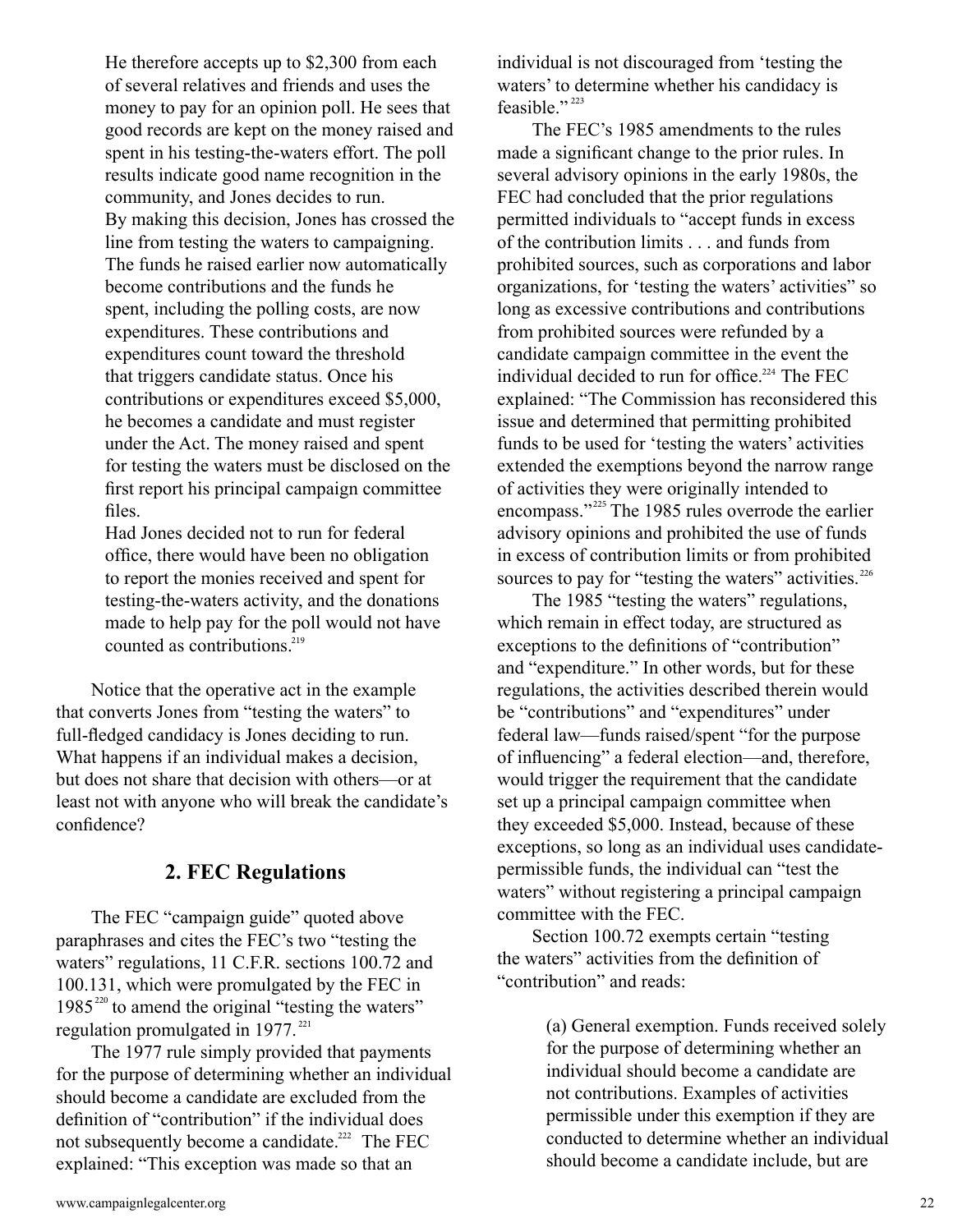not limited to, conducting a poll, telephone calls, and travel. Only funds permissible under the Act may be used for such activities. The individual shall keep records of all such funds received. See 11 CFR 101.3. If the individual subsequently becomes a candidate, the funds received are contributions subject to the reporting requirements of the Act. Such contributions must be reported with the first report filed by the principal campaign committee of the candidate, regardless of the date the funds were received.

(b) Exemption not applicable to individuals who have decided to become candidates. This exemption does not apply to funds received for activities indicating that an individual has decided to become a candidate for a particular office or for activities relevant to conducting a campaign. Examples of activities that indicate that an individual has decided to become a candidate include, but are not limited to:

(1) The individual uses general public political advertising to publicize his or her intention to campaign for Federal office. (2) The individual raises funds in excess of what could reasonably be expected to be used for exploratory activities or undertakes activities designed to amass campaign funds that would be spent after he or she becomes a candidate. (3) The individual makes or authorizes written or oral statements that refer to him or her as a candidate for a particular office. (4) The individual conducts activities in close proximity to the election or over a protracted period of time. (5) The individual has taken action to

qualify for the ballot under State law.<sup>227</sup>

Section 100.131 of the FEC's regulations contain a nearly-identically-worded exemption from the definition of "expenditure" for "testing the waters" expenses, replacing the phrase "funds received" from section 100.72(a) with the phrase "payments made." $^{228}$  And section 101.3 establishes the requirement that candidates disclosure the funds they used to "test the waters."<sup>229</sup>

After the 1985 "testing the waters" rulemaking that produced these regulations, the FEC did not revisit this issue in a rulemaking proceeding

until 2001-03, when it promulgated rules making clear that certain expenses benefiting presidential candidates, paid for by federal multicandidate PACs before the candidate announces her candidacy, are in-kind "contributions" under the law and must be reimbursed by the presidential campaign committee if they exceed the applicable \$5,000 contribution limit.

These rules establish certain activities as de facto "testing the waters" activities that must be paid for with funds raised under the \$2,700 per election candidate contribution limit instead of under the multicandidate PAC's \$5,000 per calendar year contribution limit. However, the regulations allow a cure—if the candidate committee reimburses the multicandidate PAC, all is well under the FEC's regulations.

Section 9034.10 states:

(a) A payment by a multicandidate political committee is an in-kind contribution to, and qualified campaign expense by, a Presidential candidate, even though made before the individual becomes a candidate under 11 CFR 100.3 and 9032.2, if—

(1) The expenditure is made on or after January 1 of the year immediately following the last Presidential election year; (2) With respect to the goods or services involved, the candidate accepted or received them, requested or suggested their provision, was materially involved in the decision to provide them, or was involved in substantial discussions about their provision; and

(3) The goods or services are—

(i) Polling expenses for determining the favorability, name recognition, or relative support level of the candidate involved; (ii) Compensation paid to employees, consultants, or vendors for services rendered in connection with establishing and staffing offices in States where Presidential primaries, caucuses, or preference polls are to be held, other than offices in the candidate's home state and in or near the District of Columbia; (iii) Administrative expenses, including rent, utilities, office supplies and equipment, in connection with establishing and staffing offices in States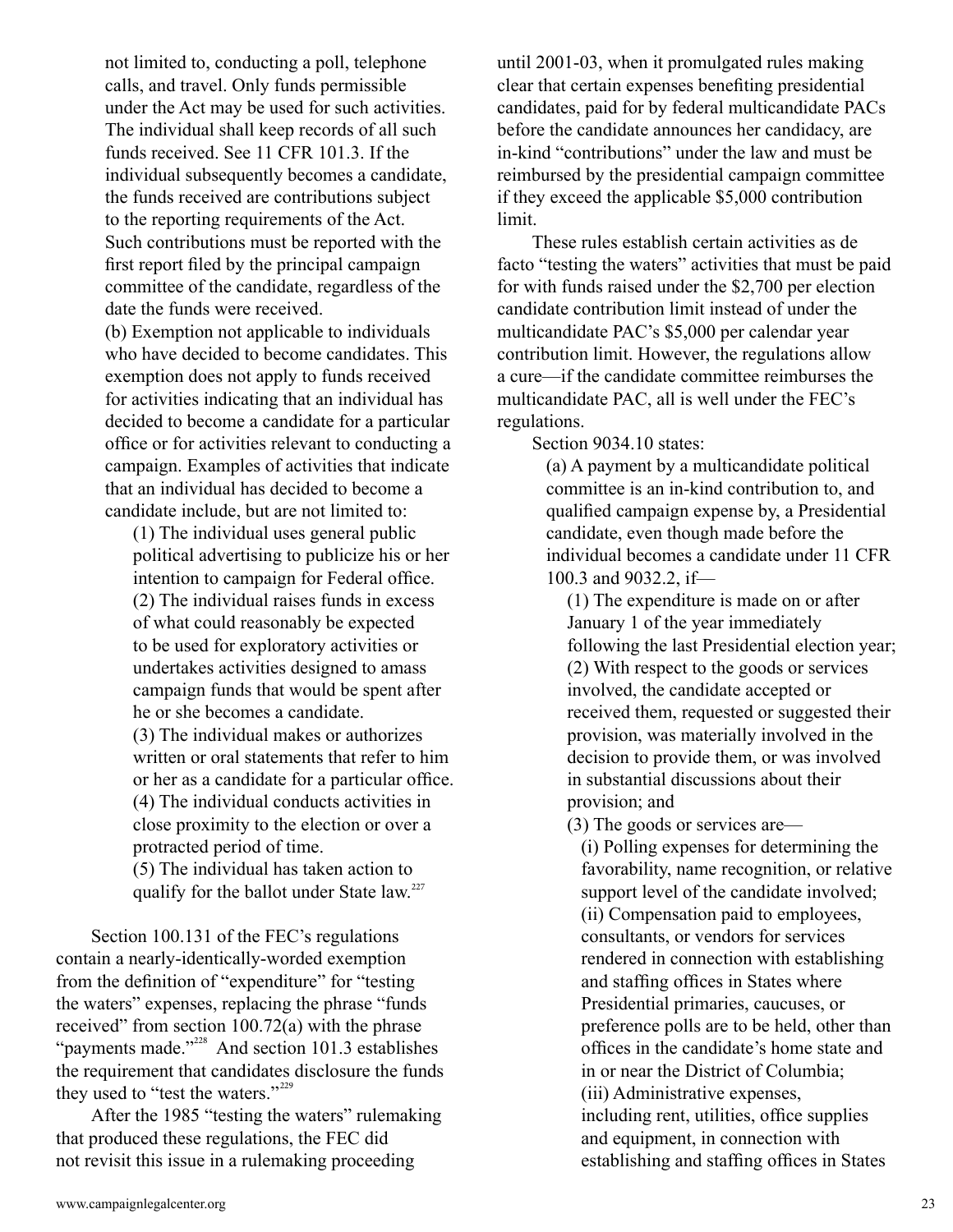where Presidential primaries, caucuses, or preference polls are to be held, other than offices in the candidate's home state and in or near the District of Columbia; or (iv) Expenses of individuals seeking to become delegates in the Presidential nomination process.

(b) Notwithstanding paragraph (a) of this section, if the candidate, through an authorized committee, reimburses the multicandidate political committee within 30 days of becoming a candidate, the payment shall not be deemed an in-kind contribution for either entity, and the reimbursement shall be an expenditure and a qualified campaign expense of the candidate. 230

Section 9034.10 applies to presidential candidates participating in the public financing program. Very similar language was added as section 110.2(l)—a section of the regulations pertaining to all multicandidate political committees—to encompass the same activities when engaged in by presidential candidates not participating in the public financing program. $^{231}$  The FEC explained:

> These provisions were designed to address situations where unauthorized political committees closely associated with a particular individual planning to run for President defray costs that are properly treated as in- kind contributions unless reimbursed by the Presidential campaign. . . . The focus of the final rules, therefore, is those expenses paid by multicandidate political committees prior to actual candidacy under the law, i.e., during the "testing the waters" phase and before. 232

The FEC's explanation of these rules makes clear that the FEC deems the activities covered by the rules to be "testing the waters" activities. "The covered expenses in the new rules at 11 CFR 110.2(l) and 9034.10 would not trigger candidacy themselves, but would count as contributions in-kind and/or qualified campaign expenses if and when the individual benefiting becomes a candidate, including by operation of 11 CFR 100.72(b) and 100.131(b)."<sup>233</sup>

Based on the FEC's regulations, we know that, at the very least, the following activities constitute

"testing the waters" activities. Consequently, these activities must be paid for with funds raised under the \$2,700 candidate contribution limit and subject to the federal law ban on corporation and labor union contributions:

> Conducting a poll for the purpose of determining whether an individual should become a candidate; 234

> Telephone calls for the purpose of determining whether an individual should become a candidate; 235

 Travel for the purpose of determining whether an individual should become a candidate; 236

 Polling expenses for determining the favorability, name recognition, or relative support level of the candidate involved;<sup>237</sup>

 Compensation paid to employees, consultants, or vendors for services rendered in connection with establishing and staffing offices in states other than the candidate's home state and in or near the District of Columbia;<sup>238</sup> and

 Administrative expenses, including rent, utilities, office supplies and equipment, in connection with establishing and staffing offices in states other than the candidate's home state and in or near the District of Columbia. 239

# **3. FEC Advisory Opinions and Enforcement Actions**

During the first decade of its existence, the FEC was asked numerous times to advise prospective presidential candidates regarding activities that could permissibly be conducted under the "testing the waters" exemptions from the definitions of "contribution" and "expenditure." During the late 1970s and early 1980s, prospective candidates were attempting to stretch the boundary of activities that could be funded without forming a presidential candidate committee—but they were still paying for the activities using funds raised subject to the candidate contribution limit. Then, in the run- up to the 1988 election, prospective candidates shifted their focus to the boundary between non-candidacy and "testing the waters," in order to pay for precandidacy activities with funds raised outside the candidate contribution restrictions.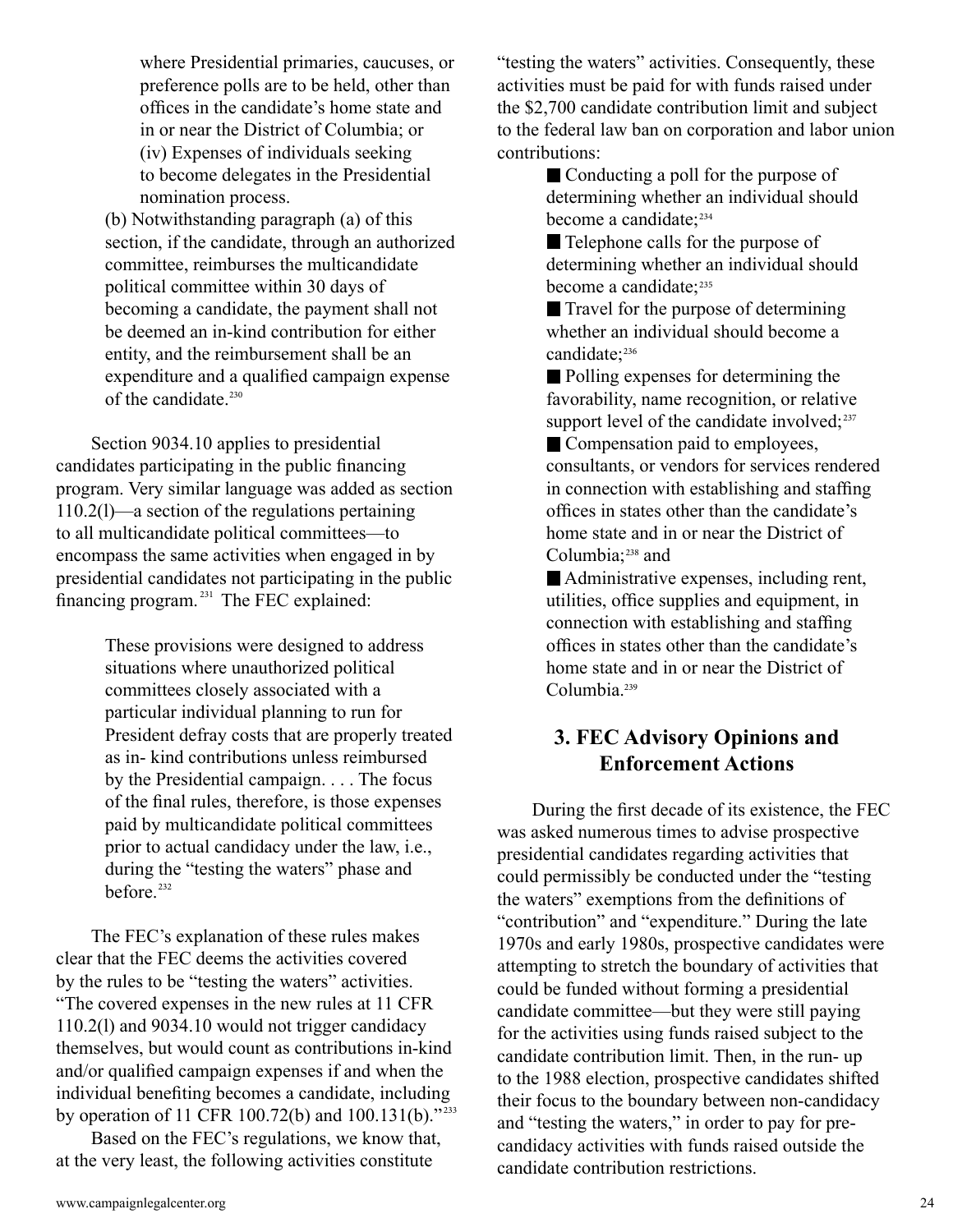# **a. Advisory Opinion 1981-32 (Askew)**

In Advisory Opinion 1981-32 , for example, former Florida Governor Reubin Askew sought guidance from the FEC in July 1981—more than three years before the presidential election regarding 14 specific activities he hoped to conduct in order to "test the waters" of a presidential candidacy without forming a principal campaign committee. Unlike many of today's prospective presidential candidates, Askew had every intention of paying for the activities using funds raised in compliance with the candidate contribution restrictions, but wanted to know whether undertaking any or all of the activities would make him a "candidate" under FECA even though he had not made a decision to become a candidate. His request pertained to the following activities:

> 1. Travel throughout the country for the purpose of speaking to political and nonpolitical groups on a variety of public issues and meeting with opinion makers and others interested in public affairs for the purpose of determining whether potential political support exists for a national campaign. 2. Employment of political consultants for the purpose of assisting with advice on the potential and mechanics of constructing a national campaign organization.

3. Employment of a public relations consultant for the purpose of arranging and coordinating speaking engagements, disseminating copies of the Governor's speeches, and arranging for the publication of articles by the Governor in newspapers and periodicals.

4. Rental of office space.

5. Rental or purchase of office equipment for the purpose of compiling the names and addresses of individuals who indicate an interest in organizing a national campaign.

6. Preparation and use of letterhead stationery and correspondence with persons who have indicated an interest in a possible campaign by the Governor. It is understood that dissemination of information through mailings to the general public would not be appropriate "Testing the Waters" activity.

7. Supplementing the salary of a personal secretary who is employed by the Governor's law firm but will have the additional responsibility during the testing period of making travel arrangements, taking and placing telephone calls related to the testing activities, assisting in receiving and depositing the funds used to finance the testing, and assisting with general correspondence. 8. Reimbursement of the Governor's law firm for the activities of an associate attorney who is employed by the firm but will have the responsibility during the testing period of researching and preparing speeches, and coordinating the arrangement of interviews of the Governor by the news media, answering inquiries of the news media, arranging background briefings on various public issues, and traveling as an aide on some of the testing trips.

9. Reimbursement of the Governor's law firm for telephone costs, copying costs, and other incidental expenses which may be incurred. 10. Travel to other parts of the country in order to attend briefings on various public issues, and reimbursement of those who travel to Miami for the purpose of providing briefings on public issues.

11. Employment of a specialist in opinion research to conduct polls for the purpose of determining the feasibility of a national campaign.

12. Employment of an assistant to help coordinate travel arrangements and also travel as an aide on some of the testing trips.

13. Preparation and printing of a biographical brochure and possibly photographs to be used in connection with speaking appearances by Governor Askew. It is understood that such a brochure and such photographs would not be utilized in a general mailing.

14. Solicitation of contributions for the limited purpose of engaging in such "Testing the Water" activities as the foregoing. It is understood that this period would not be used for the purpose of raising funds for any possible later campaign. 240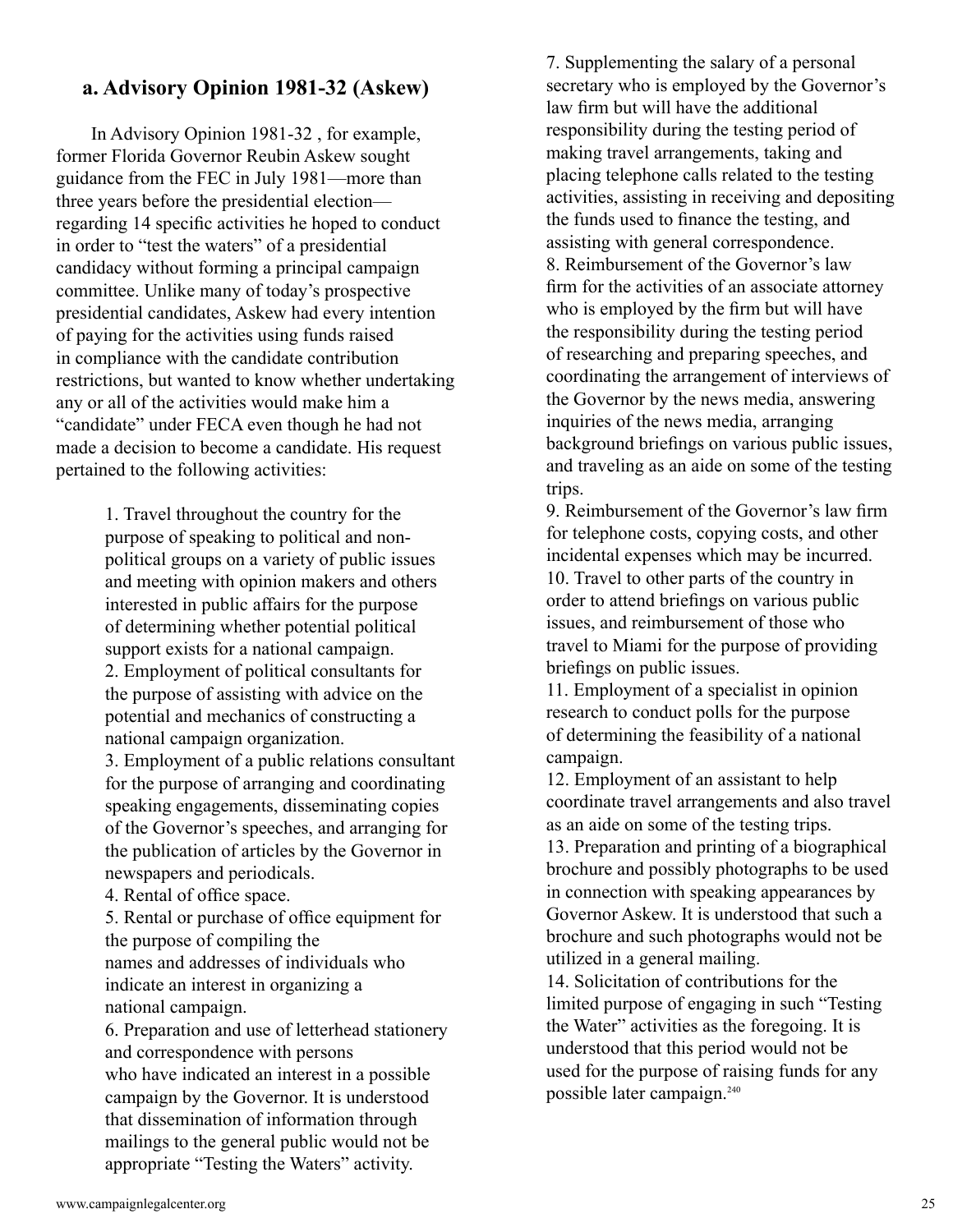## The FEC concluded:

[T]he testing the waters exemptions of the regulations permit all of the 14 activities described in your request provided and only so long as Governor Askew in undertaking any single activity, or all the various activities, continues to deliberate his decision to become a presidential candidate for 1984, as distinguished from pursuing the activity as a means of seeking some affirmation or reinforcement of a private decision he has already made to be a candidate.<sup>241</sup>

The FEC then went on and, perhaps unwittingly, provided some advice for how to stay out of "candidate" status. The Commission advised:

> This means that any oral or written statements by Governor Askew, or by others who assist in any of the 14 activities, may not refer to him as a presidential candidate. For example, any name selected for the testing the waters effort must avoid expressions such as "Askew for President," or "Askew in '84," etc.<sup>242</sup>

The FEC made clear in Advisory Opinion 1981-32 that a "private decision" to run for president renders an individual a "candidate" under the law, but also made clear that prospective presidential candidates could do a whole lot of campaign building without legally becoming "candidates."

Nevertheless, the Commission emphasized that if the proposed activities took "place in a factual context indicating that Governor Askew ha[d] moved beyond the deliberative process of deciding to become a candidate, and into the process of planning and scheduling public activities designed to heighten his political appeal to the electorate," then the activity would cease to be within the "testing the waters" exemption, and "candidacy would arise."<sup>243</sup> And Governor Askew's request made clear that many of the activities being engaged in today by 2016 prospective presidential candidates were clearly considered in 1981 to be "testing the waters" activities that had to be paid for with candidatepermissible funds.

# **b. Advisory Opinion 1982-03 (Cranston)**

In January 1982, another prospective 1984 presidential candidate, Senator Alan Cranston, sought confirmation from the FEC that certain activities qualified for the "testing the waters" exemption. As was the case with Governor Askew in Advisory Opinion 1981-32, Senator Cranston fully intended to pay for such activities with candidatepermissible funds. Unlike so many prospective 2016 presidential candidates, evasion of the candidate contribution limit was not Senator Cranston's goal. Senator Cranston sought confirmation that the following activities constituted "testing the waters" activities:

> 1. Travel by the Senator, committee members and perhaps others for the purpose of "testing the waters," including speaking to groups on a variety of public issues and meeting with opinion makers.

2. Reimbursement of certain expenses incurred by the Senator, committee members and perhaps others for the purpose of "testing the waters," including some expenses which, if the Senator were to become a candidate, would be contributions to the committee if not reimbursed.

3. Hiring independent contractors in such fields as polling, political consulting, public opinion, communications or research for specific tasks relating to "testing the waters." 4. Compiling and maintaining information concerning persons who indicate an interest in the possible candidacy of Senator Cranston. There will be no expenditures for mass mailings to such persons or to the general public.

5. Organizing advisory groups on critical and substantive issues requiring expertise and particularized knowledge. 244

The FEC repeated its response to Advisory Opinion 1981-31, advising Cranston:

> The Commission is of the opinion that the testing the waters exemptions of the regulations permit all of the activities described in your request provided and only so long as Senator Cranston in undertaking any single activity, or all the various activities, continues to deliberate his decision to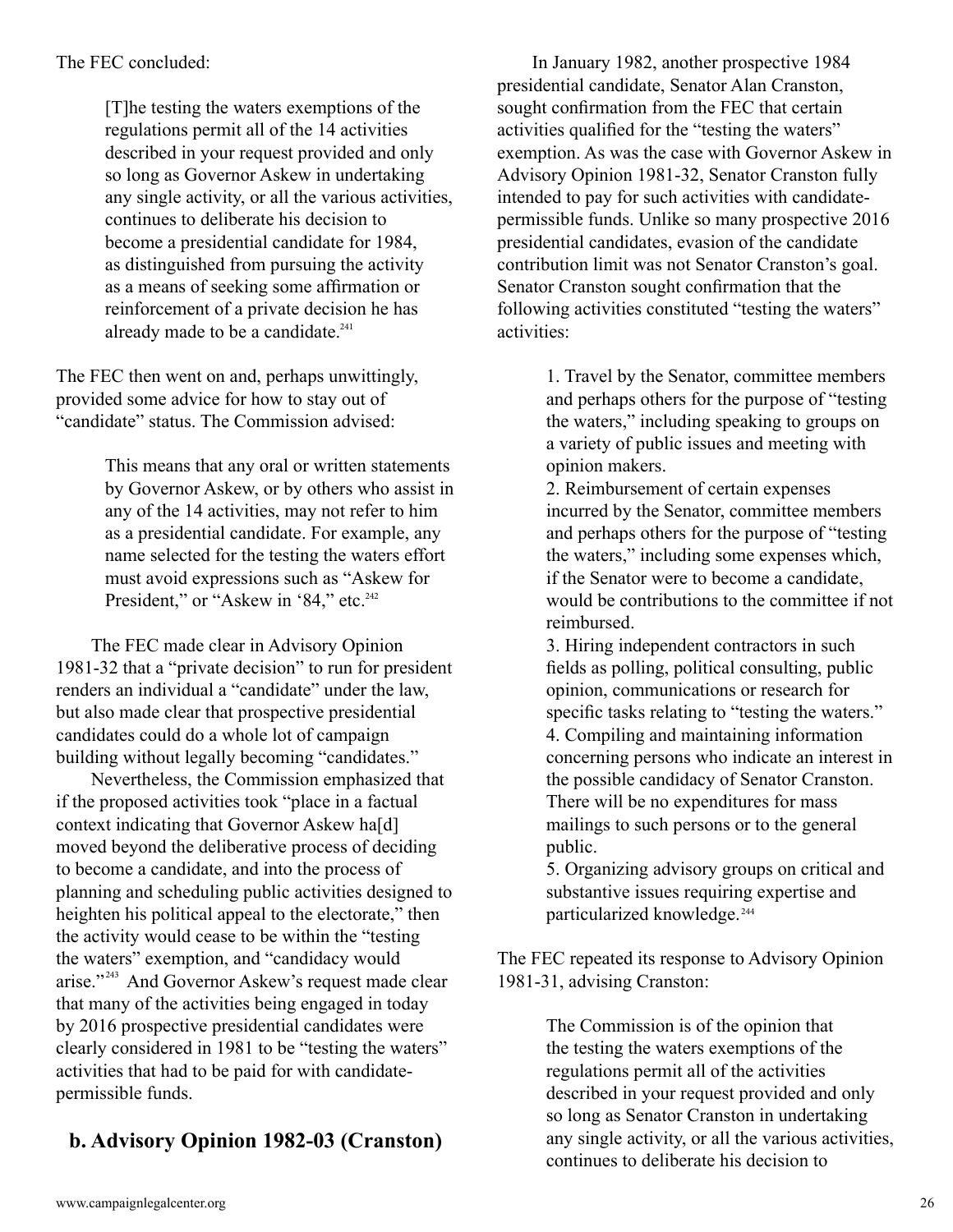become a presidential candidate for 1984, as distinguished from pursuing the activity as a means of seeking some affirmation or reinforcement of a private decision he has already made to be a candidate. 245

It is again worth noting that many of the activities being engaged in today by prospective 2016 presidential candidates were clearly considered in 1982 to be "testing the waters" activities. Prospective 1984 presidential candidates were paying for these activities with candidate-permissible funds, while prospective 2016 presidential candidates seemingly are not.

Notwithstanding the fact that these prospective 1984 presidential candidates were paying for these activities with candidate-permissible funds, Commissioner Thomas E. Harris wrote a dissenting opinion to Advisory Opinion 1982-03, cautioning:

> I fear that the Commission will drown while protecting an individual's right to "test the waters" in order to determine the feasibility of his candidacy. The Commission's regulations were intended to be a narrow exemption from the definition of contribution and expenditure. . . . The Commission was cognizant that the line between "testing the waters" and campaign activity was a thin one, but now it is non-existent. 246

# **c. Advisory Opinion 1985-40 (Baker / Republican Majority Fund)**

Prior to the 1984 presidential election, "testing the waters" advisory opinion requests focused on the legal line between "testing the waters" and candidacy, with requestors steadily expanding the scope of activities that could be conducted to "test the waters" without immediately registering a political committee and filing disclosure reports—but all the while using funds raised under the candidate contribution restrictions to pay for such activities.

In the run-up to the 1988 election, however, prospective candidates' advisory opinion requests shifted focus to the legal line between non-candidacy and "testing the waters"— in an effort to expand the scope of activities that could be conducted outside of the candidate contribution restrictions.

Advisory Opinion 1985-40 responded to a joint

At the time the request was submitted in November 1985, Baker was admittedly "determining whether to become a candidate for the 1988 Republican presidential nomination."<sup>248</sup> Baker and RMF sought the FEC's opinion as to whether RMF could pay certain expenses related to Baker's activities before the November 1986 midterm election or whether, by contrast, the activities constituted "testing the waters" that must be treated as in-kind contributions from RMF to Baker, subject to the \$5,000 limit on contributions from multicandidate PACs to candidates, or paid for with candidate-permissible funds.

For example, RMF and Baker explained that "Mr. Baker has been invited to attend and address state and regional Republican Party meetings and conferences in conjunction with appearances by other reported potential contenders for the 1988 Republican presidential nomination" and described these events as "cattle shows" that would "be attended by party officials, party activists, elected officeholders, political consultants, and the press." RMF and Baker conceded that "Mr. Baker's remarks at such events will indicate his potential interest in, and his ongoing consideration of whether to seek, the 1988 Republican presidential nomination."<sup>249</sup> The requestors wanted to know if RMF could nevertheless pay for Baker's travel expenses and rental of hospitality suites at such events. The FEC concluded that travel expenses and hospitality suite rentals for these events constituted "testing the waters" activity. Accordingly, the FEC advised that RMF expenditures to defray travel costs for such appearances would constitute in-kind contributions to Baker's "testing the waters" fund subject to candidate contribution limits. 250

Similarly, RMF and Baker explained that Baker planned to "travel to early primary and convention states to meet privately with Republican Party leaders to seek their views on whether he should seek the 1988 Republican presidential nomination."<sup>251</sup> The FEC concluded: "Mr. Baker will be undertaking travel for these private meetings to determine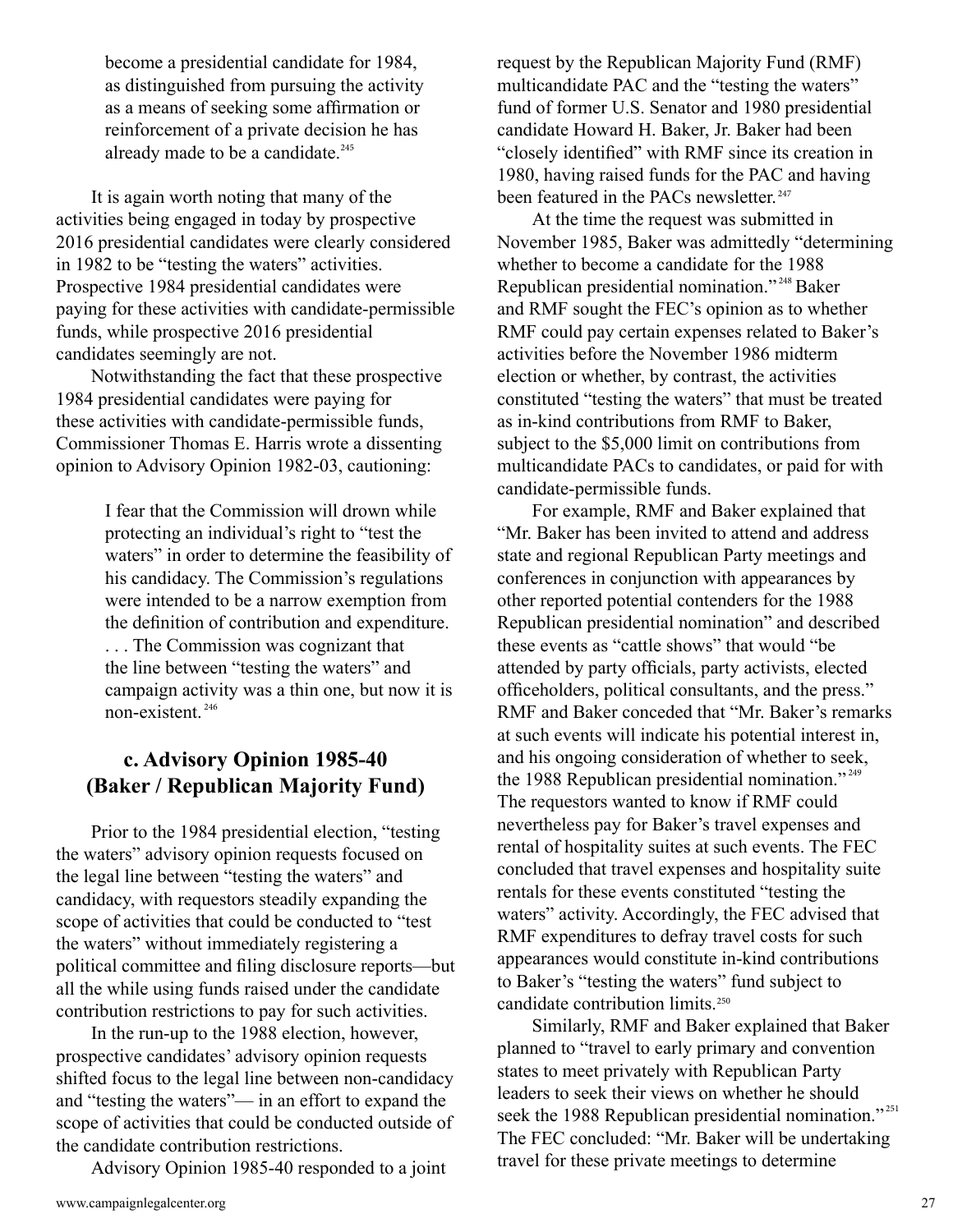whether he should become a candidate. Thus, the Commission concludes that travel for such private meetings will constitute testing-the-waters activity" that must be paid for with candidate-permissible funds. 252

Baker and RMF also planned to organize "steering committees in certain states, such as Iowa and New Hampshire, which will hold early caucuses and primaries in connection with the 1988 Republican presidential nomination."<sup>253</sup> The members "will be requested to (1) advise and consult with RMF regarding its contributions to candidates for Federal, state, and local offices in such states; (2) encourage Mr. Baker to seek the 1988 Republican presidential nomination; and (3) remain uncommitted to any other potential candidate for such nomination until Mr. Baker decides whether to become a candidate."  $254$  Baker and RMF further explained that "in certain instances such steering committee members will be requested to join the committee with the understanding that it will become the official campaign organization supporting Mr. Baker in that state if he should become a candidate."<sup>255</sup> The Commission concluded that "the setting up of these RMF steering committees will constitute in-kind support for Mr. Baker's testing-the waters activities, and will be subject to the \$5,000 limit."<sup>256</sup>

The RMF/Baker advisory opinion makes sense and acknowledges the obvious—that attending and addressing state political party conferences in conjunction with appearances by other reported potential contenders, traveling to states for private meetings with party leadership to gauge support of a possible candidacy, and setting up "steering committees" in early caucus/primary states constitute classic "testing the waters" activities that must be paid for with candidate-permissible funds.

After testing the waters, Baker decided not to run for the Republican Party's 1988 presidential nomination.

# **d. Advisory Opinion 1986-06 (George H.W. Bush / Fund for America's Future)**

Less than two months after Mr. Baker and RMF had filed their advisory opinion request, and before the Commission had issued an opinion in response to that request, another multicandidate PAC closely

associated with a prospective 1988 presidential candidate submitted an advisory opinion request.

In January 1986, the multicandidate PAC Fund for America's Future (FAF), founded by Vice President George H.W. Bush, requested an advisory opinion regarding activities that FAF and Vice President Bush intended to undertake prior to the 1986 midterm election. FAF stated that it was "created to support the Republican Party and Republican candidates for state and local office as well as for both houses of Congress" and that it sought "to build a stronger Republican Party at all levels, including local party organizations."<sup>257</sup> At the time of its request, FAF had "made contributions to Republican Party organizations in Arizona, California, Iowa, Michigan, New Jersey, Ohio, Oregon,

South Dakota, Virginia, and Washington" and had "contributed to more than 100 Republican candidates for local, state, and Federal office."<sup>258</sup>

According to FAF, its "party-building and direct candidate support activities necessitate publications, fundraising solicitations, and travel and speechmaking by the Vice President, other Fund officials, and other well-known Republicans" and that the "Vice President's and the Fund's activities in this regard [would] increase as the 1986 election season continue[d]."<sup>259</sup>

FAF represented that Vice President Bush was not a candidate at the time of its request and that he would not consider any potential candidacy until after the 1986 midterm elections.<sup>260</sup> But FAF was "concerned that the Commission may view its expenditures for activities in support of the Republican Party and Republican candidates as allocable toward any potential future candidacy by the Vice President in  $1988$ ."<sup>261</sup> In other words, FAF was concerned that the FEC might conclude that the proposed activities constituted "testing the waters" by Bush, requiring payment with candidatepermissible funds.

## The FEC explained:

The Fund's proposed activities described in [its] request include: (1) appearances by the Vice President on behalf of Republican candidates and the Republican Party; (2) references to the Vice President in the Fund's publications and solicitations; (3) the establishment and operation of the Fund's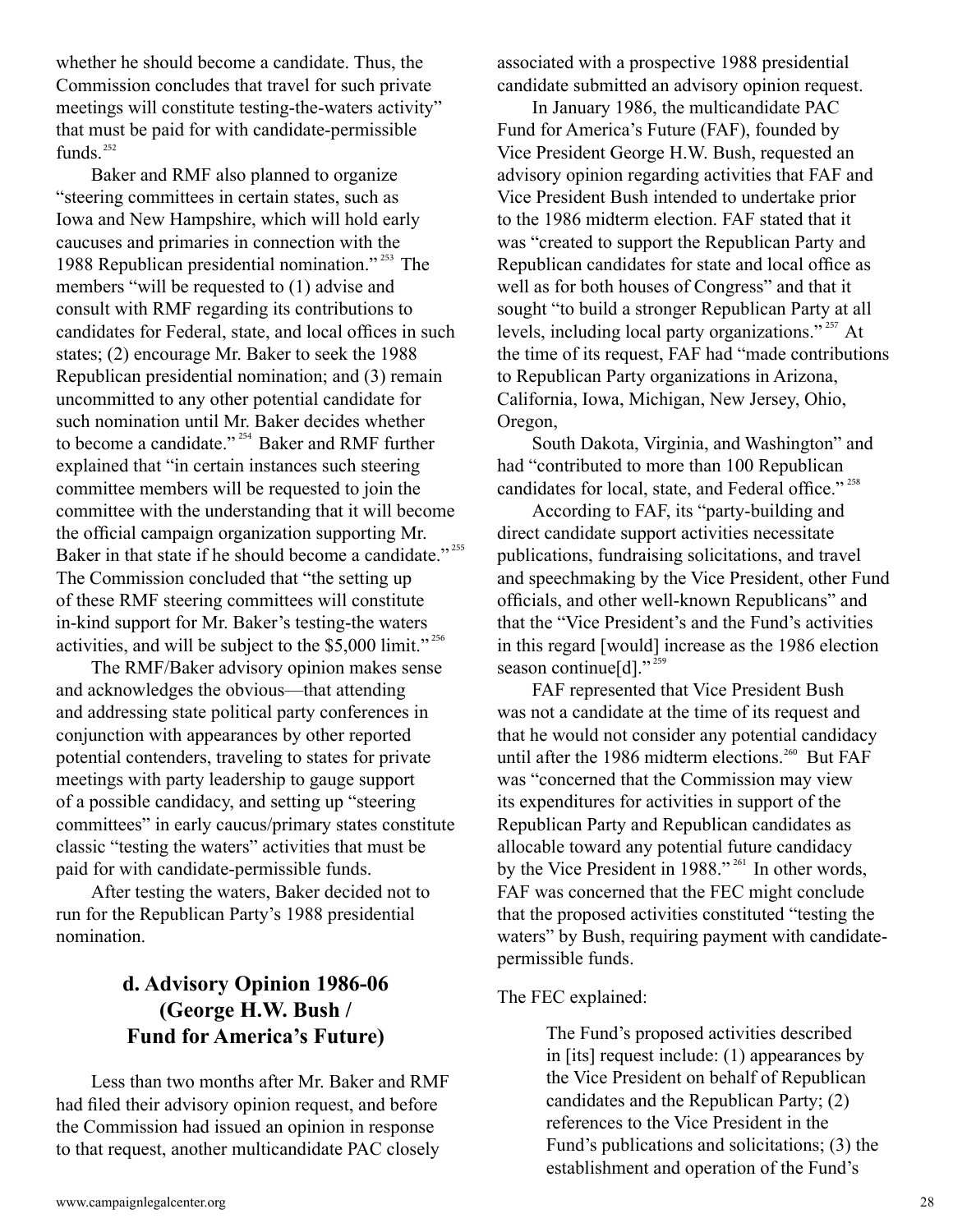steering committees; (4) the Fund's program to organize volunteers for the Republican Party; and (5) the Fund's recruitment and financial assistance to persons seeking election to party offices, particularly with regard to the Michigan precinct delegate election in August 1986. 262

The FEC concluded that the first four activities could be undertaken subject to some restrictions described below, and that the fifth activity does not necessarily involve candidate-related activities and was therefore permissible. 263

As for the FEC's requirement that the activities be restricted in some fashion, the Commission explained, for example:

> According to your description of the Fund's proposed activity, the only references to any potential candidacy by the Vice President in 1988 at his appearances in 1986 will be made "in an incidental manner or in response to questions by the public or press." In the Commission's view, this statement should be narrowly interpreted to apply only to incidental contacts and incidental remarks, such as those in response to questions. Thus, the Commission assumes that it excludes public statements referring to the Vice President's possible intent to campaign for Federal office in the 1988 election cycle or to the campaign intentions of potential opponents for Federal office in 1988. 264

The FEC further explained that the "Fund has established steering committees with members from every state" with the purpose "to involve local party officials, leaders, and officeholders in the Fund's activities and to permit them to advise and consult with the Fund concerning contributions to Republican candidates for Federal, state, local, and party office in such states."<sup>265</sup> The Commission then "note[d] that the establishment of steering committees by itself is a permissible activity for a multicandidate political committee" and the Commission "assume[d] that the Fund's steering committee's activities will only be related to the Fund's stated purposes of aiding the Republican Party and Republican candidates and will not be related to any potential candidacy by the Vice

President in 1988, such as the formation of a campaign organization on the Vice President's behalf or participation in the presidential nomination process, such as the delegate selection process, on his behalf."<sup>266</sup>

Similarly, the Fund established a "volunteer program" in states throughout the nation for the same purposes, "include[ing] the establishment of local offices in many states in order to identify, encourage, and organize Republican volunteers and make it possible for them to play a role in local party efforts and campaigns."<sup>267</sup> The FEC explained that the Fund's "description of this proposed activity makes no reference to the Vice President or any 1988 candidacy by him. Thus, by implication, [the Fund's] description suggests that the Fund will not conduct this activity in order to benefit any potential candidacy by the Vice President in 1988, such as the formation of a campaign organization on the Vice President's behalf or participation in the presidential nomination process, such as the delegate selection process, on his behalf."<sup>268</sup>

With respect to all of these activities, the FEC took FAF at its word that the purpose of the activities was aid the Republican Party and Republican candidates running in the 1986 midterm election not to aid or benefit any potential candidacy by Vice President Bush in 1988. And the Commission made clear that any references to potential candidacy by the Vice President in 1988 during the proposed 1986 activities must be truly incidental, with incidental interpreted "narrowly" to apply, for example, to remarks in response to questions and excluding "public statements referring to the Vice President's possible intent to campaign for Federal office in the 1988 election cycle or to the campaign intentions of potential opponents for Federal office in 1988." 269

Although the Commission's majority circumscribed the activities it approved as detailed above, Commissioner Harris dissented and wrote the passage quoted at the outset of Section III of this paper:

> In its rulings on unannounced presidential aspirants the [FEC] has, step by step, gotten itself into the absurd position that it refuses to acknowledge what everyone knows: that Vice President Bush is running for President and is financing his campaign through the Fund for America's Future, Inc., which he organized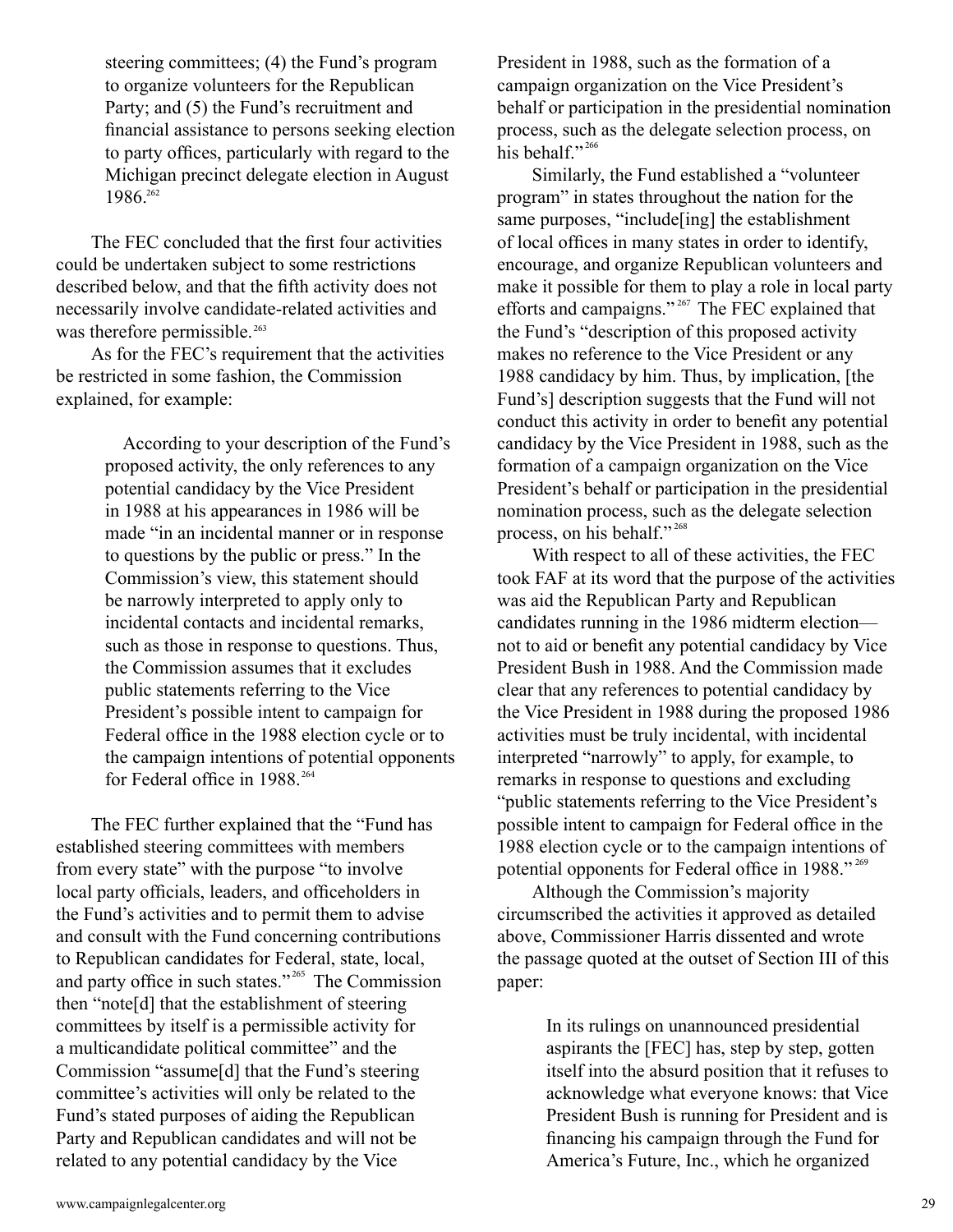and controls. . . . Only persons just alighting from a UFO can doubt that activities of these sorts, which are engaged in over a period of many months, will promote the candidacy of the founding father. That, of course, is why so many would-be Presidents, of both parties, have created and utilized PACs of this sort in recent years. 270

The Commission's Vice Chairman John Warren McGarry also dissented, on the ground that "it makes no sense for a multicandidate committee with which a prospective presidential candidate is closely and actively associated to make expenditures to . . . precinct delegate candidates, or to recruit or otherwise encourage such candidates, and to not have such expenditures count against that candidate's expenditure limitations . . . once he or she becomes a candidate."<sup>271</sup>

With two of the Commission's six commissioners dissenting, FAF and Bush followed their proposed course of action in 1986 and Vice President Bush did, of course, go on to successfully run for president in 1988. The FEC largely remains in the same "absurd position" today. Nevertheless, it is worth pointing out important distinctions between the activities proposed by Vice President Bush/ FAF and those being conducted today by so many prospective 2016 presidential candidates.

Whereas the Bush/FAF activities that the Commission accepted as not "testing the waters" in Advisory Opinion 1986-06 were to take place in 1986, a midterm election year, prospective 2016 presidential candidates are engaging in such activities today, in the year immediately preceding a presidential election, with no valid claim to be supporting the Republican Party in general or Republican candidates running in Congressional, state and local elections. Also, whereas "the only references to any potential candidacy by the Vice President in 1988 at his appearances in 1986" would be incidental ones, or in response to questions by the public or press, such is not the case for many 2016 prospective presidential candidates, who repeatedly and very publicly discuss their possible presidential campaigns without any prodding at all.

For these reasons, Advisory Opinion 1986-06 simply cannot reasonably be read as permitting the types of activities so common among prospective presidential candidates today. And it marks the last time the FEC considered the boundaries of "testing the waters" in any detail in an advisory opinion.

## **e. Matter Under Review 2262 (Robertson)**

In October 1986, a complaint was filed against Reverend Pat Robertson alleging that Robertson was violating federal campaign finance laws because the complainant believed that Robertson's activities "clearly identif[ied] Mr. Robertson's ambitions and goals and on the basis of these facts and the law . . . the Commission should conclude that Mr. Robertson has, as a matter of law, established himself as a candidate for nomination by the Republican Party as president of the United States."<sup>272</sup>

According to the complaint, by October 1986, Robertson had "for several months" been "actively engaged in general public advertising directed to the solicitation of funds on a mass scale." Robertson had reportedly stated that the success of his fundraising efforts would "tell him whether he should announce his candidacy for President of the United States."<sup>273</sup> On September 17, 1986, Robertson "sponsored a teleconference broadcast which was transmitted by satellite to 215 additional locations throughout the United States. Approximately 150,000 persons were present at the 216 locations.<sup> $274$ </sup> More than \$4 million in expenditures were made in connection with the broadcast and, in response to 1.6 million fundraising letters were sent out in conjunction with the event, Americans for Robertson reported receipt of \$2.3 million in return.<sup>275</sup> In a speech during the broadcast, Robertson stated that "if by September 17, 1987 three million registered voters had signed petitions on his behalf and otherwise demonstrated their support, he would become a candidate." $276$ 

The FEC concluded that the "context and content of the September 17, 1986 broadcast and of the related direct mail program went beyond the testing of the feasibility of a campaign and therefore exceed the scope" of the "testing the waters" exemption.<sup>277</sup> Not until October 1987 did Robertson and Americans for Robertson file registration and disclosure paperwork with the FEC required by a candidate and authorized committee.<sup>278</sup> Robertson and Americans for Robertson, the FEC concluded, had violated federal law by failing to register with and report to the FEC in 1986. 279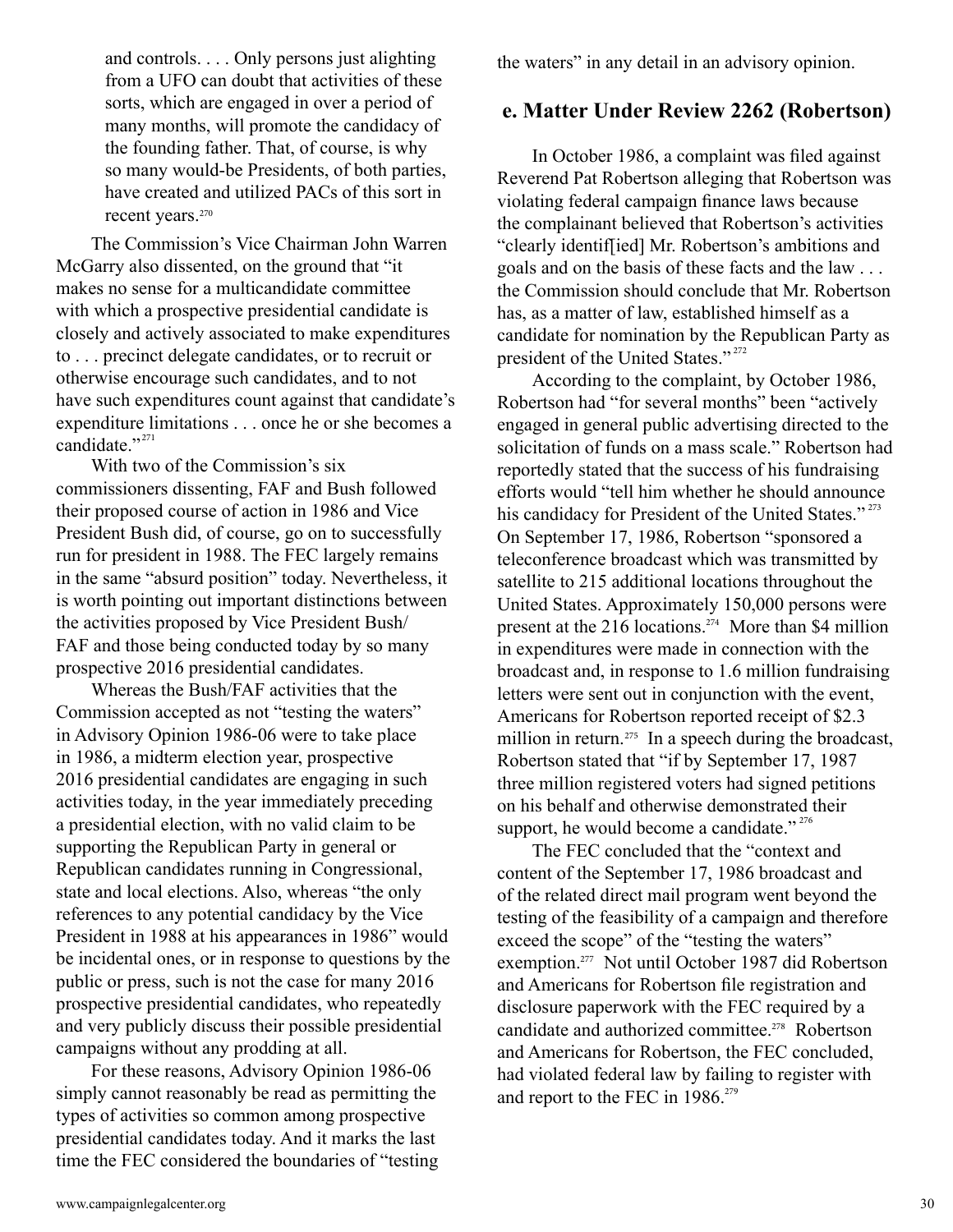## **Conclusion**

Federal law clearly provides that funds raised and spent "for the purpose of determining whether an individual should become a candidate" constitutes "testing the waters" and "testing the waters" activities must be paid for with candidate-permissible funds (\$2,700 limit, no corporate/union funds). "Testing the waters" activities include, but are not limited to:

> Conducting a poll for the purpose of determining whether an individual should become a candidate;<sup>280</sup>

> ■ Telephone calls for the purpose of determining whether an individual should become a candidate;<sup>281</sup>

Travel for the purpose of determining whether an individual should become a candidate;<sup>282</sup>

Polling expenses for determining the favorability, name recognition, or relative support level of the candidate involved;<sup>283</sup>

■ Compensation paid to employees, consultants, or vendors for services rendered in connection with establishing and staffing offices in states other than the candidate's home state and in or near the District of Columbia;<sup>284</sup>

 Administrative expenses, including rent, utilities, office supplies and equipment, in connection with establishing and staffing offices in states other than the candidate's home state and in or near the District of Columbia;<sup>285</sup>

Travel expenses to attend, address and rent hospitality suites at state political party conferences where the individual "indicates his potential interest in, and his ongoing consideration of whether to seek" his party's nomination;<sup>286</sup>

 Travel expenses for private meetings with state party leadership to gauge support of a possible candidacy;  $287$  and

Expenses to set up "steering committees" in early caucus/primary states with the understanding that the committee will become the official campaign organization in the event the individual runs for office.<sup>288</sup>

The FEC is responsible for enforcing the contribution limits and has the capacity to conduct investigations of prospective candidates, to determine, for example, precisely what activities have been paid for by prospective candidates and their organizations, whether internal communications indicate a decision on the part of the individual to "test the waters" of candidacy or become an actual candidate, and what dollars have been used to pay for any "testing the waters" activities—i.e., whether candidate-permissible funds have been used to pay for "testing the waters" activities.

Statements such as Jeb Bush's acknowledgement that he has "decided to actively explore the possibility of running for President of the United States," combined with his establishment of a multicandidate PAC and super PAC and the widely-reported fact that he is building a campaign team is enough to warrant a close examination by the FEC. Similarly, Governor Walker's establishment of Our American Revival and his opening of an office in Iowa warrants close examination by the FEC.

It is important to keep what is currently going on in perspective. While it may be true that many politicians at one time or another think about running for president, no one has ever suggested that inchoate aspirations and blue sky thoughts are the same as "testing the waters." And it is also true that it is sometimes difficult to find the line where aspirations become the intention and purpose to undertake specific activity. Likewise, there is no doubt that there are current and former officeholders and other public figures who are raising money to support their party and its candidates, with no serious thought of running for president. But in order for the corruptionpreventing candidate contribution restrictions to be effective in this new age of unlimited super PAC fundraising and spending, some difficult lines will have to be drawn. The FEC struggled with such linedrawing in the 1970s-80s, too often turning a blind eye to what appeared to be "testing the waters" or actual candidate activity if the activity occurred before the midterm election. Yet even the too-often-feckless FEC had previously insisted in its Advisory Opinions and rare enforcement efforts that individuals make some effort to avoid the theater of the absurd by using only candidate-permissible funds to pay for activities that only make sense if the person is "testing the waters" or actually running for office.

Today, even the FEC's meager limits are being flouted by prospective 2016 presidential candidates and the Commission appears to being doing nothing in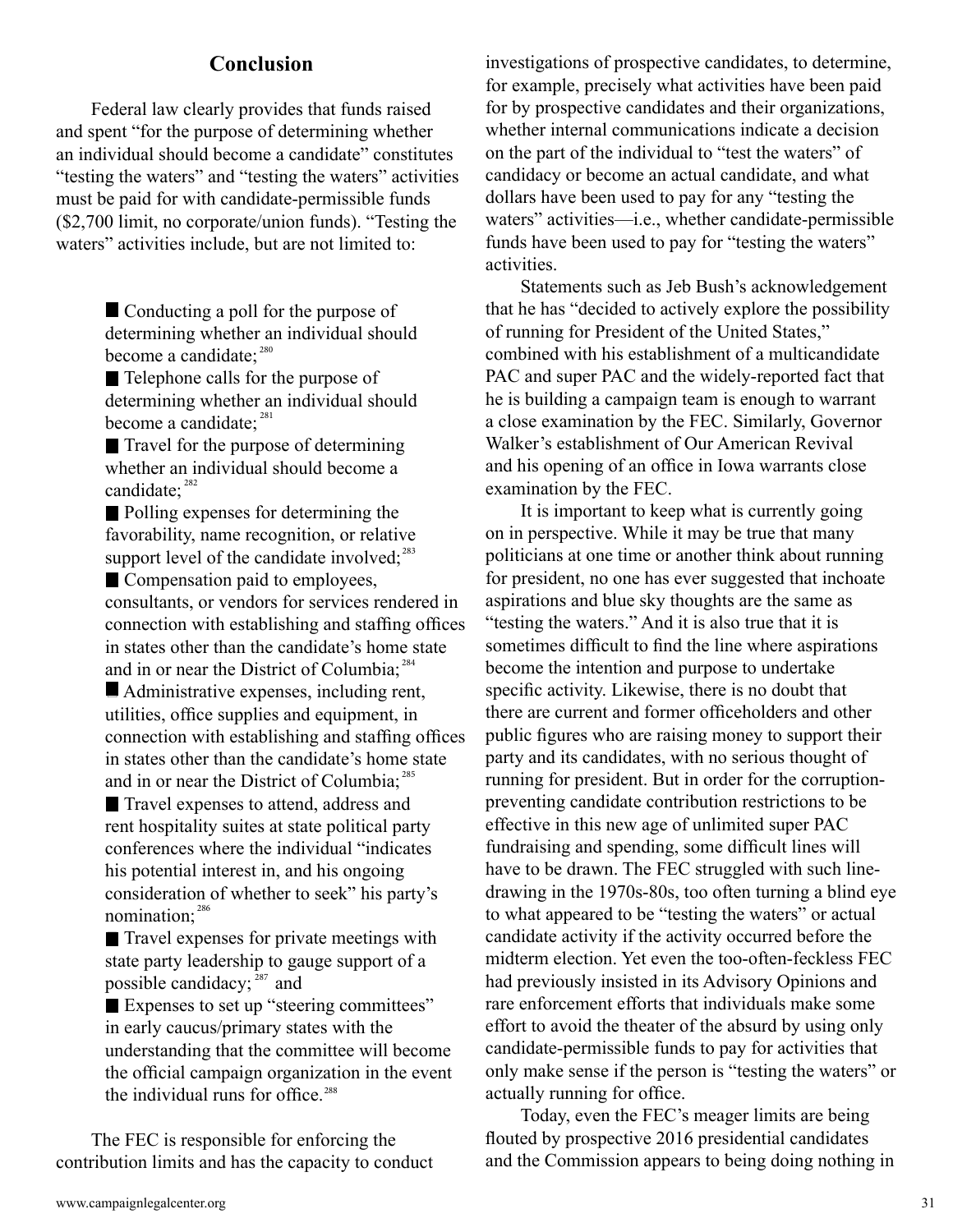response. The FEC needs to step up its enforcement of the federal law requirement that "testing the waters" activities be paid for with candidate-permissible funds.

Undoubtedly, the hardest part of applying the FEC's regulatory structure to the real world is proving that an individual is "testing the waters" of a federal candidacy. If a prospective candidate wants to deny that his repeated trips to Iowa and New Hampshire less than one year before the state's presidential caucus/primary, and staffing of offices in those states, and recruitment of volunteers in those states, and hiring of staff for a national political operation, are for the purpose of exploring a potential 2016 presidential run, it might be difficult to prove in a court of law that such an individual is lying.

Journalists and voters should ask prospective 2016 presidential candidates, point blank, whether they are raising and spending funds for the purpose of determining whether they are going to run for president. If they deny that they are "testing the waters" of a candidacy, they should be asked why they are traveling repeatedly to Iowa and New Hampshire, and hiring staff for a national political operation—and typically doing it all through a political committee of one type or another that exists for the purpose of influencing candidate elections. Prospective 2016 candidates should be required to explain their activities in a manner that passes the smell test. Just because the FEC may indulge abuses of the law does not mean that voters or journalists should do the same. A little honesty is not too much to ask of individuals seeking to become our next president. It is time for this tired charade to end.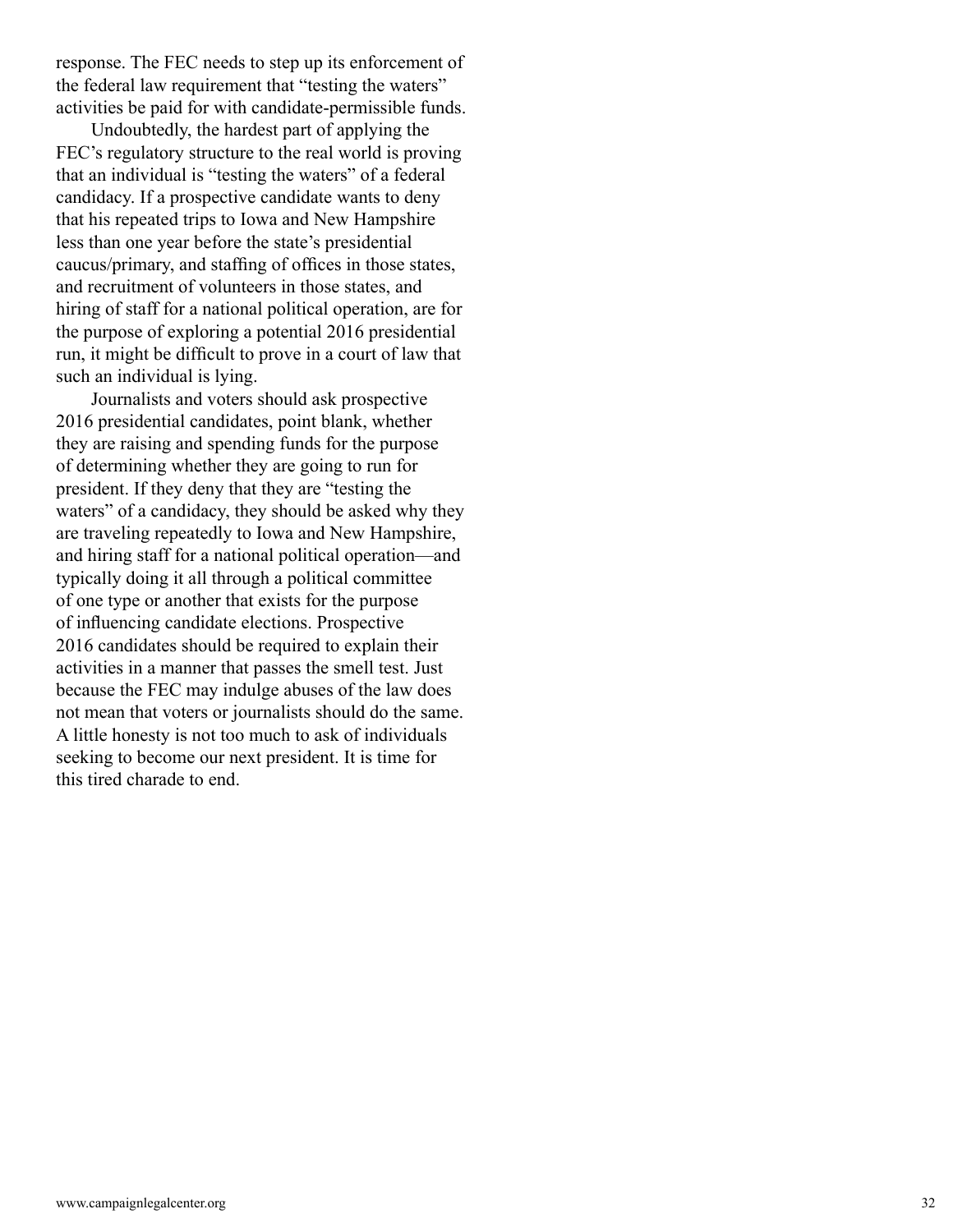*1 See 52 U.S.C. §§ 30116(a)(1)(A) (limiting contributions from individuals to candidates to \$2,000 per election), 30116(c)(1)(C) (increasing the contribution limit for changes in the cost of living), 30118(a) (prohibiting contributions by corporations and labor unions).*

*2 FEC, FEDERAL ELECTION COMMISSION CAMPAIGN GUIDE: CONGRESSIONAL CANDIDATES AND COMMITTEES 1 (June 2014), http://fec.gov/pdf/candgui.pdf (emphasis added) (footnote omitted) (citations omitted) [hereinafter FEC CAMPAIGN GUIDE]. No comparable publication exists for presidential candidates, though the FEC makes clear in the introduction to this guide that "[i]t may be used by committees supporting Presidential candidates," though special rules apply to Presidential candidates seeking public funding. Id. at iii. See also 11 C.F.R. §§ 100.72, 100.131 and 101.3.*

*3 See WEBB 2016 EXPLORATORY COMMITTEE, http://www.webb2016.com/ (last visited Feb. 18 2015) ("In that spirit I have decided to launch an Exploratory Committee to examine whether I should run for President in 2016.").*

*4 See SECURITY THROUGH STRENGTH, http://www.securitythroughstrength.com/ (last visited Feb 18, 2015) ("Security Through Strength is the political committee helping United States Senator Lindsey Graham (R-SC) 'test the waters' for a potential 2016 run for president. The committee will fund the infrastructure and operations allowing Graham to travel the country, listen to Americans, and gauge support for a potential presidential candidacy.").*

*5 The most common organizational structures being used in the 2016 presidential election cycle are super PACs and multicandidate PACs (a.k.a. leadership PACs). A small number of prospective candidates in this election cycle, and many prospective candidates in past election cycles, have also utilized 527 organizations, 501(c)(4) organizations and state PACs. All of these types of organizations are described in greater detail in Section III, below.*

*6 Except under limited circumstances discussed in Section III below, whereby the eventual presidential candidate committee reimburses a federal multicandidate committee (a.k.a. leadership PAC) for "testing the waters" expenditures.*

*7 See, e.g., Tillman Act, ch. 420, 34 Stat. 864 (1907) (prohibiting contributions from corporations to federal candidates).*

*8 See, e.g., Buckley v. Valeo, 424 U.S. 1 (1976) (upholding the individual contribution limit); FEC v. Beaumont, 539 U.S. 146 (2003) (upholding ban on corporate contributions).*

*9 Federal Election Campaign Act Amendments of 1974, § 101(a), Pub. L. No. 93-443, 88 Stat. 1263. The Bipartisan Campaign Reform Act of 2002, Pub. L. No. 107-155, 116 Stat. 81 (BCRA), then increased the candidate contribution limit to \$2,000 and provided for its adjustment in every odd-numbered year to account for changes in the cost of living. BCRA § 307, 116 Stat. at 102 (codified at 52 U.S.C. § 30116(a)(1)(A), (c)). In 2016, the limit on contributions from individuals to candidates is \$2,700. Price. Index Adjustments for Expenditure Limitations and Lobbying Bundling Disclosure Threshold, 80 Fed. Reg. 5750, 5752 (Feb. 3, 2015).*

*10 Buckley, 424 U.S. at 26-27 (footnote omitted). See also Citizens United v. FEC, 558 U.S. 310, 345 (2010) ("Buckley first upheld . . . FECA's limits on direct contributions to candidates. The Buckley Court recognized a 'sufficiently important' governmental interest in 'the prevention of corruption and the appearance of corruption.'"); McCutcheon v. FEC, 134 S. Ct. 1434, 1442 (2014) ("This case does not involve any challenge to the base limits, which we have previously upheld as serving the permissible objective of combatting corruption.").*

*11 See supra note 9 and accompanying text.*

*12 See FEC Advisory Opinion 1986-06 (Fund for America's Future).*

*13 PROCESS (1992). ANTHONY CORRADO, CREATIVE CAMPAIGNING: PACS AND THE PRESIDENTIAL SELECTION*

*14 Such multicandidate political committees are often referred to casually as "leadership PACs," though as a technical legal matter, a "leadership PAC" is a specific type of multicandidate PAC that is established by federal candidate or officeholder other than that candidate/officeholder's authorized campaign committee. See 52 U.S.C. § 30104(i)(8)(B).* 

*15 CORRADO, supra note 13, at 2.*

*16 Id at 2 n.3 (citing Reaganites to Back G.O.P. Conservatives, N.Y. TIMES, Feb. 1, 1977, at A12; HERBERT E. ALEXANDER, FINANCING THE 1980 ELECTION (1983)).*

*17 Id. at 2 (emphasis added) (endnote omitted).*

*18 52 U.S.C. § 30101(9)(A)(i) (defining "expenditure").* 

*19 See id. § 30101(2) (defining "candidate").*

*20 Id. § 30102(e)(1).*

*21 Reagan finally registered a presidential campaign committee with the FEC in March 1979—yet maintained his position as Chairman of Citizens for the Republic PAC until November 1979. A group*

*called the National Committee for Effective Congress filed a complaint with the FEC alleging that Citizens for the Republic PAC and the Reagan For President committee should be deemed "affiliated" committees under federal law—meaning treated as a single political committee. The FEC seemingly did not examine Reagan's activities prior to his March 1979 campaign launch for possible "testing the waters" violations, nor did it consider the complainant's "affiliation" argument. But the FEC did conclude that Citizens for the Republic PAC had made illegal in-kind contributions to the Reagan For President committee during the period of time in 1979 when Reagan was both a self-identified presidential candidate and Chairman of Citizens for the Republic PAC. The violations related to mass mail sent out by Citizens for the Republic PAC promoting Reagan's candidacy, the Reagan For President committee's free use of some Citizens for the Republic PAC equipment, Citizens for the Republic PAC's payment of certain Reagan travel expenses, etc. Finally in 1984, Conciliation Agreements were signed between the FEC, the Reagan For President committee and the Citizens for the Republic PAC, with the campaign committee paying a \$4,000 fine and the PAC paying a \$1,000 fine. See General Counsel's Brief, MUR 950 (Aug. 25, 1983); see also Conciliation Agreement (In Re Reagan for President), and Conciliation Agreement (In Re Citizens for the Republic Committee), MUR 950 (Feb. 24, 1984), available at http://fec.gov/disclosure\_data/mur/950.pdf.*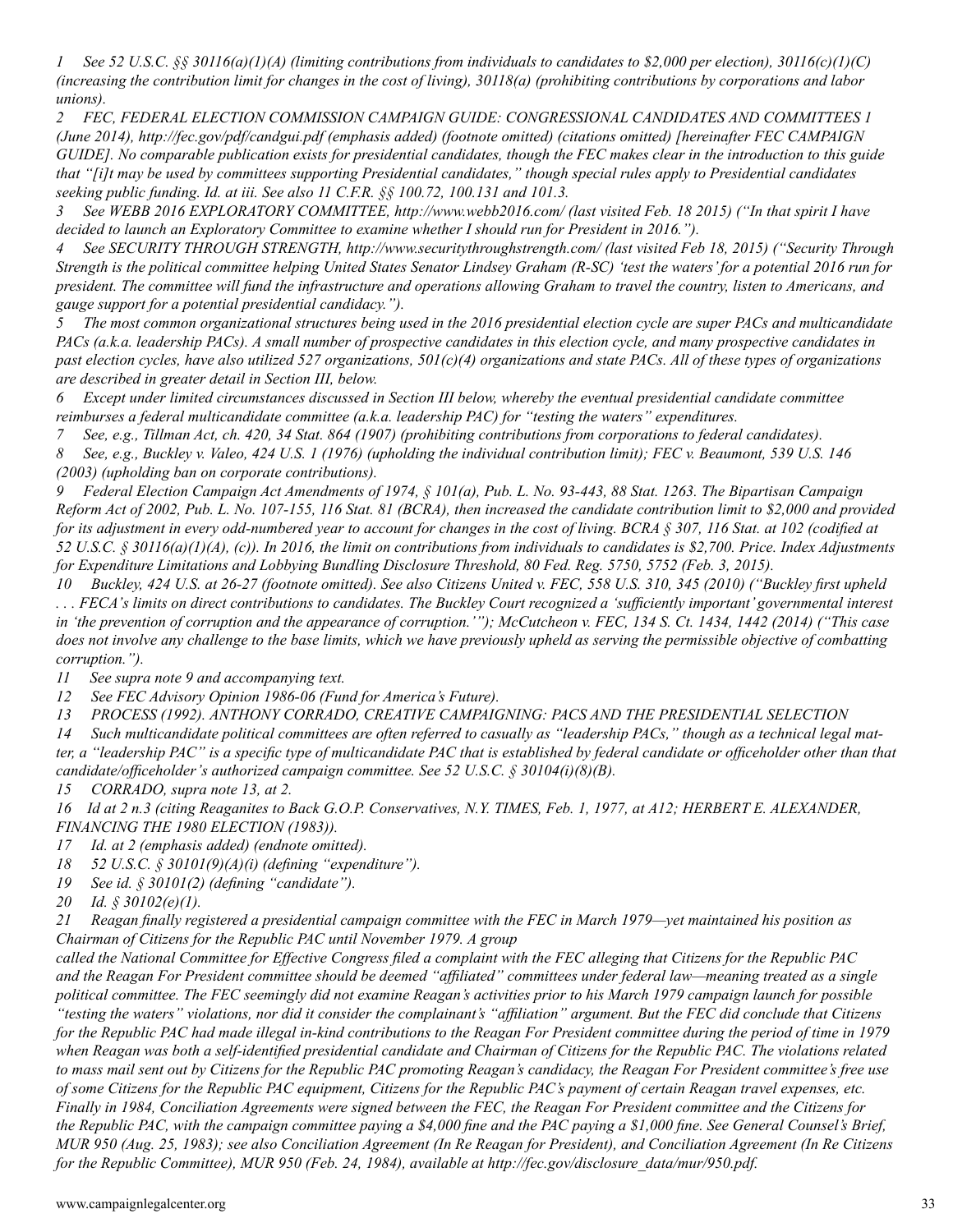- *22 CORRADO, supra note 13, at 4.*
- *23 Id. at 73.*
- *24 Id. at 76.*
- *25 Id. at 77.*
- *26 Id.*

*27 Michael Luo, Romney, Weighing Run, Leans on State PACs, N.Y. Times, Nov. 20, 2010. http://www.nytimes.com/2010/11/21/us/ politics/21romney.html?\_r=2*

*28 Fredreka Schouten, GOP fundraising avoids campaign limits through PACs ahead of 2012, USA Today, Dec 30, 2010. http://usatoday30.usatoday.com/news/washington/2010-12-30-1Agopprez30\_ST\_N.htm 29 Luo, supra note 27. 30 Id.*

*31 Kenneth P. Vogel, Newt Gingrich haul far outpaces other 2012 hopefuls, POLITICO, Feb 5, 2011, http://www.politico.com/story/2011/02/gingrich-haul-outdoes-other-hopefuls-048864*

*32 Id.*

*33 For example, then-Senator Barack Obama spent more than \$3.7 million through his federal leadership PAC, Hope Fund, during the 2005-06 election cycle before launching his presidential election campaign, with only \$728,000 being distributed as contributions to other candidates. See Hope Fund Summary: 2006 Cycle, CTR. FOR RESPONSIVE POLITICS, http://www.opensecrets.org/pacs/ expenditures. php?cmte=C00409052&cycle=2006. Similarly, then-Senator Hillary Clinton spent more than \$2.9 million though her federal leadership PAC, HILLPAC, in 2005-06, before launching her presidential election campaign, with only \$600,000 being distributed as contributions to other candidates. See HILLPAC Summary: 2006 Cycle, CTR. FOR RESPONSIVE POLITICS, http://www. opensecrets.org/pacs/lookup2.php?strID=C00363994&cycle=2006 (last visited Feb. 18, 2015). Democratic Senator Chris Dodd of Connecticut spent more than \$1.2 million through his federal leadership PAC, CHRIS PAC, in 2005-06 before launching his presidential election campaign, including more than \$400,000 in administrative expenses. By contrast, Dodd spent only \$116,000 through CHRIS PAC in 2009-10, with nearly all of it contributed to other candidates. See CHRIS PAC Summary:2006 Cycle, CTR. FOR RE-SPONSIVE POLITICS, http://www.opensecrets.org/pacs/lookup2.php?strID=C00391961& cycle=2006 (last visited Feb. 18, 2015). 34 Lucy McCalmont, Joe Biden on 2016: 'There's a chance', POLITICO, Jan. 21, 2015, http://www.politico.com/story/2015/01/joebiden-hillary-clinton-election-2016-democrats-114436.html.*

*35 Id.*

*36 Byron Tau, With No Organization, Biden Would Enter 2016 Race at Disadvantage, WALL ST. J., Jan. 22, 2015, http://blogs.wsj. com/washwire/2015/01/22/with-no-organization-biden-would-enter-2016-race-at-disadvantage/.*

*37 Alex Pappas, With Eyes On Rand And Hillary, John Bolton Says He Is Mulling Presidential Bid, THE DAILY CALLER, Nov. 5, 2014, http://dailycaller.com/2014/11/05/with-eyes-on-rand-and-hillary-john-bolton-says-he-is-mulling-presidential-bid/.*

*38 Id.*

*39 See JOHN BOLTON PAC, http://www.boltonpac.com/ (last visited Feb. 18, 2015).*

*40 See JOHN BOLTON SUPER PAC, http://boltonsuperpac.com/ (last visited Feb. 18, 2015).*

*41 See News, JOHN BOLTON PAC, http://www.boltonpac.com/news/ (last visited Feb. 2, 2015).*

*42 Adriana Cohen, Adriana Cohen: No man better than John Bolton for our top job, BOSTON HERALD, Feb. 1, 2015, http://www. bostonherald.com/news\_opinion/columnists/adriana\_cohen/2015/01/ adriana\_cohen\_no\_man\_better\_than\_john\_bolton\_for\_our.*

*43 See Matt Stout, Next stop NH: John Bolton mulls run for president, BOSTON HERALD, Feb. 2, 2015, http://www.bostonherald. com/news\_opinion/local\_coverage/herald\_bulldog/2015/01/next\_stop\_nh\_john\_bolton\_mulls\_run\_for\_president.*

*44 As explained in Part III(C)(2), FEC regulations permit a seldom-used, limited circumstance cure to such a violation. Under 11 CFR §§ 110.2(l) and 9034.10, if the "testing the waters" activities were paid for by a multicandidate PAC, and the eventual candidate uses her authorized committee to reimburse the multicandidate PAC within 30 days of becoming a candidate, the multicandidate PAC's payment is not deemed to be an illegal in-kind contribution to the candidate. This cure is not available to entities other than multicandidate PACs (i.e., cure not available to super PACs, 527 organizations, etc.). And I have not found examples of it being utilized in recent presidential election cycles. So this paper assumes that the cure will unlikely be used by 2016 presidential candidates.*

*45 Jose A. DelReal, Jeb Bush forms PAC to explore presidential run, WASH. POST, Dec. 16, 2014, http://www.washingtonpost.com/ blogs/post-politics/wp/2014/12/16/jeb-bush-forms-pac-to-explore-presidential-run/.*

*46 Robert Costa, Jeb Bush and his allies form leadership PAC and super PAC, both dubbed Right Rise, WASH. POST, Jan. 6, 2015, http://www.washingtonpost.com/blogs/post-politics/wp/2015/01/06/jeb-bush-forms-new-pac-right-to-rise/.*

*47 Michael C. Bender, Revving Up, Jeb Bush Rolls Through Washington, BLOOMBERG POLITICS, Jan. 22, 2015, http://www. bloomberg.com/politics/articles/2015-01-22/revving-up-jeb-bush-rolls-through-washington.*

*48 Id.*

*49 Id.*

*50 Greg Hinz, Jeb Bush, Mark Kirk ramp up Illinois fundraising, CRAIN'S CHICAGO BUSINESS, Feb. 3, 2015, http://www.chicagobusiness.com/article/20150203/BLOGS02/150209937/jeb-bush-mark-kirk-ramp-up-illinois-fundraising. 51 Peter Hamby, Jeb's invisible man strategy, CNN, Jan. 27, 2015, http://www.cnn.com/2015/01/26/politics/jeb-bush-presidential-campaign-2016/.*

*52 Id.*

*53 Id.*

*54 As explained in Part III(C)(2), it may be possible to cure such a violation in certain, very limited circumstances. See discussion supra note 44.*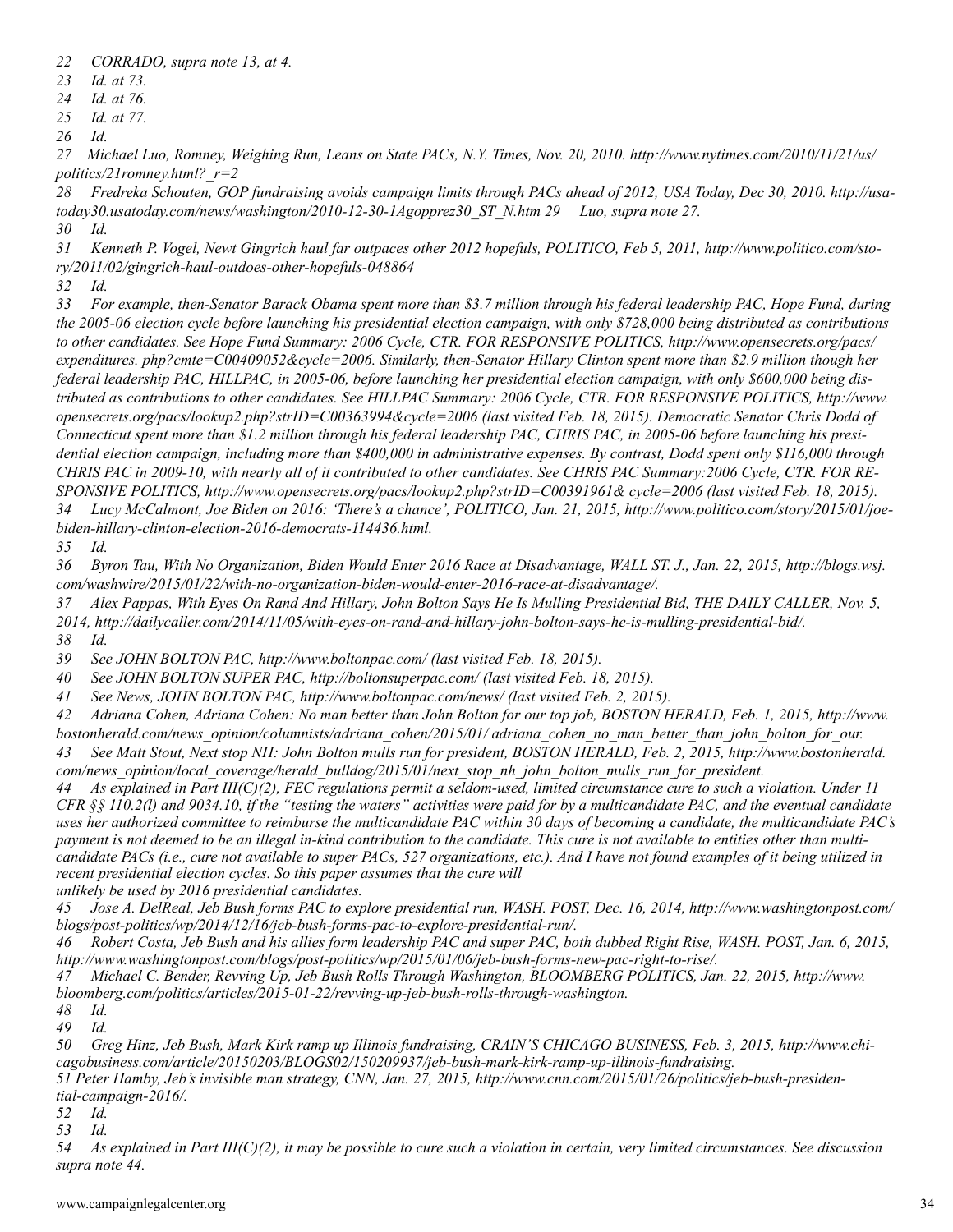*55 David Lightman, Ben Carson: 'A lot of doors opening' to White House bid, SACRAMENTO BEE, Jan. 22, 2015, http://www. sacbee.com/news/politics-government/article7959123.html.*

*56 See FAQ, NAT'L DRAFT BEN CARSON FOR PRESIDENT COMMITTEE, http://www.runbenrun.org/faq (last visited Feb. 18, 2015).*

*57 Id.*

*58 Rosie Gray, Draft Ben Carson Activist Launches New Super PAC, BUZZFEED NEWS, Jan. 5, 2015, http://www.buzzfeed.com/ rosiegray/draft-ben-carson-activist-launches-new-super-pac#.ihMzkb57x.*

*59 Dana Davidsen, Ben Carson's big 2016 move, CNN, Aug. 1, 2014, http://politicalticker.blogs.cnn.com/2014/08/01/ben-carsonsbig-2016-move/.*

*60 Id.*

*61 See USA FIRST PAC, http://usafirstpac.nationbuilder.com/ (last visited Feb. 18, 2015) ("USA First Political Action Committee is a grassroots organization founded by Dr. Benjamin S. Carson, Sr. to further engage American citizens in the democratic process and to support restorative political candidates.).*

*62 See Meet Our Team, AMERICAN LEGACY PAC, http://www.americanlegacypac.org/meet-our-team/ (last visited Feb. 18, 2015).*

*63 Cheryl K. Chumley, Ben Carson to launch exploratory committee 'within the next two or three weeks', WASH. TIMES, Jan. 16,* 

*2015, http://www.washingtontimes.com/news/2015/jan/16/ben-carson-to-launch-exploratory-committee-within-/.*

*64 As explained in Part III(C)(2), it may be possible to cure such a violation in certain, very limited circumstances. See discussion supra note 44.*

*65 Rebecca Ballhaus, Ready for Hillary PAC Raised Nearly \$9 Million in 2014, WALL ST. J., Feb. 1, 2015, http://blogs.wsj.com/ washwire/2015/02/01/ready-for-hillary-pac-raised-nearly-9-million-in-2014/.*

*66 Id.*

*67 Obama Campaign Manager Jim Messina: "We Want Hillary Clinton To Be The Next President," "It's Her Turn And Her Time," REAL CLEAR POLITICS, Feb. 2, 2015, http://www.realclearpolitics.com/video/2015/02/02/obama\_campaign\_manger\_jim\_messina\_we\_want\_hillary\_clinton\_to\_be\_the\_next\_president\_of\_the\_united\_states.html.*

*68 Maggie Haberman, Clinton Foundation reports spike in travel expenses, POLITICO, Nov. 19, 2014, http://www.politico.com/ story/2014/11/clinton-foundation-travel-expenses-113053.html.*

*69 Id.*

*70 Anne Gearan and Dan Balz, Official or not, Hillary Clinton builds a massive 2016 team-in-waiting, WASH. POST, Feb. 6, 2015, http://www.washingtonpost.com/politics/official-or-not-hillary-clintons-2016-campaign-is-already-well-underway/2015/02/06/ a78fc358-ac8d-11e4-ad71-7b9eba0f87d6\_story.html.*

*71 Id.*

*72 Corbett Daly, Chris Christie confidante says N.J. gov. mulling WH run, CBS NEWS, Sept. 27, 2011, http://www.cbsnews.com/ news/chris-christie-confidante-says-nj-gov-mulling-wh-run/.*

*73 Contribute, LEADERSHIP MATTERS FOR AMERICA PAC, https://leadershipmattersforamerica.org/contribute/ (last visited Feb. 18, 2015).*

*74 Jill Colvin, Chris Christie Launching Political Action Committee For Potential 2016 Presidential Campaign, HUFFINGTON POST, Jan. 26, 2015, http://www.huffingtonpost.com/2015/01/26/chris-christie-pac\_n\_6544408.html. 75 Id.*

*76 Shane Goldmacher, Chris Christie to Tap Ex-Romney Aide to Lead Iowa Effort, NAT'L J., Jan. 23, 2015, http://www.nationaljournal.com/twenty-sixteen/chris-christie-to-tap-ex-romney-aide-to-lead-iowa-effort-20150123. 77 Id.*

*78 Ashley Killough, Chris Christie trade mission to UK has political overtones, CNN, Feb. 1, 2015, http://www.cnn. com/2015/02/01/politics/christie-london-trip/.*

*79 As explained in Part III(C)(2), it may be possible to cure such a violation in certain, very limited circumstances. See discussion supra note 44.*

*80 Matea Gold, Ted Cruz, Rand Paul and Marco Rubio decry income inequality, clash over foreign policy, WASH. POST, Jan. 26, 2015, http://www.washingtonpost.com/blogs/post-politics/wp/2015/01/26/ted-cruz-rand-paul-and-marco-rubio-decry-income-inequality-clash-over-foreign-policy/.*

*81 Id.*

*82 Fredreka Schouten, Koch brothers set \$889 million budget for 2016, USA TODAY, Jan. 27, 2015, http://www.usatoday.com/story/news/politics/2015/01/26/koch-brothers-network-announces-889-million-budget-for-next-two-years/22363809/.*

*83 Jennifer Jacobs, Prominent speakers at the Iowa Freedom Summit, DES MOINES REG., Jan. 24, 2015, http://www.desmoinesregister.com/story/news/politics/2015/01/18/iowa-freedom-summit-speakers/21934883/.*

*84 As explained in Part III(C)(2), it may be possible to cure such a violation in certain, very limited circumstances. See discussion supra note 44.*

*85 Katie Pavlich, Carly Fiorina Reminds Hillary: Traveling is an Activity, Not an Accomplishment, TOWNHALL.COM, Feb. 3, 2015, http://townhall.com/tipsheet/katiepavlich/2015/02/03/carly-fiorina-n1952085.*

*86 Tim Alberta, Carly Fiorina Hiring for Presidential Campaign, NAT'L J., Dec. 18, 2014, http://www.nationaljournal.com/politics/ carly-fiorina-hiring-for-presidential-campaign-20141218.*

*87 Chris Moody, With eye on a presidential bid, Carly Fiorina hires Republican Party spokeswoman, CNN, Jan. 2, 2015, http:// www.cnn.com/2015/01/02/politics/carly-fiorina-hires-republican-party-spokeswoman/.*

*88 Id.*

*89 Is Carly Fiorina the Republicans' 2016 dark horse?, FOXNEWS.COM, Feb. 3, 2015, http://www.foxnews.com/transcript/2015/02/03/is-carly-fiorina-republicans-2016-dark-horse/ (transcript from "The Kelly File" broadcast Feb. 2, 2015). 90 Id.*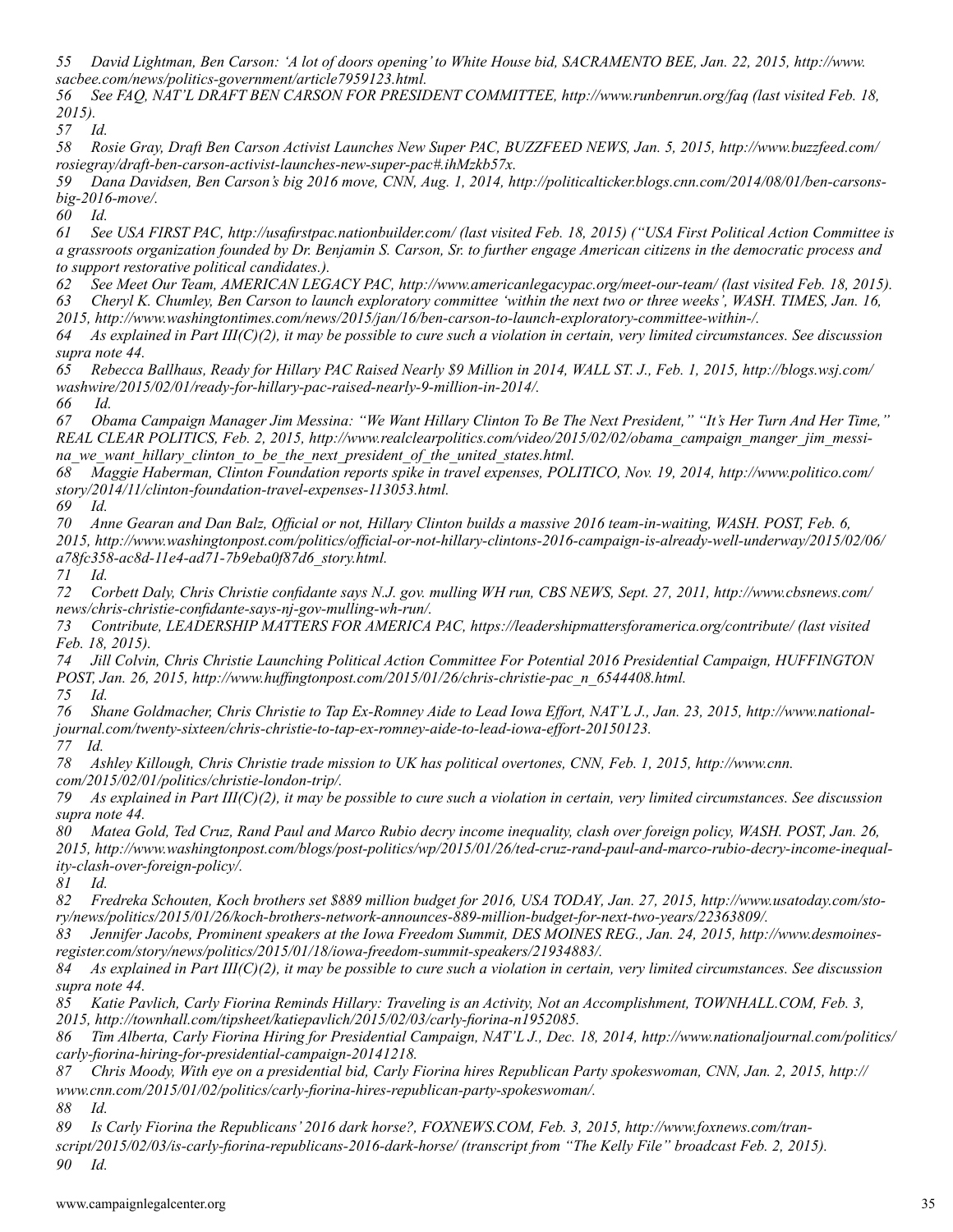*91 James Pindell, Former HP CEO Carly Fiorina to test waters for potential run at N.H. event, BOSTON GLOBE, Jan. 12, 2015, http://www.bostonglobe.com/metro/2015/01/12/former-hewlett-packard-ceo-carly-fiorina-returns-new-hampshire-next-month/UmO7vjB77VNw1qllH5W25L/story.html.*

*92 This allegation that all but two prospective candidates are not complying with federal campaign finance law assumes that prospective candidates currently using federal multicandidate PACs to pay for "testing the waters" activities will not reimburse such PACs using candidate-permissible funds once the controlling individual creates a presidential campaign committee. If history is a reliable guide, this is a safe assumption. See discussion of "reimbursement" option in Part III(B)(2), below.*

*93 See SECURITY THROUGH STRENGTH, http://www.securitythroughstrength.com/ (last visited Feb. 18, 2015) ("Security Through Strength is the political committee helping United States Senator Lindsey Graham (R-SC) 'test the waters' for a potential 2016 run for president. The committee will fund the infrastructure and operations allowing Graham to travel the country, listen to Americans, and gauge support for a potential presidential candidacy.").* 

*94 See Donate Today, SECURITY THROUGH STRENGTH, https://secure.campaignsolutions.com/securitythroughstrength/donation1/?initiativekey=05V6JP5P4RK8 (last visited Feb. 18, 2015).*

*95 Tom Hamburger and Robert Costa, Mike Huckabee rebuilds political team with eye on another presidential run, WASH. POST, Nov. 12, 2014, http://www.washingtonpost.com/politics/mike-huckabee-rebuilds-political-team-with-eye-on-another-presidential-run/2014/11/12/8cb28ccc-69b3-11e4-b053-65cea7903f2e\_story.html.*

*96 Id.*

*97 Id.*

*98 Id.*

*99 Id.*

*100 Id.*

*101 Id.*

*102 Robert Costa and Katie Zezima, Huckabee to depart Fox News to consider 2016 presidential run, WASH. POST, Jan. 3, 2015, http://www.washingtonpost.com/blogs/post-politics/wp/2015/01/03/huckabee-to-depart-fox-news-to-consider-2016-presidential-run/. 103 Id.*

*104 Id.*

*105 Id.*

*106 Id.*

*107 Jeremy Wallace, On Sarasota stopover, a more confident Huckabee, HT POLITICS, Jan. 31, 2015, http://politics.heraldtribune. com/2015/01/31/sarasota-stopover-confident-huckabee/.*

*108 As explained in Part III(C)(2), it may be possible to cure such a violation in certain, very limited circumstances. See discussion supra note 44.*

*109 See AMERICANEXT.ORG, http://americanxt.org (last visited Feb. 18, 2015).*

*110 See David Sherfinski, Bobby Jindal's PAC boosted candidates in early presidential states in 2014, WASH. TIMES, Dec. 3, 2014, http://www.washingtontimes.com/news/2014/dec/3/bobby-jindal-pac-candidates-early-presidential.*

*111 Melinda Deslatte, Super PAC created to boost Bobby Jindal presidential bid, NOLA.COM, Jan. 22, 2015, http://www.nola.com/ politics/index.ssf/2015/01/super\_pac\_created\_to\_boost\_bob.html.*

*112 Katie Glueck, Gov. Bobby Jindal to rename PAC, ramp up cash quest, POLITICO, Jan. 30, 2015, http://www.politico.com/story/2015/01/bobby-jindal-pac-2016-114777.html; see also BELIEVE AGAIN, http://believeagain.gop/ (last visited Feb. 18, 2015).*

*113 David M. Drucker, Bobby's Believers: Conservatives launch draft-Jindal PAC, WASH. EXAMINER, Jan. 22, 2015, http://www. washingtonexaminer.com/bobbys-believers-conservatives-launch-draft-jindal-pac/article/2559070?custom\_click=rss.*

*114 Glueck, supra note 112.* 

*115 Id.*

*116 As explained in Part III(C)(2), it may be possible to cure such a violation in certain, very limited circumstances. See discussion supra note 44*

*117 Ben Wolfgang, O'Malley faces steep climb to 2016 White House bid, WASH. TIMES, Oct. 19, 2014, http://www.washingtontimes. com/news/2014/oct/19/martin-omalley-faces-steep-climb-to-2016-president/?page=all.*

*118 See MARTIN O'MALLEY.COM, http://martinomalley.com/ (last visited Feb. 18, 2015).*

*119 Wolfgang, supra note 117; see also John Wagner, O'Malley, in wait-and-see mode, looks to spring to launch race against Clinton, WASH. POST, Dec. 26, 2014, http://www.washingtonpost.com/local/md-politics/omalley-in-wait-and-see-mode-looks-to-springto-assess-chances-against-clinton/2014/12/26/5b28e066-86c3-11e4-b9b7-b8632ae73d25\_story.html.*

*120 See Wagner, O'Malley, in wait-and-see mode, supra note 119.*

*121 Id.*

*122 John Wagner, O'Malley, with eye on 2016, retains two political operatives with Iowa experience, WASH. POST, Jan. 27, 2015, http://www.washingtonpost.com/local/md-politics/omalley-with-eye-on-2016-retains-two-political-operatives-with-iowa-experience/2015/01/27/43df6060-a63f-11e4-a7c2-03d37af98440\_story.html.*

*123 Id.*

*124 James Pindell, Potential Democratic presidential candidate Martin O'Malley to visit N.H., BOSTON GLOBE, Jan. 29, 2015, https://www.bostonglobe.com/metro/2015/01/29/potential-democratic-presidential-candidate-martin-malley-visit/w39eOdA1Mpg8ajVasJ6yhL/story.html.*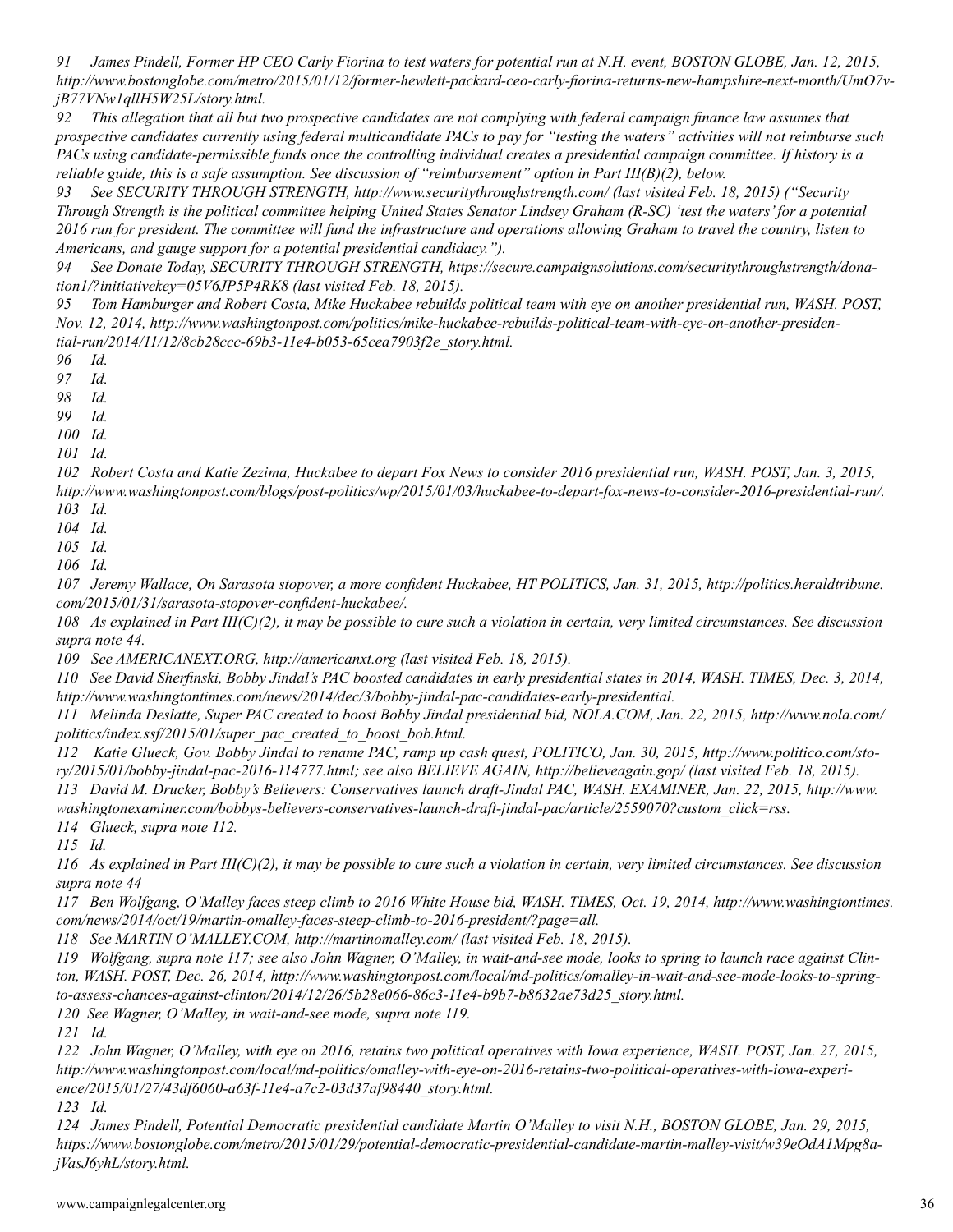*125 Jennifer Jacobs, O'Malley looks to capitalize on Clinton's Iowa absence, DES MOINES REG., Feb. 3, 2015, http://www.desmoinesregister.com/story/news/elections/presidential/caucus/2015/02/02/martin-omalley-hillary-clinton-iowa-democrat-caucus-president-iowa-poll/22753007/.*

*126 As explained in Part III(C)(2), it may be possible to cure such a violation in certain, very limited circumstances. See discussion supra note 44.*

*127 Pataki exploring 2016 White House run, FOXNEWS.COM, Feb. 2, 2015, http://www.foxnews.com/politics/2015/02/02/pataki-exploring-2016-white-house-run/.*

*128 Id.*

*129 Andrew Grossman, Pataki Forms N.Y. Elections Super PAC, WALL ST. J., Apr. 12, 2012, http://www.wsj.com/articles/SB1000142 4052702304444604577340270527504862.*

*130 Dan, Tuohy, Pataki forms super PAC, plans another NH visit, N.H. UNION LEADER, Jan. 22, 2015, http://www.unionleader. com/apps/pbcs.dll/article?AID=/20150122/NEWS06/150129619.*

*131 Our Mission, WE THE PEOPLE, NOT WASHINGTON, http://www.wethepeoplenotwashington.com/mission/ (last visited Feb. 18, 2015).*

*132 Id.*

*133 James Pindell, Pataki, considering a run for president, plans N.H. trip, BOSTON GLOBE, Jan. 22, 2015, http://www.bostonglobe.com/metro/2015/01/22/pataki-considering-run-for-president-plans-trip/pJELVBfFdAKtokDZeTYLwM/story.html (last visited Feb. 5, 2015).*

*134 Nicholas Confessore, Today In Politics—Pataki Starts Another Flirtation With a Presidential Campaign, N.Y. TIMES, Jan. 22, 2015, http://www.nytimes.com/politics/first-draft/2015/01/22/today-in-politics-80/?entry=mb-5.*

*135 Gold, supra note 80.* 

*136 Id.*

*137 Schouten, Koch brothers set \$889 million budget, supra note 82.*

*138 See RAND PAC, http://www.randpac.com/ (last visited Feb. 18, 2015).*

*139 Philip Elliott, Texas GOP chief leaves role, joins Rand Paul political team, YAHOO! NEWS, Jan. 29, 2015, http://news.yahoo. com/texas-gop-chief-leaves-role-joins-rand-paul-230036918--election.html.*

*140 Id.*

*141 Id.*

*142 Id.*

*143 David Catanese, Rand and Cruz Lead 2016 Travel, U.S. NEWS & WORLD REP., Jan. 14, 2015, http://www.usnews.com/news/ blogs/run-2016/2015/01/14/rand-paul-and-ted-cruz-lead-2016-travel.*

*144 John King, Jeb Bush & Rand Paul's post-Romney moves, CNN, Feb. 1, 2015, http://www.cnn.com/2015/02/01/politics/ip-jebbush--rand-pauls-post-romney-moves/.*

*145 As explained in Part III(C)(2), it may be possible to cure such a violation in certain, very limited circumstances. See discussion supra note 44.*

*146 Philip Rucker, Rick Perry to name 80-plus major donors to his PAC's advisory board, WASH. POST, Feb. 5, 2015, http://www. washingtonpost.com/blogs/post-politics/wp/2015/02/05/rick-perry-to-name-80-plus-major-donors-to-his-pacs-advisory-board/. 147 Id.*

*148 Id.*

*149 Jennifer Jacobs, Prominent speakers at the Iowa Freedom Summit, DES MOINES REG., Jan. 24, 2015, http://www.desmoinesregister.com/story/news/politics/2015/01/18/iowa-freedom-summit-speakers/21934883/.*

*150 As explained in Part III(C)(2), it may be possible to cure such a violation in certain, very limited circumstances. See discussion supra note 44.*

*151 Matea Gold, Ted Cruz, Rand Paul and Marco Rubio decry income inequality, clash over foreign policy, WASH. POST, Jan. 26, 2015, http://www.washingtonpost.com/blogs/post-politics/wp/2015/01/26/ted-cruz-rand-paul-and-marco-rubio-decry-income-inequality-clash-over-foreign-policy/.*

*152 Id.*

*153 Schouten, Koch brothers set \$889 million budget, supra note 82.*

*154 See RECLAIM AMERICA PAC, http://www.reclaimamericapac.com/ (last visited Feb. 18, 2015).*

*155 Tim Alberta, Marco Rubio: My Family Is on Board With White House Run, NAT'L J., Jan. 9, 2015, http://www.nationaljournal. com/politics/marco-rubio-says-he-has-cleared-key-hurdles-to-white-house-run-20150109.*

*156 Sean Sullivan, New signals of Rubio weighing a 2016 bid as senator makes California fundraising stop, WASH. POST, Jan. 29, 2015, http://www.washingtonpost.com/politics/new-signals-of-rubio-weighing-a-2016-bid-as-senator-makes-california-fundraisingstop/2015/01/29/d7f19936-a715-11e4-a2b2-776095f393b2\_story.html.*

*157 Id.*

*158 Id.*

*159 Id.*

*160 As explained in Part III(C)(2), it may be possible to cure such a violation in certain, very limited circumstances. See discussion supra note 44.*

*161 Cameron Joseph, Santorum, top backer gathering support, ROLL CALL, Jan. 15, 2015, http://thehill.com/blogs/ballot-box/presidential-races/229592-santorum-super-pac-backer-gathering-support-for-another.*

*162 Robert Costa, GOP donor Foster Friess launches new effort to boost Rick Santorum, WASH. POST, Jan. 14, 2015, http://www. washingtonpost.com/blogs/post-politics/wp/2015/01/14/gop-donor-foster-friess-launches-new-effort-to-boost-rick-santorum/. 163 Id.*

*164 Id.*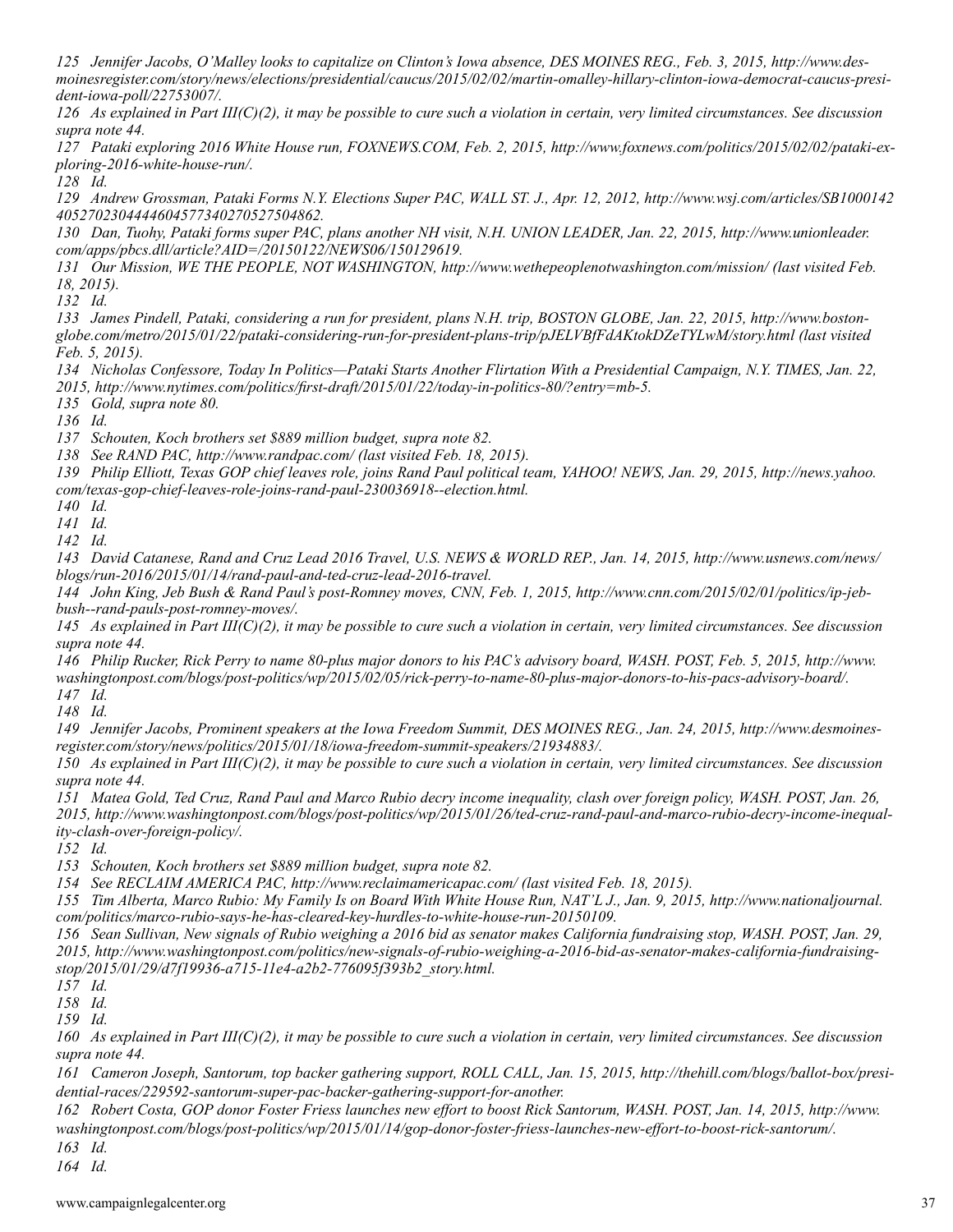*165 Id.*

*166 Jennifer Jacobs, Prominent speakers at the Iowa Freedom Summit, DES MOINES REG., Jan. 24, 2015, http://www.desmoinesregister.com/story/news/politics/2015/01/18/iowa-freedom-summit-speakers/21934883/.*

*167 Shushannah Walshe, Rick Santorum Preps for 2016, Meets with Aides to Plan Details, ABC NEWS, Jan. 21, 2015, http://abcnews.go.com/Politics/rick-santorum-preps-2016-meets-aides-plan-details/story?id=28384584&singlePage=true. 168 Id.*

*169 Rick Santorum and Patriot Voices PAC Announce Senior Finance Team, PATRIOT VOICES, Jan. 20, 2015, http://www.patriotvoices.com/rick\_santorum\_and\_patriot\_voices\_pac\_announce\_senior\_finance\_team.*

*170 Id.*

*171 As explained in Part III(C)(2), it may be possible to cure such a violation in certain, very limited circumstances. See discussion supra note 44.*

*172 Peter Hamby, Walker builds 2016 team with likely campaign manager, CNN, Jan. 8, 2015, http://www.cnn.com/2015/01/07/politics/walker-builds-2016-team-with-likely-campaign-manager/.*

*173 Id.*

*174 Id.*

*175 Id.*

*176 Scott Bauer and Philip Elliot, Scott Walker Forms First Committee For 2016 Run, HUFFINGTON POST, Jan. 27, 2015, http:// www.huffingtonpost.com/2015/01/27/scott-walker-2016\_n\_6556220.html.*

*177 Jessie Opoien, Scott Walker says fundraising committee is about 'ideas,' not promoting a candidate, THE CAPITAL TIMES, Jan. 28, 2015, http://host.madison.com/news/local/writers/jessie-opoien/scott-walker-says-fundraising-committee-is-about-ideas-not-promoting/article\_ef9829dd-572f-5dab-b8fb-4ede66b8f52c.html.*

*178 26 U.S.C. § 527(e)(1)-(2) (definitions of "political organization" and "exempt function").*

*179 Opoien, supra note 177.*

*180 Jennifer Jacobs, First 2016 presidential hopeful to open an Iowa office: Scott Walker, DES MOINES REG., Feb. 10, 2015, http:// www.desmoinesregister.com/story/news/elections/presidential/caucus/2015/02/10/scott-walker-first-to-open-iowa-office-among-whitehouse-hopefuls/23173785/.*

*181 This allegation that all but two prospective candidates are not complying with federal campaign finance law assumes that prospective candidates currently using federal multicandidate PACs to pay for "testing the waters" activities will not reimburse such PACs using candidate-permissible funds once the controlling individual creates a presidential campaign committee. If history is a reliable guide, this is a safe assumption. See discussion of "reimbursement" option in Part III(B)(2), below.*

*182 See WEBB 2016 EXPLORATORY COMMITTEE, http://www.webb2016.com/ (last visited Feb. 18, 2015).*

*183 Tillman Act, Pub. L. No. 59-36, 34 Stat. 864 (1907).*

*184 Act of June 25, 1910, 36 Stat. 822; see United States v. UAW, 352 U.S. 567, 575 (1957) (describing 1910 Publicity Act).*

*185 War Labor Disputes Act, ch. 144, 57 Stat. 163 (1943) (also known as the Smith-Connally Act).*

*186 See FEC Chairman Explanation and Justification of Proposed Regulations, House Doc. 95-44, 95th Cong., 1st Sess. (1977), at 40, available at http://www.fec.gov/law/cfr/ej\_compilation/1977/95-44.pdf.*

*187 See supra note 9.*

*188 See Price Index Adjustments for Expenditure Limitations and Lobbying Bundling Disclosure Threshold, 80 Fed. Reg. 5750, 5752 (Feb. 3, 2015); see also Contribution Limits for 2015-2016, FEC, http://www.fec.gov/pages/fecrecord/2015/february/contriblimits20152016.shtml#search=contribution%20limits (last visited Feb. 18, 2015).*

*189 52 U.S.C. § 30125(e)(1).*

*190 Id § 30101(2) (emphasis added).*

*191 Id. § 30101(8)(A)(i) (emphasis added).*

*192 Id. § 30101(9)(A)(i) (emphasis added).*

*193 Id. § 30102(e)(1).*

*194 Id. §§ 30102(e)(1)-(3) and 30116(a)(5).*

*195 52 U.S.C. §§ 30104(b)(3)(A) and 30101(13) (defining "identification").*

*196 52 U.S.C. § 30116(a)(1)(A). As prescribed by statute under 52 U.S.C. § 30116(c), the \$2,000 limit has been adjusted for changes in the cost of living at the beginning of every odd-numbered year since 2002, most recently in this month. See Price Index Adjustments for Expenditure Limitations and Lobbying Bundling Disclosure Threshold, 80 Fed. Reg. 5750, 5752 (Feb. 3, 2015).* 

*197 52 U.S.C. § 30116(a)(2).*

*198 Id. § 30118(a).*

*199 Id. § 30125(e)(1).*

*200 See FEC Advisory Opinion 2011-12 (Majority PAC and House Majority PAC).*

*201 52 U.S.C. § 30116(a)(4).*

*202 Id. § 30116(a)(1)(C).*

*203 Id. § 30116(a)(4).*

*204 Id. § 30118(a).*

*205 Id. § 30104(i)(8)(B)*

*206 Id. § 30116(a)(1)(C).*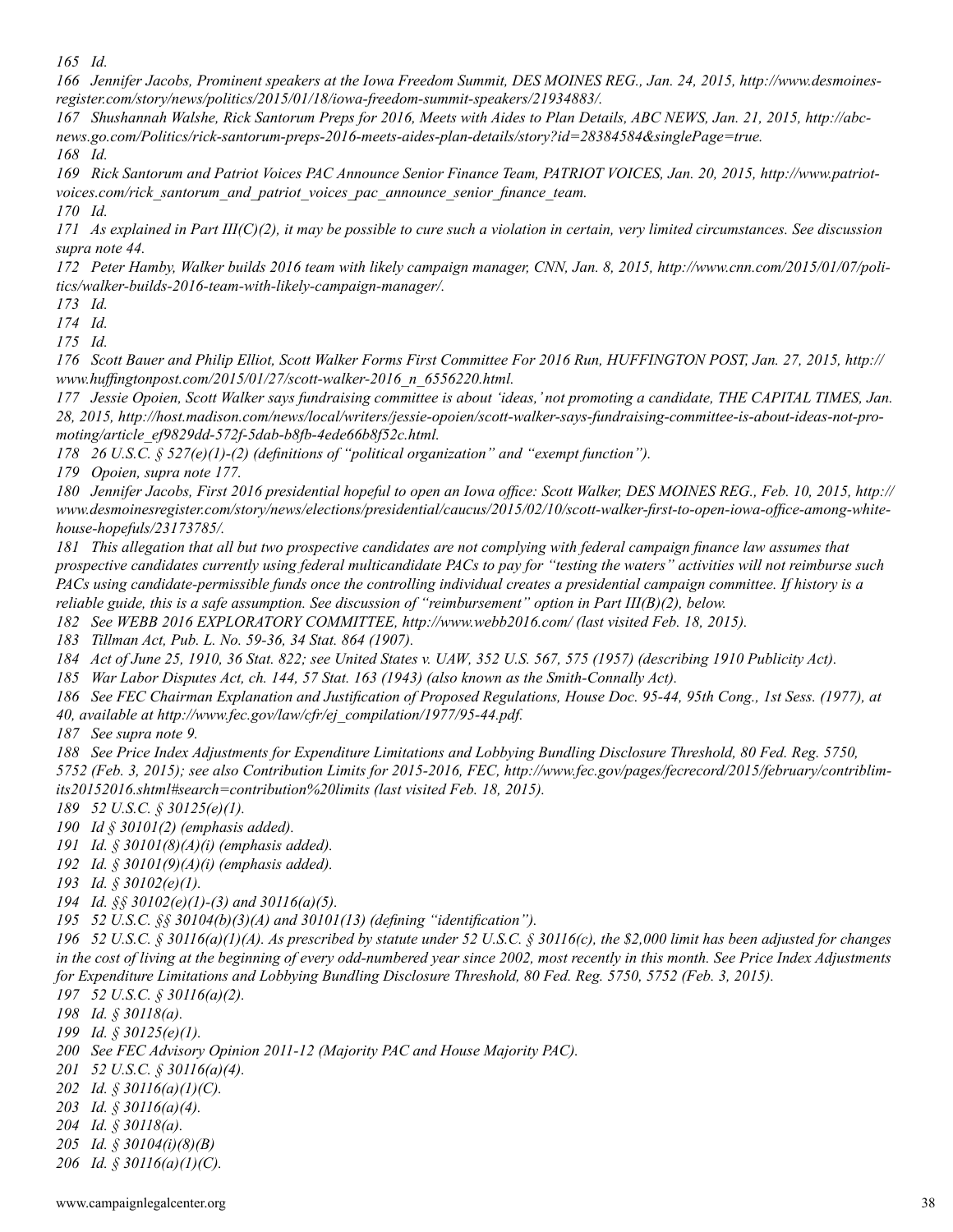*207 Id. § 30116(a)(4) and (a)(1)(A).*

*208 Id. § 30118(a).*

*209 See FEC Advisory Opinion 1978-12 (Friends of Congressman Henry A. Waxman).*

*210 Citizens United v. FEC, 558 U.S. 310 (2010).*

*211 SpeechNow.org v. FEC, 599 F.3d 686 (D.C. Cir. 2010).*

*212 See also FEC Advisory Opinion 2010-09 (Club for Growth); FEC Advisory Opinion 2010-11 (Commonsense Ten).*

*213 26 U.S.C. § 527.*

*214 Id. § 527(e)(1)-(2) (definitions of "political organization" and "exempt function").*

*215 Scott Bauer and Philip Elliot, Scott Walker Forms First Committee For 2016 Run, HUFFINGTON POST, Jan. 27, 2015, http://*

*www.huffingtonpost.com/2015/01/27/scott-walker-2016\_n\_6556220.html.*

*216 26 U.S.C. § 501(c)(4).*

*217 FEC CAMPAIGN GUIDE, supra note 2 (emphasis added) (footnote omitted) (citations omitted). No comparable publication exists for presidential candidates, though the FEC makes clear in the guide for Congressional candidates "may be used by committees supporting Presidential candidates," subject to certain differences for presidential candidates in general and, in particular, presidential candidates seeking public funding. Id. at iii. No differences exist in the application of federal law "testing the waters" provisions to congressional candidates versus presidential candidates.*

*218 Id. at 1 (citations omitted) (citing 11 C.F.R. §§ 100.72(a)-(b) and 100.131(a)-(b)).*

*219 Id. at 2 (emphasis added).*

*220 See Payments Received for Testing the Waters Activities, 50 Fed. Reg. 9992 (Mar. 13, 1985) (Final Rules and Explanations and Justification), available at http://www.fec.gov/law/cfr/ej\_compilation/1985/50fr9992.pdf.*

*221 See FEC Chairman Explanation and Justification of Proposed Regulations, House Doc. 95-44, 95th Cong., 1st Sess. (1977), at 40, available at http://www.fec.gov/law/cfr/ej\_compilation/1977/95-44.pdf.*

*222 Id.*

*223 Id.*

*224 Payments Received for Testing the Waters Activities, 50 Fed. Reg. at 9994 (internal citations omitted) (citing Advisory Opinions 1982-19 and 1983-09).* 

*225 Id.*

*226 Id.*

*227 11 C.F.R. § 100.72 (emphasis added).*

*228 Id. § 100.131.*

*229 Id. § 101.3.*

*230 Id. § 9034.10 (emphasis added).*

*231 Id. § 110.2(l); see also Public Financing of Presidential Candidates and Nominating Conventions, 68 Fed. Reg. 47386, 47387 (Aug. 8, 2003) (hereinafter "Presidential Candidates E&J") (Final Rules and Explanation and Justification).*

- *232 Presidential Candidates E&J, 68 Fed. Reg. at 47407.*
- *233 Id.*
- *234 See 11 C.F.R. §§ 100.72 and 100.131.*
- *235 11 C.F.R. §§ 100.72, 100.131.*
- *236 11 C.F.R. §§ 100.72, 100.131.*
- *237 See 11 C.F.R. §§ 110.2(l), 9034.10.*
- *238 11 C.F.R. §§ 110.2(l), 9034.10.*
- *239 11 C.F.R. §§ 110.2(l), 9034.10.*
- *240 FEC Advisory Opinion 1981-32 (Askew) at 2-3.*
- *241 Id. at 4 (emphasis added).*
- *242 Id.*
- *243 Id. at 5.*
- *244 FEC Advisory Opinion 1982-03 (Cranson) at 2.*
- *245 Id. at 4.*
- *246 Dissenting Opinion of Comm'r Thomas E. Harris at 1, FEC Advisory Opinion 1982-03.*
- *247 FEC Advisory Opinion 1985-40 (Baker / Republican Majority Fund) at 1-2.*
- *248 Id. at 2.*
- *249 Id. at 6.*
- *250 Id. at 6-7.*
- *251 Id. at 8.*
- *252 Id. (emphasis added).*
- *253 Id. at 9.*
- *254 Id.*
- *255 Id.*
- *256 Id.*
- *257 FEC Advisory Opinion 1986-06 (George H.W. Bush / Fund for America's Future) at 1.*